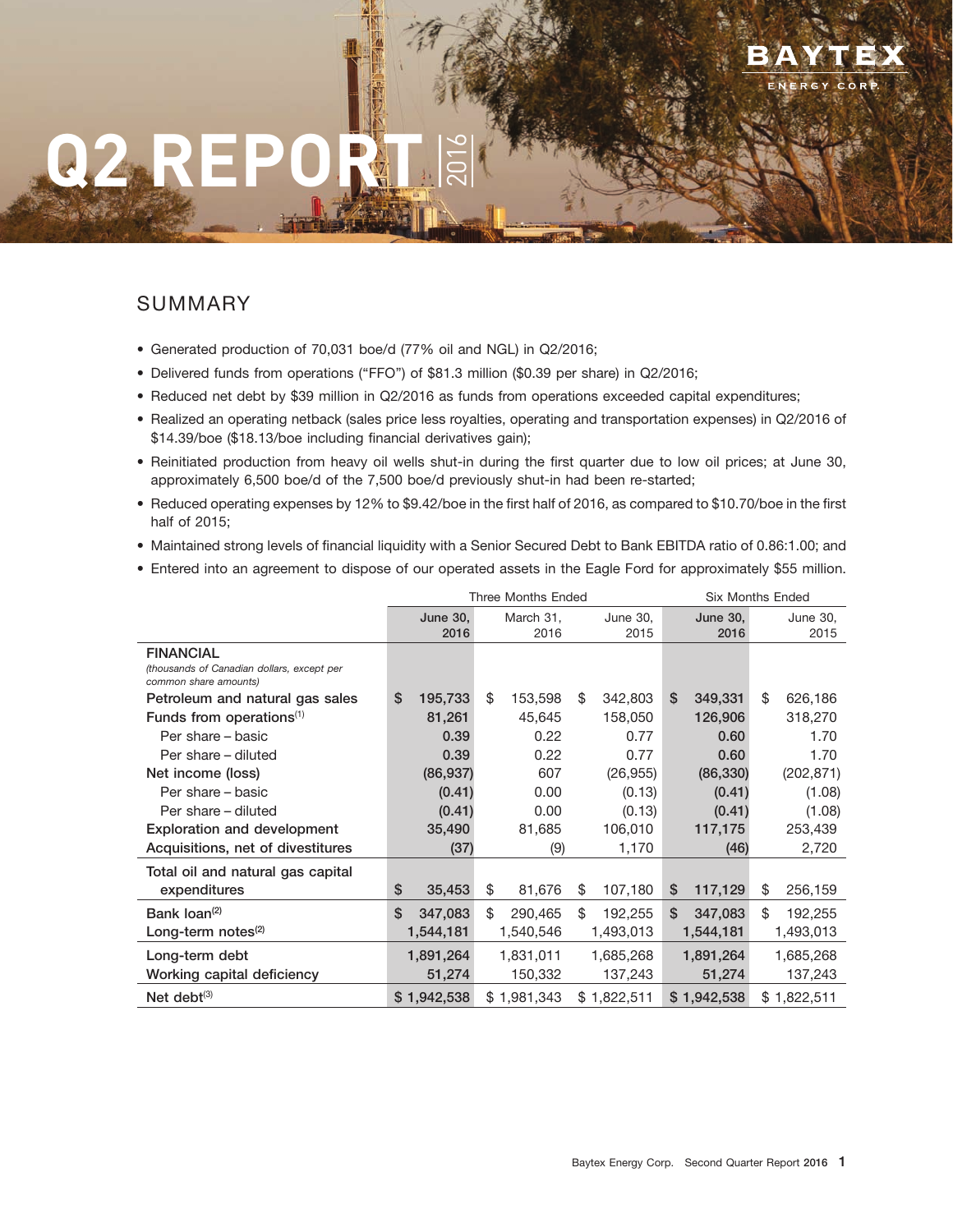|                                               |                 | <b>Three Months Ended</b> |                 |                 | <b>Six Months Ended</b> |
|-----------------------------------------------|-----------------|---------------------------|-----------------|-----------------|-------------------------|
|                                               | <b>June 30,</b> | March 31,                 | <b>June 30,</b> | <b>June 30,</b> | June 30,                |
|                                               | 2016            | 2016                      | 2015            | 2016            | 2015                    |
| <b>OPERATING</b>                              |                 |                           |                 |                 |                         |
| Daily production                              |                 |                           |                 |                 |                         |
| Heavy oil (bbl/d)                             | 22,423          | 24,807                    | 35,397          | 23,615          | 37,302                  |
| Light oil and condensate (bbl/d)              | 21,894          | 24,489                    | 25,899          | 23,191          | 26,971                  |
| NGL (bbl/d)                                   | 9,834           | 10,109                    | 8,232           | 9,971           | 8,228                   |
| Total oil and NGL (bbl/d)                     | 54,151          | 59,405                    | 69,528          | 56,777          | 72,501                  |
| Natural gas (mcf/d)                           | 95,281          | 98,220                    | 91,456          | 96,750          | 91,234                  |
| Oil equivalent (boe/d $@$ 6:1) <sup>(4)</sup> | 70,031          | 75,776                    | 84,770          | 72,902          | 87,707                  |
| <b>Benchmark prices</b>                       |                 |                           |                 |                 |                         |
| WTI oil (US\$/bbl)                            | 45.60           | 33.45                     | 57.94           | 39.53           | 53.29                   |
| WCS heavy oil (US\$/bbl)                      | 32.29           | 19.22                     | 46.35           | 25.76           | 40.14                   |
| Edmonton par oil (\$/bbl)                     | 54.78           | 40.80                     | 67.72           | 47.80           | 59.84                   |
| LLS oil (US\$/bbl)                            | 46.20           | 33.24                     | 62.38           | 39.73           | 56.47                   |
| Baytex average prices (before hedging)        |                 |                           |                 |                 |                         |
| Heavy oil (\$/bbl) <sup>(5)</sup>             | 30.09           | 12.54                     | 44.59           | 20.87           | 36.21                   |
| Light oil and condensate (\$/bbl)             | 52.42           | 37.97                     | 65.11           | 44.79           | 58.50                   |
| NGL (\$/bbl)                                  | 13.28           | 18.38                     | 15.78           | 15.86           | 17.55                   |
| Total oil and NGL (\$/bbl)                    | 36.07           | 24.02                     | 48.82           | 29.76           | 42.39                   |
| Natural gas (\$/mcf)                          | 1.94            | 2.40                      | 3.06            | 2.17            | 3.14                    |
| Oil equivalent (\$/boe)                       | 30.52           | 21.93                     | 43.34           | 26.06           | 38.30                   |
| CAD/USD noon rate at period end               | 1.3009          | 1.2971                    | 1.2474          | 1.3009          | 1.2474                  |
| CAD/USD average rate for period               | 1.2885          | 1.3748                    | 1.2294          | 1.3317          | 1.2353                  |
| <b>COMMON SHARE INFORMATION</b>               |                 |                           |                 |                 |                         |
| <b>TSX</b>                                    |                 |                           |                 |                 |                         |
| Share price (Cdn\$)                           |                 |                           |                 |                 |                         |
| High                                          | 9.04            | 5.39                      | 24.14           | 9.04            | 24.87                   |
| Low                                           | 4.85            | 1.57                      | 19.24           | 1.57            | 16.03                   |
| Close                                         | 7.50            | 5.13                      | 19.43           | 7.50            | 20.03                   |
| Volume traded (thousands)                     | 466,201         | 483,311                   | 80,572          | 949,511         | 202,752                 |
| <b>NYSE</b>                                   |                 |                           |                 |                 |                         |
| Share price (US\$)                            |                 |                           |                 |                 |                         |
| High                                          | 7.14            | 4.15                      | 20.10           | 7.14            | 19.99                   |
| Low                                           | 3.67            | 1.08                      | 15.42           | 1.08            | 13.14                   |
| Close                                         | 5.79            | 3.97                      | 15.58           | 5.79            | 15.80                   |
| Volume traded (thousands)                     | 198,514         | 154,052                   | 44,497          | 352,567         | 68,710                  |
| Common shares outstanding (thousands)         | 210,715         | 210,689                   | 206,193         | 210.715         | 206.193                 |

Notes:

*(1) Funds from operations is not a measurement based on generally accepted accounting principles (''GAAP'') in Canada, but is a financial term commonly used in the oil and gas industry. We define funds from operations as cash flow from operating activities adjusted for changes in non-cash operating working capital and other operating items. Baytex's funds from operations may not be comparable to other issuers. Baytex considers funds from operations a key measure of performance as it demonstrates its ability to generate the cash flow necessary to fund capital investments and potential future dividends. For a reconciliation of funds from operations to cash flow from operating activities, see Management's Discussion and Analysis of the operating and financial results for the three and six months ended June 30, 2016.*

*(2) Principal amount of instruments.*

*(3) Net debt is a non-GAAP measure which we define to be the sum of monetary working capital (which is current assets less current liabilities (excluding current financial derivatives and assets held for sale)) and the principal amount of both the long-term notes and the bank loan.*

*(4) Barrel of oil equivalent (''boe'') amounts have been calculated using a conversion rate of six thousand cubic feet of natural gas to one barrel of oil. The use of boe amounts may be misleading, particularly if used in isolation. A boe conversion ratio of six thousand cubic feet of natural gas to one barrel of oil is based on an energy equivalency conversion method primarily applicable at the burner tip and does not represent a value equivalency at the wellhead.*

*(5) Heavy oil prices exclude condensate blending.*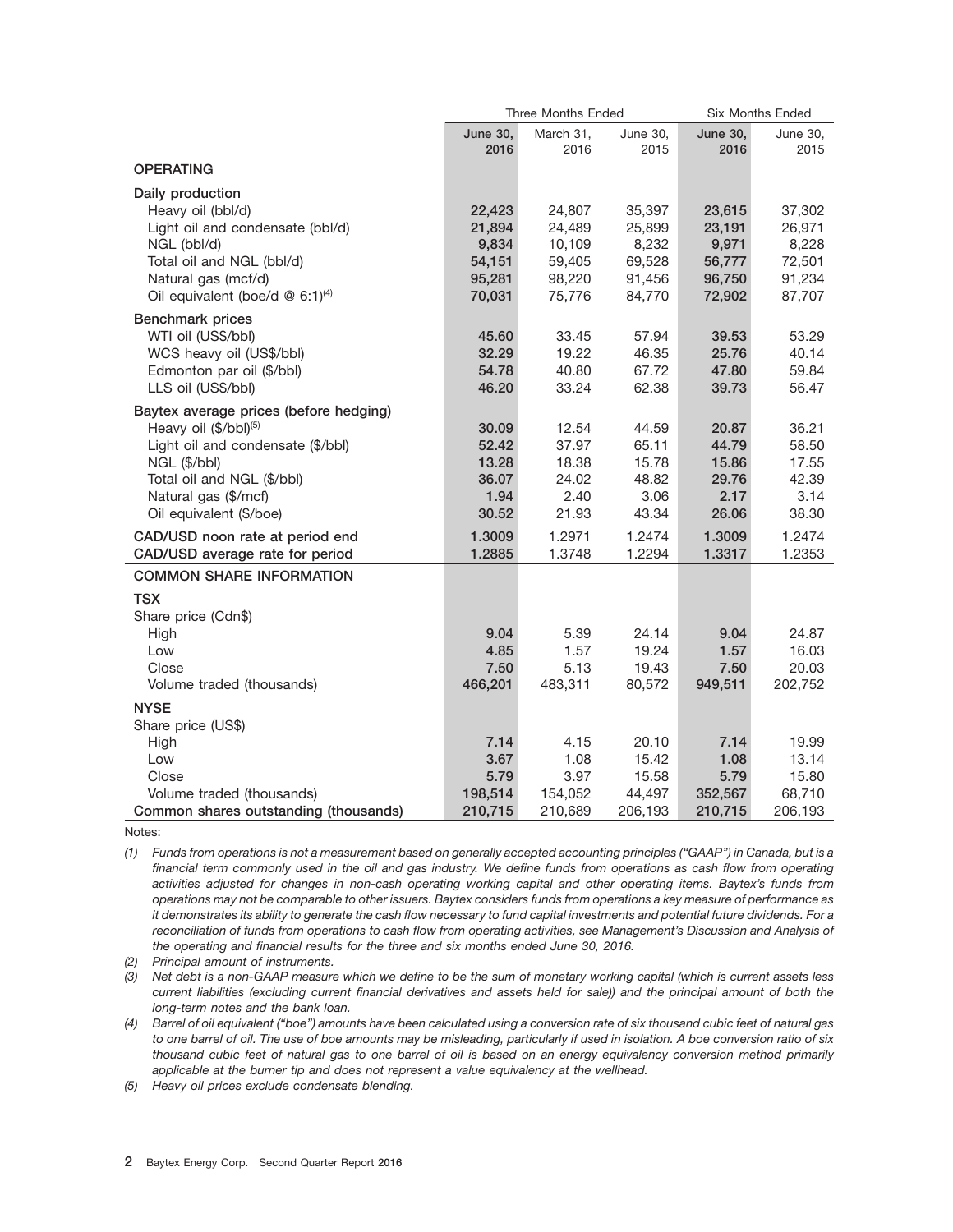#### **Advisory Regarding Forward-Looking Statements**

*In the interest of providing Baytex's shareholders and potential investors with information regarding Baytex, including management's assessment of Baytex's future plans and operations, certain statements in this press release are ''forward-looking statements'' within the meaning of the United States Private Securities Litigation Reform Act of 1995 and ''forward-looking information'' within the meaning of applicable Canadian securities legislation (collectively, ''forward-looking statements''). In some cases, forward-looking statements can be identified by terminology such as ''anticipate'', ''believe'', ''continue'', ''could'', ''estimate'', ''expect'', ''forecast'', ''intend'', ''may'', ''objective'', ''ongoing'', ''outlook'', ''potential'', ''project'', ''plan'', ''should'', ''target'', ''would'', ''will'' or similar words suggesting future outcomes, events or performance. The forward-looking statements contained in this press release speak only as of the date thereof and are expressly qualified by this cautionary statement.*

*Specifically, this press release contains forward-looking statements relating to but not limited to: our business plan, strategies and objectives, including to deploy capital efficiently, maintain strong levels of financial liquidity and emphasize cost reductions; that we are well positioned to benefit from a continued oil price recovery and that our three core plays provide strong capital efficiencies; our target for 2016 capital expenditures to approximate funds from operations in order to minimize additional bank borrowings; our Eagle Ford shale play, including our assessment of the performance of wells drilled in Q2/2016, our plan to monitor and evaluate the multi-zone potential of our acreage, and the cost to drill, complete and equip a well; our ability to partially reduce the volatility in our funds from operations by utilizing financial derivative contracts for commodity prices, heavy oil differentials and interest and foreign exchange rates; the proportion of our anticipated oil and gas production that is hedged and the effectiveness of such hedges in reducing the volatility in our funds from operations; our anticipated disposition of assets in Canada; that we expect funds from operations to exceed capital expenditures in 2016; and our expectations for exploration and development capital expenditures and annual average production rate for 2016 and the impact that the spending reduction will have on our annual average production rate for 2016. In addition, information and statements relating to reserves are deemed to be forward-looking statements, as they involve implied assessment, based on certain estimates and assumptions, that the reserves described exist in quantities predicted or estimated, and that the reserves can be profitably produced in the future.*

*These forward-looking statements are based on certain key assumptions regarding, among other things: petroleum and natural gas prices and differentials between light, medium and heavy oil prices; well production rates and reserve volumes; our ability to add production and reserves through our exploration and development activities; capital expenditure levels; our ability to borrow under our credit agreements; the receipt, in a timely manner, of regulatory and other required approvals for our operating activities; the availability and cost of labour and other industry services; interest and foreign exchange rates; the continuance of existing and, in certain circumstances, proposed tax and royalty regimes; our ability to develop our crude oil and natural gas properties in the manner currently contemplated; and current industry conditions, laws and regulations continuing in effect (or, where changes are proposed, such changes being adopted as anticipated). Readers are cautioned that such assumptions, although considered reasonable by Baytex at the time of preparation, may prove to be incorrect.*

*Actual results achieved will vary from the information provided herein as a result of numerous known and unknown risks and uncertainties and other factors. Such factors include, but are not limited to: the volatility of oil and natural gas prices; further declines or an extended period of the currently low oil and natural gas prices; failure to comply with the covenants in our debt agreements; that our credit facilities may not provide sufficient liquidity or may not be renewed; uncertainties in the capital markets that may restrict or increase our cost of capital or borrowing; risks associated with a third-party operating our Eagle Ford properties; changes in government regulations that affect the oil and gas industry; changes in environmental, health and safety regulations; restrictions or costs imposed by climate change initiatives; variations in interest rates and foreign exchange rates; risks associated with our hedging activities; the cost of developing and operating our assets; risks related to the accessibility, availability, proximity and capacity of gathering, processing and pipeline systems; depletion of our reserves; risks associated with the exploitation of our properties and our ability to acquire reserves; changes in income tax or other laws or government incentive programs; uncertainties associated with estimating petroleum and natural gas reserves; our inability to fully insure against all risks; risks of counterparty default; risks associated with acquiring, developing and exploring for oil and natural gas and other aspects of our operations; risks associated with large projects; risks related to our thermal heavy oil projects; risks associated with the ownership of our securities, including changes in market-based factors and the discretionary nature of dividend payments; risks for United States and other non-resident shareholders, including the ability to enforce civil remedies, differing practices for reporting reserves and production, additional taxation applicable to non-residents and foreign exchange risk; and other factors, many of which are beyond our control. These and additional risk factors are discussed in our Annual Information Form, Annual Report on Form 40-F and Management's Discussion and Analysis for the year ended December 31, 2015, as filed with Canadian securities regulatory authorities and the U.S. Securities and Exchange Commission.*

*The above summary of assumptions and risks related to forward-looking statements has been provided in order to provide shareholders and potential investors with a more complete perspective on Baytex's current and future operations and such information may not be appropriate for other purposes.*

*There is no representation by Baytex that actual results achieved will be the same in whole or in part as those referenced in the forward-looking statements and Baytex does not undertake any obligation to update publicly or to revise any of the included forward-looking statements, whether as a result of new information, future events or otherwise, except as may be required by applicable securities law.*

*All amounts in this press release are stated in Canadian dollars unless otherwise specified.*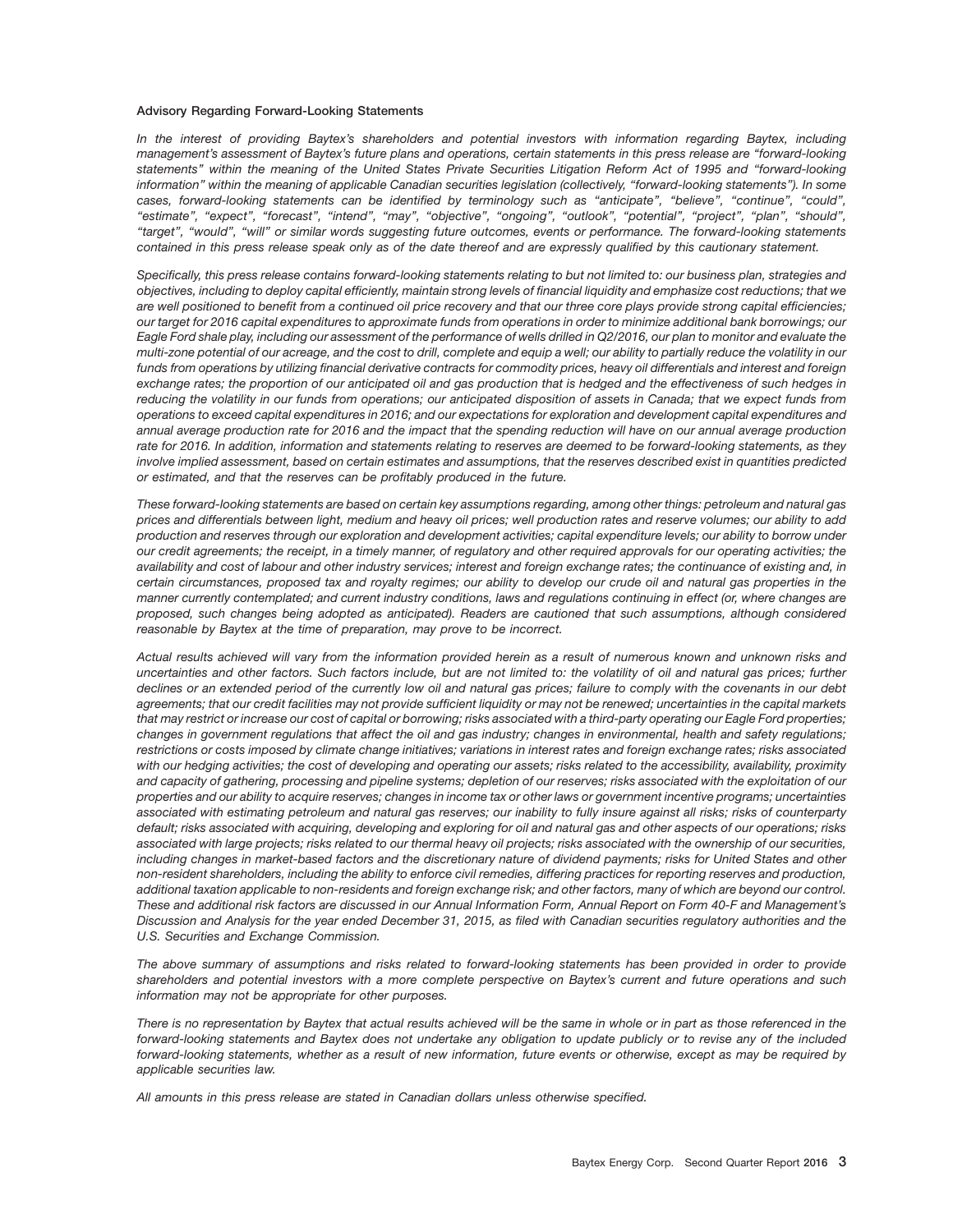#### **Non-GAAP Financial Measures**

*Funds from operations is not a measurement based on Generally Accepted Accounting Principles (''GAAP'') in Canada, but is a financial term commonly used in the oil and gas industry. Funds from operations represents cash generated from operating activities adjusted for changes in non-cash operating working capital and other operating items. Baytex's determination of funds from operations may not be comparable with the calculation of similar measures for other entities. Baytex considers funds from operations a key measure of performance as it demonstrates its ability to generate the cash flow necessary to fund capital investments and potential future dividends to shareholders. The most directly comparable measures calculated in accordance with GAAP are cash flow from operating activities and net income.*

*Net debt is not a measurement based on GAAP in Canada. We define net debt as the sum of monetary working capital (which is current assets less current liabilities (excluding current financial derivatives)) and the principal amount of both the long-term notes and the bank loan. We believe that this measure assists in providing a more complete understanding of our cash liabilities.*

*Bank EBITDA is not a measurement based on GAAP in Canada. We define Bank EBITDA as our consolidated net income attributable to shareholders before interest, taxes, depletion and depreciation, and certain other non-cash items as set out in the credit agreement governing our revolving credit facilities. This measure is used to measure compliance with certain financial covenants.*

*Operating netback is not a measurement based on GAAP in Canada, but is a financial term commonly used in the oil and gas industry. Operating netback is equal to product revenue less royalties, production and operating expenses and transportation expenses divided by barrels of oil equivalent sales volume for the applicable period. Our determination of operating netback may not be comparable with the calculation of similar measures for other entities. We believe that this measure assists in characterizing our ability to generate cash margin on a unit of production basis.*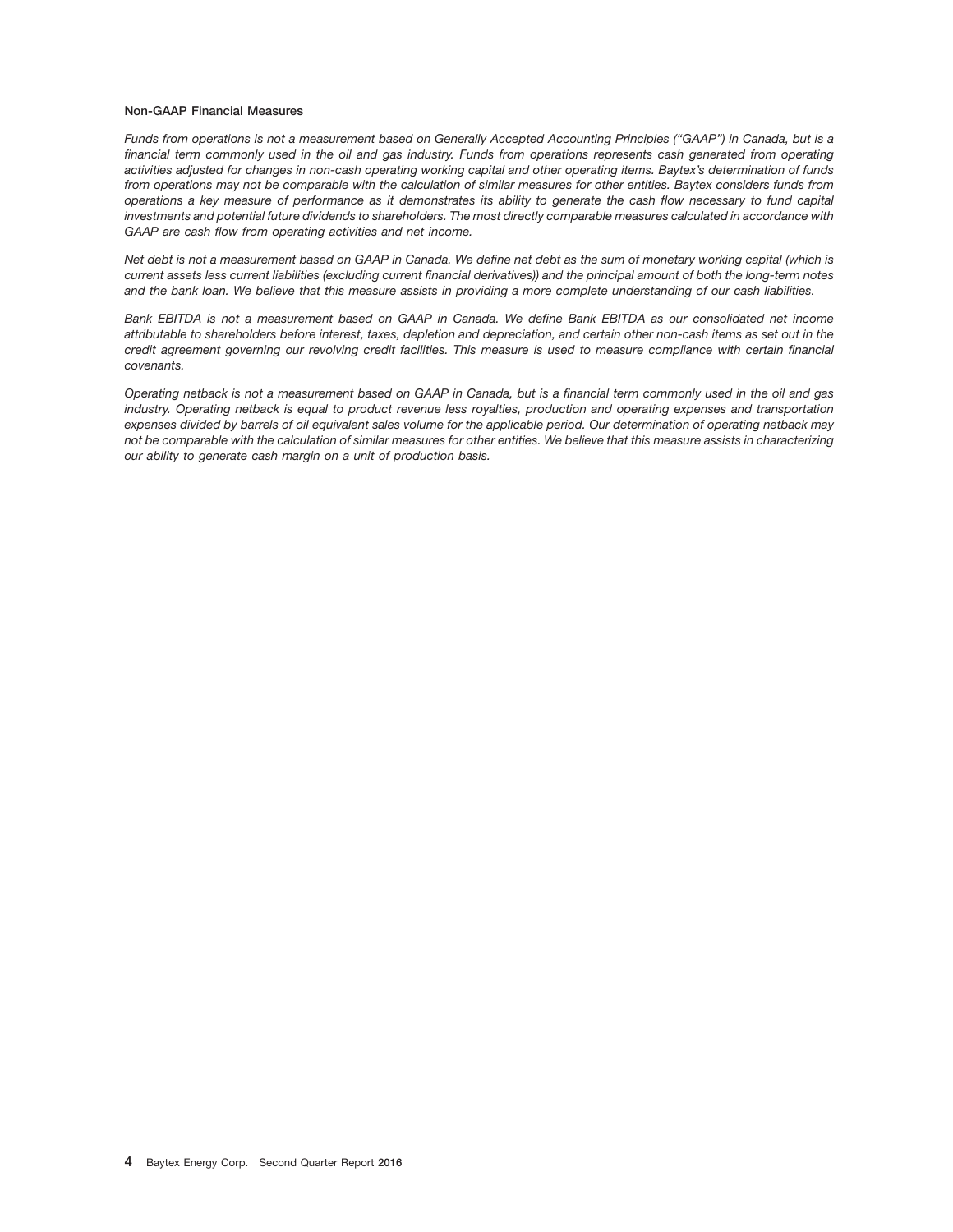# MESSAGE TO SHAREHOLDERS

#### **Second Quarter Results**

As we entered 2016, we laid out certain strategic objectives to help guide us through the commodity price downturn, which included deploying capital efficiently, maintaining strong levels of financial liquidity and continuing to emphasize cost reductions across all facets of our organization. Our second quarter results were reflective of these strategic objectives and we remain well positioned to benefit from a continued recovery in crude oil prices. We highlight below some of the results achieved to-date from the execution of these initiatives.

#### *Capital Deployment*

Our emphasis on deploying capital efficiently was evident during the second quarter as we continued to defer investments in our heavy oil operations in Canada and reduced the pace of development in the Eagle Ford. As a result, we significantly curtailed our level of capital spending, focusing all development activity in the Eagle Ford, our highest rate of return and highest netback asset. In Q2/2016, our exploration and development expenditures totaled \$35.5 million, down from \$81.7 million in Q1/2016 and \$140.8 million in Q4/2015.

During the second quarter, we participated in the drilling of 38 gross (11.3 net) wells in the Eagle Ford and commenced production from 20 gross (5.7 net) wells. This compares to Q1/2016 when we commenced production from 34 gross (10.2 net) wells. Of the 20 wells that commenced production during the second quarter, all have been producing for more than 30 days and have established an average 30-day initial production rate of approximately 1,300 boe/d. We currently have three drilling rigs operating on our lands, as compared to six drilling rigs in Q1/2016. We continue to monitor and evaluate the multi-zone development potential of our acreage, which sees us targeting the Lower Eagle Ford, Upper Eagle Ford and Austin Chalk formations.

In addition to a reduced pace of development, in Canada we shut-in approximately 7,500 boe/d of predominantly low or negative margin heavy oil production during the first quarter of 2016. As crude oil prices recovered from the lows experienced earlier this year, we reinitiated production from the majority of these wells in May and June. By the end of June, approximately 6,500 boe/d of the 7,500 boe/d previously shut-in had been re-started. We expect to resume production from the remaining 1,000 boe/d in the second half of 2016.

Production averaged 70,031 boe/d (77% oil and NGL) in Q2/2016 as compared to 75,776 boe/d in Q1/2016, reflecting both the reduced pace of development and the impact of the shut-in heavy oil volumes.

#### *Financial Liquidity*

On March 31, 2016, we amended our credit facilities to provide us with increased financial flexibility. The amendments included reducing our credit facilities to US\$575 million, granting our banking syndicate first priority security over our assets and restructuring our financial covenants. The revolving facilities, which currently mature in June 2019, are not borrowing base facilities and do not require annual or semi-annual reviews. Our Senior Secured Debt to Bank EBITDA ratio as at June 30, 2016 was 0.86:1.00 (maximum permitted ratio of 5.00:1.00) and our interest coverage ratio was 4.05:1.00 (minimum permitted ratio of 1.25:1.00).

In addition to amending our credit facilities, we have targeted our capital expenditures to approximate our funds from operations in order to minimize additional bank borrowings. In Q2/2016, our funds from operations totaled \$81.3 million, as compared to capital expenditures of \$35.5 million, and in the first six months of 2016, our funds from operations totaled \$126.9 million, as compared to capital expenditures of \$117.1 million.

Our net debt (bank loan, long-term notes and working capital deficiency) has decreased to \$1.94 billion at June 30, 2016 from \$2.05 billion at December 31, 2015.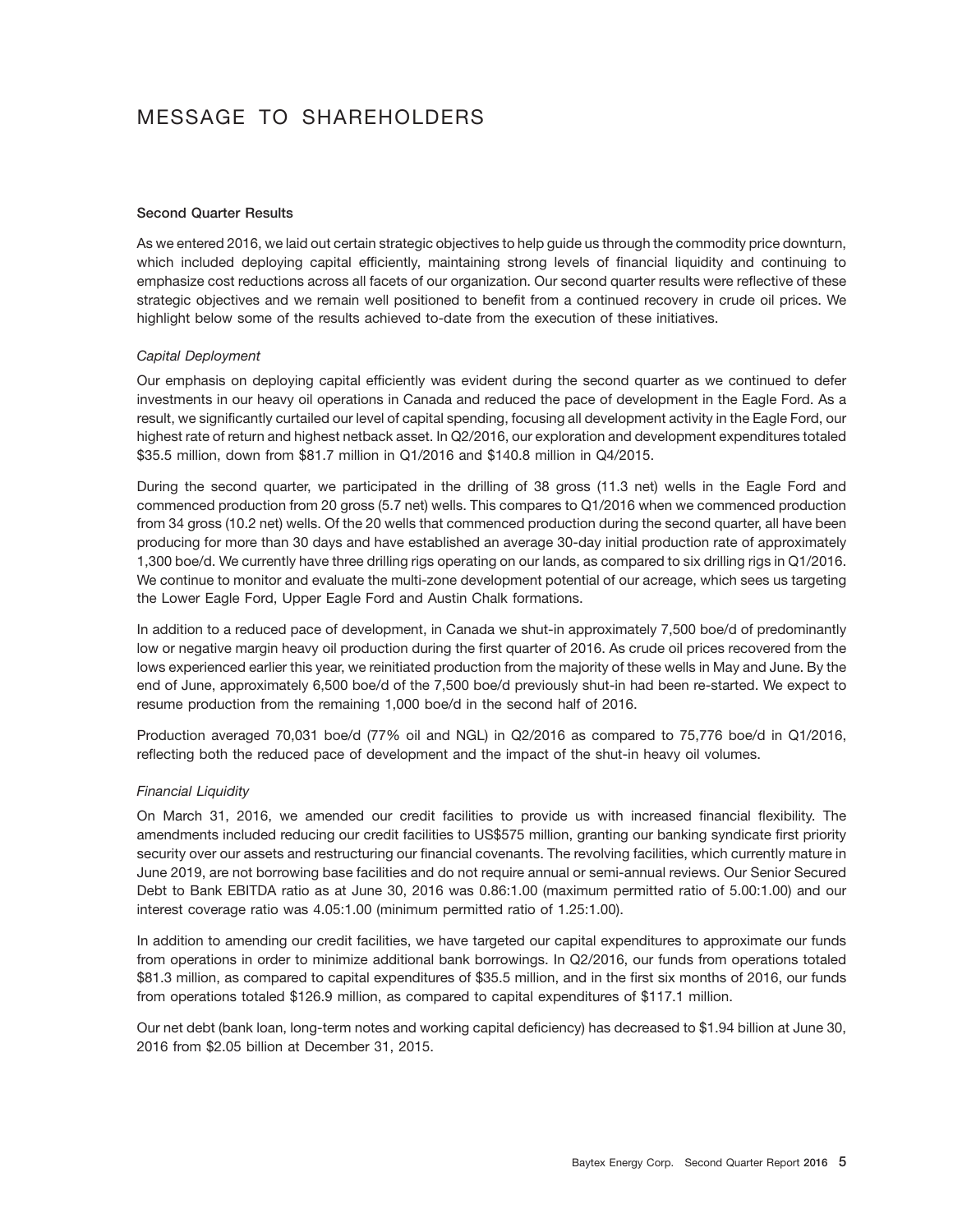#### *Cost Reductions*

We continue to have success in reducing our cost structure while maintaining efficiency in our operations and the safety of our employees.

Costs in the Eagle Ford have continued to decrease with wells now being drilled, completed and equipped for approximately US\$5.4 million, as compared to US\$8.2 million in late 2014. Despite achieving cost reductions of approximately 20% in Canada during 2015, the prevailing commodity prices have not supported additional drilling on our Canadian assets.

Operating expenses have been reduced by 12% to \$9.42/boe in the first half of 2016, as compared to \$10.70/boe in the first half of 2015. These cost reductions reflect a combination of a lower overall cost structure in Canada and our lower cost Eagle Ford assets representing a larger percentage of our total production. Transportation expenses are also down, averaging \$0.90/boe through the first six months of 2016, as compared to \$1.94/boe in 2015.

General and administrative expenses for the three and six months ended June 30, 2016 of \$12.2 million and \$26.4 million, respectively, have decreased from \$15.6 million and \$32.6 million for the same periods in 2015. The decrease is attributable to reductions in staffing levels commensurate with lower activity levels combined with a reduction in discretionary spending and supplier's costs. As a continued cost control measure, all full-time employee salaries and all annual retainers paid to our directors were reduced by 10% effective March 1, 2016.

#### **Operating Netback**

During the second quarter, our operating netback improved by 147% as compared to Q1/2016 as crude oil prices strengthened from the lows of the first quarter and heavy oil differentials tightened as a result of supply disruptions associated with the forest fires near Fort McMurray. In Q2/2016, the price for West Texas Intermediate light oil (''WTI'') averaged US\$45.60/bbl, as compared to US\$33.45/bbl in Q1/2016, while the discount for Canadian heavy oil, as measured by the price differential between Western Canadian Select (''WCS'') and WTI, averaged US\$13.31/bbl in Q2/2016, as compared to US\$14.23/bbl in Q1/2016.

We generated an operating netback in Q2/2016 of \$14.39/boe (\$18.13/boe including financial derivatives gain), up from \$5.82/boe (\$12.29/boe including financial derivatives gain) in Q1/2016. The Eagle Ford generated an operating netback of \$17.66/boe (\$11.41/boe in Q1/2016) while our Canadian operations generated an operating netback of \$10.44/boe (loss of \$0.77/boe in Q1/2016).

|                                | Three Months Ended June 30 |             |              |             |             |              |  |  |  |  |
|--------------------------------|----------------------------|-------------|--------------|-------------|-------------|--------------|--|--|--|--|
|                                |                            | 2016        |              | 2015        |             |              |  |  |  |  |
| (\$ per boe except for volume) | Canada                     | U.S.        | <b>Total</b> | Canada      | U.S.        | Total        |  |  |  |  |
| Sales volume (boe/d)           | 31.722                     | 38,309      | 70.031       | 45.222      | 39,548      | 84,770       |  |  |  |  |
| Oil and natural gas revenues   | 25.80<br>S.                | 34.43<br>S. | 30.52<br>S.  | 40.43<br>\$ | 46.67<br>\$ | 43.34<br>\$  |  |  |  |  |
| Less:                          |                            |             |              |             |             |              |  |  |  |  |
| Royalties                      | 2.74                       | 9.89        | 6.65         | 6.87        | 13.79       | 10.10        |  |  |  |  |
| Operating expenses             | 10.84                      | 6.88        | 8.67         | 13.45       | 7.43        | 10.64        |  |  |  |  |
| Transportation expenses        | 1.78                       | -           | 0.81         | 3.63        |             | 1.94         |  |  |  |  |
| Operating netback              | \$<br>10.44                | S.<br>17.66 | S.<br>14.39  | \$<br>16.48 | \$<br>25.45 | \$<br>20.66  |  |  |  |  |
| Financial derivatives gain     |                            |             | 3.74         |             |             | 5.19         |  |  |  |  |
| Operating netback after        |                            |             |              |             |             |              |  |  |  |  |
| financial derivatives          | 10.44<br>S                 | S.<br>17.66 | 18.13<br>S.  | \$<br>16.48 | \$<br>25.45 | \$.<br>25.85 |  |  |  |  |

The following table provides a summary of our operating netbacks for the periods noted.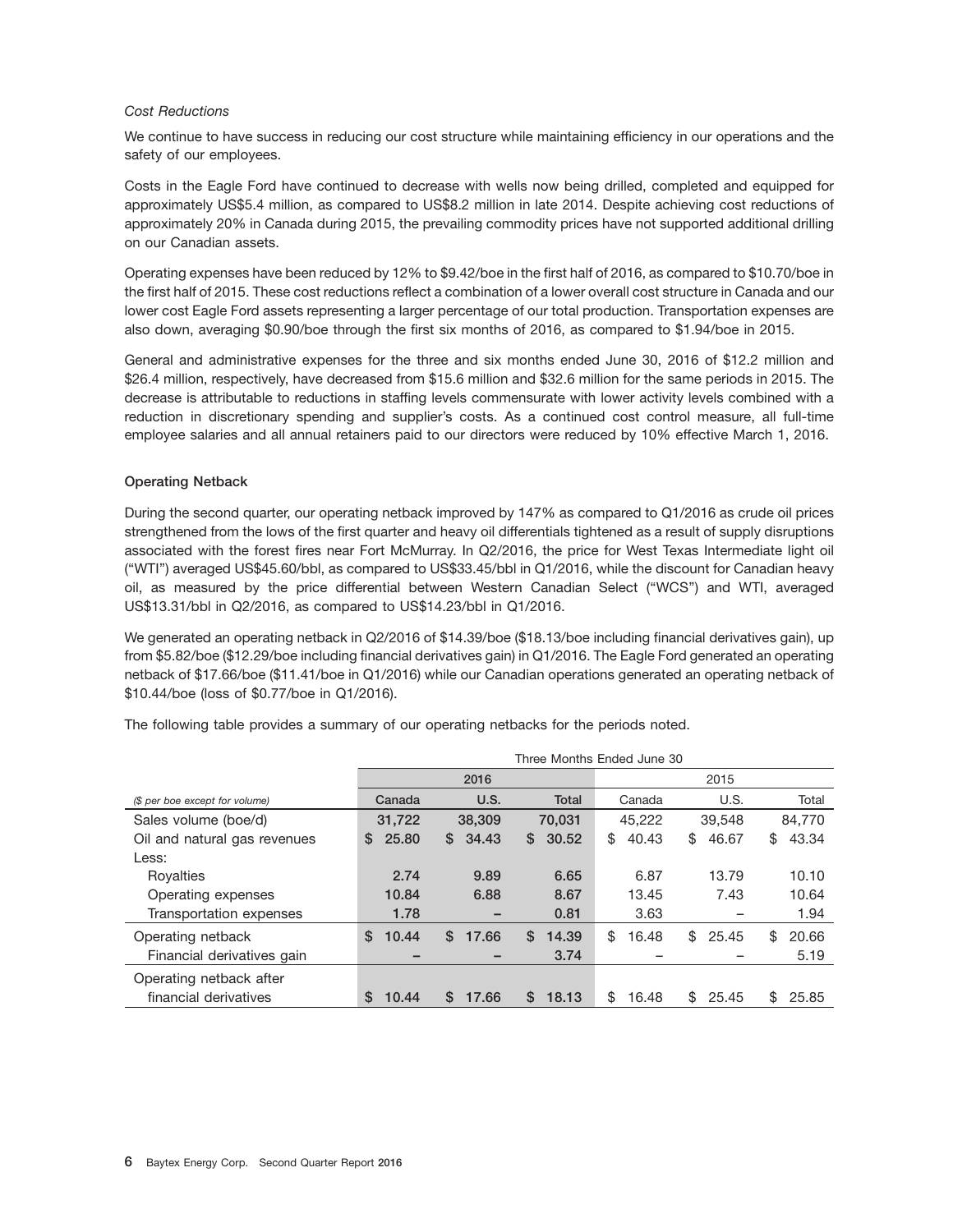#### **Risk Management**

As part of our normal operations, we are exposed to movements in commodity prices, foreign exchange rates and interest rates. In an effort to manage these exposures, we utilize various financial derivative contracts which are intended to partially reduce the volatility in our FFO. We realized a financial derivatives gain of \$23.8 million in Q2/2016 due to crude oil and natural gas prices being at levels below those in our financial derivative contracts.

For the second half of 2016, we have entered into hedges on approximately 46% of our net WTI exposure with 15% fixed at US\$63.79/bbl and 31% hedged utilizing a 3-way option structure. We have also entered into hedges on approximately 35% of our net WCS differential exposure and 67% of our net natural gas exposure.

For 2017, we have entered into hedges on approximately 31% of our net WTI exposure utilizing a 3-way option structure. We have also entered into hedges on approximately 23% of our net WCS differential exposure and 44% of our net natural gas exposure.

A complete listing of our financial derivative contracts can be found in Note 15 to our Q2/2016 financial statements.

#### **Disposition Activity**

In Q2/2016, we entered into an agreement to dispose of our operated assets in the Eagle Ford for approximately \$55 million. Production from these assets is currently 1,000 boe/d and the disposition includes reserves of approximately 1.26 million boe on a proved plus probable basis (as evaluated by Ryder Scott Company, L.P. at December 31, 2015). This production has a lower netback than our other Eagle Ford barrels due to small economies of scale. The Eagle Ford transaction closed on July 27, 2016. In addition, we anticipate closing dispositions relating to an additional 1,250 boe/d of certain non-core assets in Canada. These transactions are expected to close during the third quarter.

#### **2016 Guidance**

As a result of continued depressed crude oil prices, our development activity in the Eagle Ford has been reduced. We currently have three drilling rigs operating on our lands, as compared to six drilling rigs in Q1/2016.

Given the reduced pace of development anticipated for the second half of 2016, we are now forecasting full-year 2016 exploration and development capital expenditures of \$200 to \$225 million, down from previous expectations of \$225 to \$265 million.

Taking into account the above noted disposition activity and the reduced spending profile, we now anticipate full year 2016 production of 67,000 to 69,000 boe/d (previously 68,000 to 72,000 boe/d). Excluding the impact of disposition activity, the approximate 13% reduction in planned spending impacts our 2016 production forecast by only 1%. Our 2016 program will remain flexible and allows for adjustments to spending based on changes in the commodity price environment.

At this level of spending and based on the forward strip for crude oil and natural gas, we expect our funds from operations to exceed capital expenditures in 2016.

#### **Board Appointment**

The Board of Directors is pleased to announce the appointment of Trudy M. Curran as a director of Baytex. Ms. Curran holds a Bachelor of Arts degree in English and a Bachelor of Laws degree (both with distinction) from the University of Saskatchewan and the ICD.D designation from the Institute of Corporate Directors. She is a retired businesswoman with extensive experience in executive compensation, mergers and acquisitions, financing and governance. She served as an officer of Canadian Oil Sands Limited from September 2002 to the time of its sale in February 2016. As Senior Vice President, General Counsel & Corporate Secretary of Canadian Oil Sands Limited, she was responsible for legal, human resources and administration and a member of the executive team focused on strategy and risk management. From 2003 to 2016, she was a director of Syncrude Canada Ltd., where she served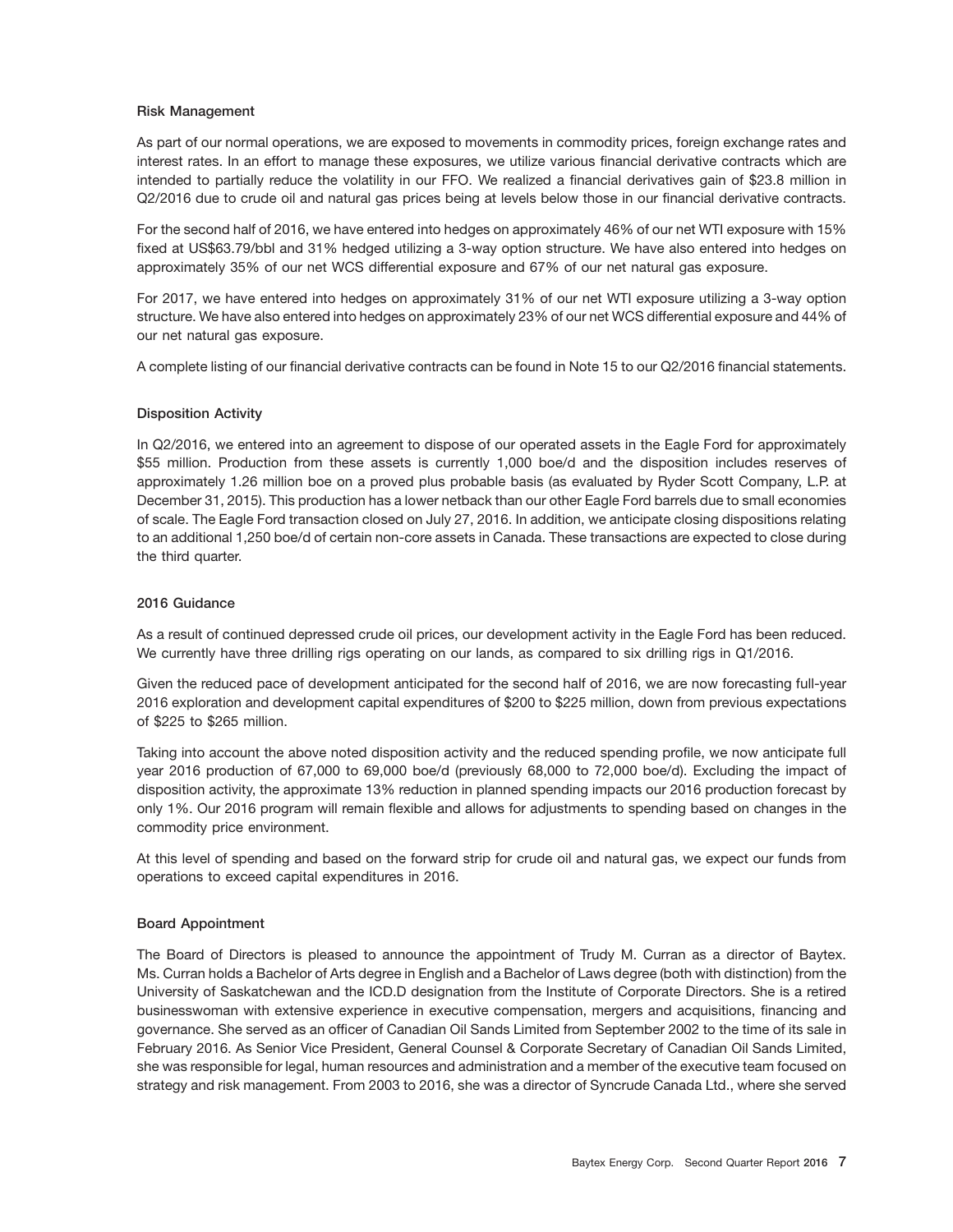as chair of the Human Resources and Compensation Committee and as a member of the Pension Committee. She serves on the Executive Committee of the Calgary chapter of the Institute of Corporate Directors and is a member of the board and the Finance and Audit Committee of Kids Cancer Care Foundation of Alberta.

#### **Conclusion**

Our operating results for the second quarter were consistent with our expectations and demonstrate the commitment we have made during this downturn to deploy capital efficiently, maintain strong levels of financial liquidity and reduce costs in all facets of our business. Importantly, our funds from operations exceeded capital expenditures during both the second quarter and first half resulting in a reduction in net debt. We remain well positioned to benefit from a rising oil price environment with strong capital efficiencies across our three core resource plays.

We look forward to executing our plans for 2016 for the ongoing benefit of all stakeholders and we thank you for your continued support.

On behalf of the Board of Directors,

James L. Bowzer President and Chief Executive Officer July 28, 2016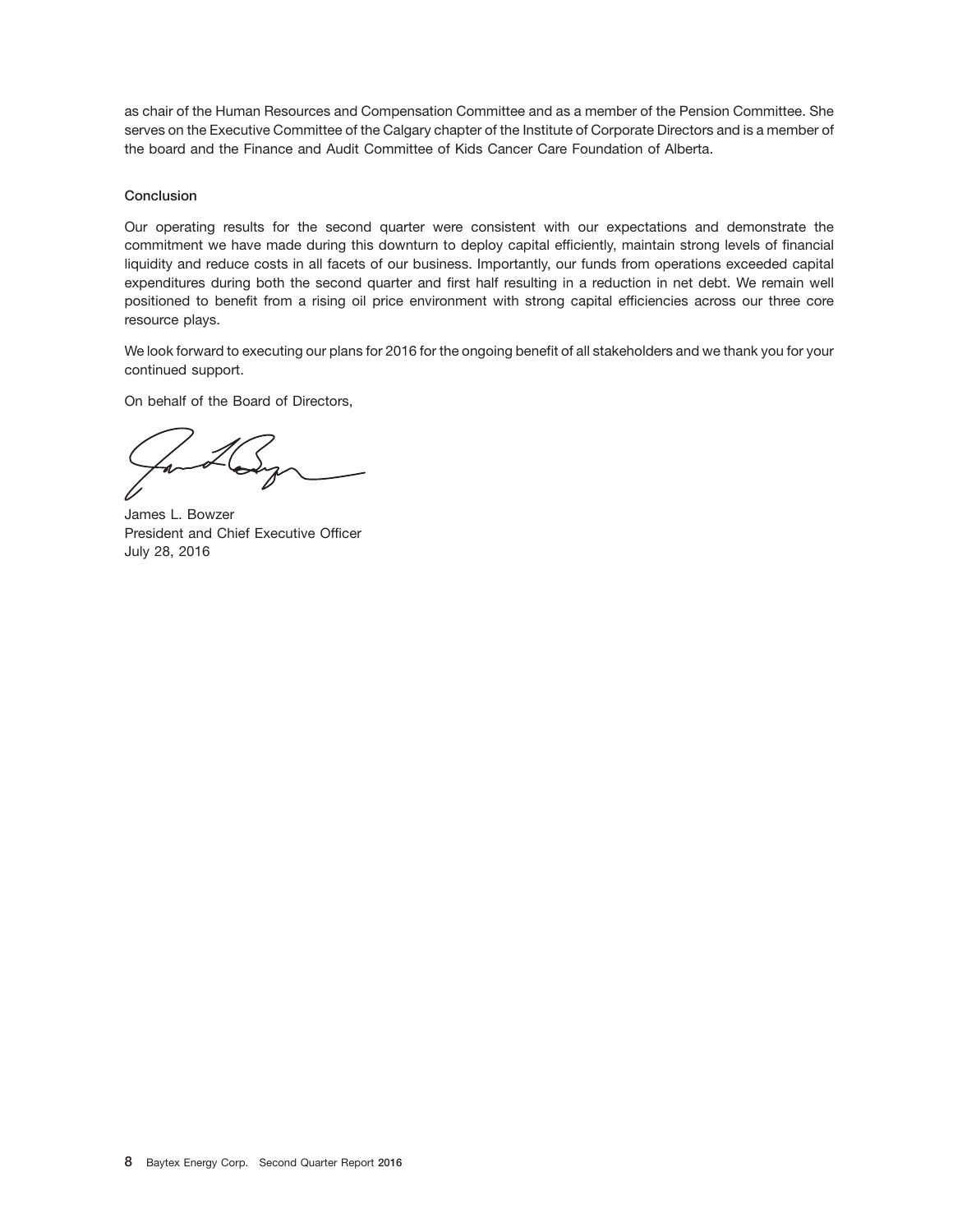# MANAGEMENT'S DISCUSSION AND ANALYSIS

The following is management's discussion and analysis (''MD&A'') of the operating and financial results of Baytex Energy Corp. for the three and six months ended June 30, 2016. This information is provided as of July 27, 2016. In this MD&A, references to "Baytex", the "Company", "we", "us" and "our" and similar terms refer to Baytex Energy Corp. and its subsidiaries on a consolidated basis, except where the context requires otherwise. The results for the six months ended June 30, 2016 (''YTD 2016'') have been compared with the results for the six months ended June 30, 2015 (''YTD 2015'') and the results for the three months ended June 30, 2016 (''Q2/2016'') have been compared with the results for the three months ended June 30, 2015 (''Q2/2015''). This MD&A should be read in conjunction with the Company's condensed interim unaudited consolidated financial statements (''consolidated financial statements'') for the three and six months ended June 30, 2016, its audited comparative consolidated financial statements for the years ended December 31, 2015 and 2014, together with the accompanying notes and its Annual Information Form for the year ended December 31, 2015. These documents and additional information about Baytex are accessible on the SEDAR website at www.sedar.com and through the U.S. Securities and Exchange Commission at www.sec.gov. All amounts are in Canadian dollars, unless otherwise stated, and all tabular amounts are in thousands of Canadian dollars, except for percentages and per common share amounts or as otherwise noted.

In this MD&A, barrel of oil equivalent (''boe'') amounts have been calculated using a conversion rate of six thousand cubic feet of natural gas to one barrel of oil, which represents an energy equivalency conversion method applicable at the burner tip and does not represent a value equivalency at the wellhead. While it is useful for comparative measures, it may not accurately reflect individual product values and may be misleading if used in isolation.

This MD&A contains forward-looking information and statements. We refer you to the end of the MD&A for our advisory on forward-looking information and statements.

## **NON-GAAP FINANCIAL MEASURES**

In this MD&A, we refer to certain financial measures (such as funds from operations, net debt, operating netback and Bank EBITDA) which do not have any standardized meaning prescribed by generally accepted accounting principles in Canada (''GAAP''). While funds from operations, net debt and operating netback are commonly used in the oil and natural gas industry, our determination of these measures may not be comparable with calculations of similar measures by other issuers.

#### **Funds from Operations**

We consider funds from operations ("FFO") a key measure that provides a more complete understanding of our results of operations and financial performance, including our ability to generate funds for capital investments, debt repayment and potential dividends. However, funds from operations should not be construed as an alternative to performance measures determined in accordance with GAAP, such as cash flow from operating activities and net income (loss).

The following table reconciles cash flow from operating activities (a GAAP measure) to funds from operations (a non-GAAP measure).

|                                     | Three Months Ended |         |    |         | Six Months Ended |         |    |          |
|-------------------------------------|--------------------|---------|----|---------|------------------|---------|----|----------|
|                                     |                    | June 30 |    |         | June 30          |         |    |          |
| (\$ thousands)                      |                    | 2016    |    | 2015    |                  | 2016    |    | 2015     |
| Cash flow from operating activities | S                  | 54.961  | \$ | 137.848 | S                | 119.314 | \$ | 325.748  |
| Change in non-cash working capital  |                    | 25,592  |    | 17.042  |                  | 5.183   |    | (15,084) |
| Asset retirement expenditures       |                    | 708     |    | 3,160   |                  | 2,409   |    | 7,606    |
| Funds from operations               |                    | 81.261  | \$ | 158.050 |                  | 126.906 |    | 318,270  |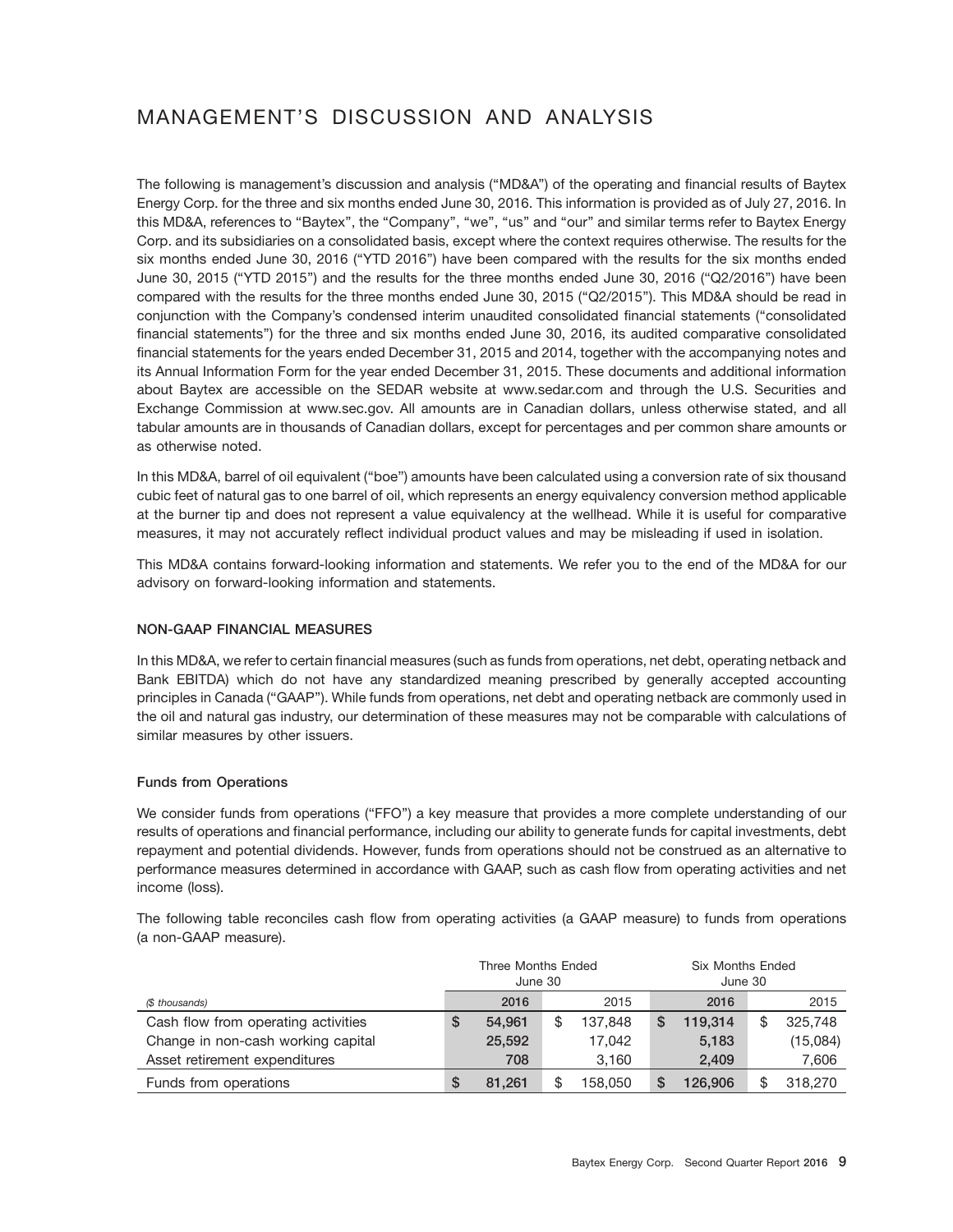#### **Net Debt**

We believe that net debt assists in providing a more complete understanding of our financial position.

The following table summarizes our net debt at June 30, 2016 and December 31, 2015.

| (\$ thousands)                               | June 30,<br>2016 | December 31,<br>2015 |
|----------------------------------------------|------------------|----------------------|
| Bank loan <sup>(1)</sup>                     | 347.083          | \$                   |
|                                              | S                | 256,749              |
| Long-term notes $(1)$                        | 1.544.181        | 1,623,658            |
| Working capital deficiency <sup>(2)(3)</sup> | 51.274           | 169,498              |
| Net debt                                     | \$1,942,538      | \$2,049,905          |

*(1) Principal amount of instruments.*

*(2) Working capital is current assets less current liabilities (excluding current financial derivatives and assets held for sale).*

*(3) In the oil and gas industry, it is not unusual to have a working capital deficiency as accounts receivable arising from sales of production are usually settled within one or two months but accounts payable related to capital and operating expenditures are usually settled over a longer time span (often two to four months) due to vendor billing cycles and internal approval processes.*

#### **Operating Netback**

We define operating netback as oil and natural gas revenue, less royalties, operating expenses and transportation expenses. Operating netback per boe is the operating netback divided by barrels of oil equivalent production volume for the applicable period. We believe that this measure assists in assessing our ability to generate cash margin on a unit of production basis.

#### **Bank EBITDA**

Bank EBITDA is used to assess compliance with certain financial covenants.

The following table reconciles net income (loss) (a GAAP measure) to Bank EBITDA (a non-GAAP measure).

|                                         | Three Months Ended<br>June 30 |                 | <b>Six Months Ended</b><br>June 30 |           |    |            |
|-----------------------------------------|-------------------------------|-----------------|------------------------------------|-----------|----|------------|
| (\$ thousands)                          | 2016                          | 2015            |                                    | 2016      |    | 2015       |
| Net income (loss)                       | \$<br>(86, 937)               | \$<br>(26, 955) | \$                                 | (86, 330) | \$ | (202, 871) |
| Plus:                                   |                               |                 |                                    |           |    |            |
| Financing and interest                  | 27,888                        | 26,772          |                                    | 56,941    |    | 56,182     |
| Unrealized foreign exchange loss (gain) | 3,548                         | (18, 349)       |                                    | (83, 252) |    | 82,967     |
| Unrealized financial derivatives loss   | 80,564                        | 41.739          |                                    | 110,687   |    | 129.911    |
| Current income tax (recovery) expense   | (2, 284)                      | (553)           |                                    | (3,726)   |    | 16,382     |
| Deferred income tax (recovery)          | (46, 783)                     | (12, 313)       |                                    | (94, 905) |    | (53,995)   |
| Depletion and depreciation              | 121,940                       | 161,476         |                                    | 263,611   |    | 335,603    |
| Non-cash items $(1)$                    | 5.829                         | 10.400          |                                    | 11,754    |    | 22,609     |
| <b>Bank EBITDA</b>                      | \$<br>103.765                 | \$<br>182.217   | \$                                 | 174,780   | \$ | 386,788    |

*(1) Non-cash items include share-based compensation, exploration and evaluation expense and gain (loss) on divestiture of oil and gas properties.*

#### **SECOND QUARTER HIGHLIGHTS**

In Q2/2016, commodity prices improved from Q1/2016 and our funds from operations increased 78% with higher realized pricing and lower operating costs. We continue to prudently manage our capital program with funds from operations exceeding capital expenditures for both Q2/2016 and YTD 2016.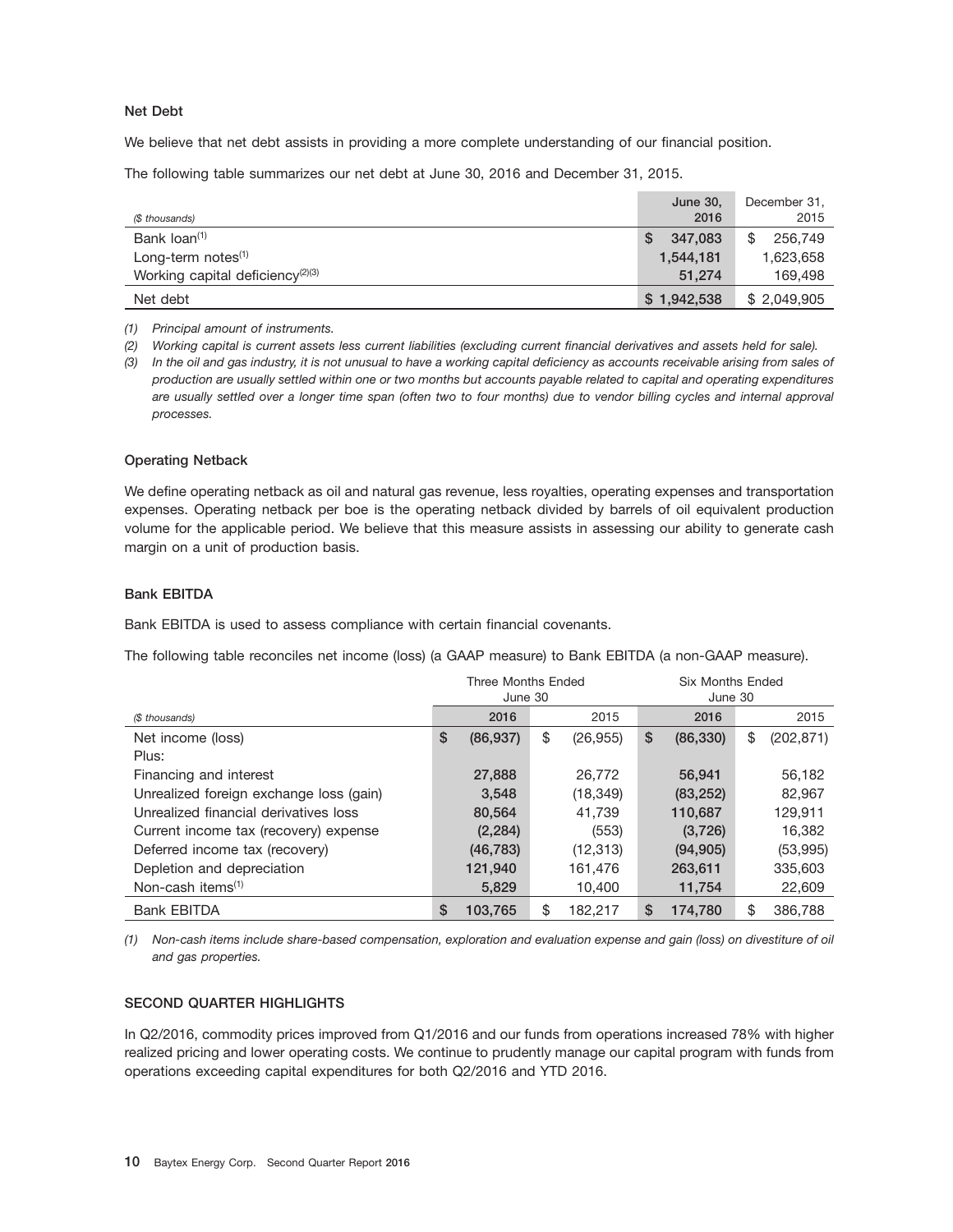The price of West Texas Intermediate light oil ("WTI") ranged from a low of US\$26.21/bbl in February 2016 to a high of US\$51.23/bbl in June 2016. WTI averaged US\$45.60/bbl in Q2/2016 up from US\$33.45/bbl in Q1/2016 but was still down from US\$57.94/bbl in Q2/2015. With improved commodity prices, FFO increased 78% from Q1/2016 to \$81.3 million in Q2/2016. Our average sales price increased 39% to \$30.52/boe in Q2/2016 compared to \$21.93/boe in Q1/2016. WTI has averaged US\$39.53/bbl during 2016, a decrease of 26% as compared to the first six months of 2015.

Production averaged 70,031 boe/d during Q2/2016, a decrease of 8% from Q1/2016. This decrease is a result of reduced capital spending combined with low or negative margin production that was shut-in during the first half of the quarter. Canadian production averaged 31,722 boe/d for Q2/2016, a decrease of 9% from Q1/2016. With improved pricing, 6,500 boe/d of previously shut-in production was brought back on during the second half of Q2/2016. The Company still has approximately 1,000 boe/d of production in Canada shut-in. U.S. production averaged 38,309 boe/d for Q2/2016 which was down approximately 7% from 41,067 boe/d in Q1/2016. This decrease was largely anticipated due to a reduction in the rigs and completion crews on our Eagle Ford lands during 2016 in response to the lower commodity prices. Production averaged 72,902 boe/d during YTD 2016 down 17% as compared to YTD 2015. The decrease from 2015 is mainly attributed to the limited amount of capital spending in Canada over the last 18 months combined with low or negative margin production that was shut in. The reduced capital spending in the Eagle Ford is also contributing to the decrease from the prior year.

Funds from operations for Q2/2016 was \$81.3 million (\$0.39 per basic and diluted share) compared to \$45.6 million (\$0.22 per basic and diluted share) in Q1/2016. The 78% increase in FFO is attributable to higher commodity prices and lower operating costs in the quarter which was partially offset by lower hedging gains. FFO for YTD 2016 of \$126.9 million is down 60% from YTD 2015 and is directly attributable to lower commodity prices, lower production volumes in Canada and lower realized financial derivatives gain.

Capital activity in the current quarter slowed from Q1/2016 with capital expenditures totaling \$35.5 million, a decrease of \$46.2 million from Q1/2016 and \$71.7 million from Q2/2015. Despite lower activity levels in Q2/2016, 92% of total capital spending was focused on our Eagle Ford assets. Capital spending in the Eagle Ford totaled \$32.7 million in Q2/2016 where we drilled 11.3 net wells, completed 7.2 net wells and brought 5.7 net wells on-stream. There was very limited activity in Canada in Q2/2016 with total capital spending of \$2.7 million as compared to \$7.7 million in Q2/2015.

With reduced capital spending and higher commodity prices, our net debt decreased to \$1.94 billion at June 30, 2016 from \$2.05 billion at December 31, 2015. At June 30, 2016, we were in compliance with all of our financial covenants with approximately \$410 million in undrawn credit capacity.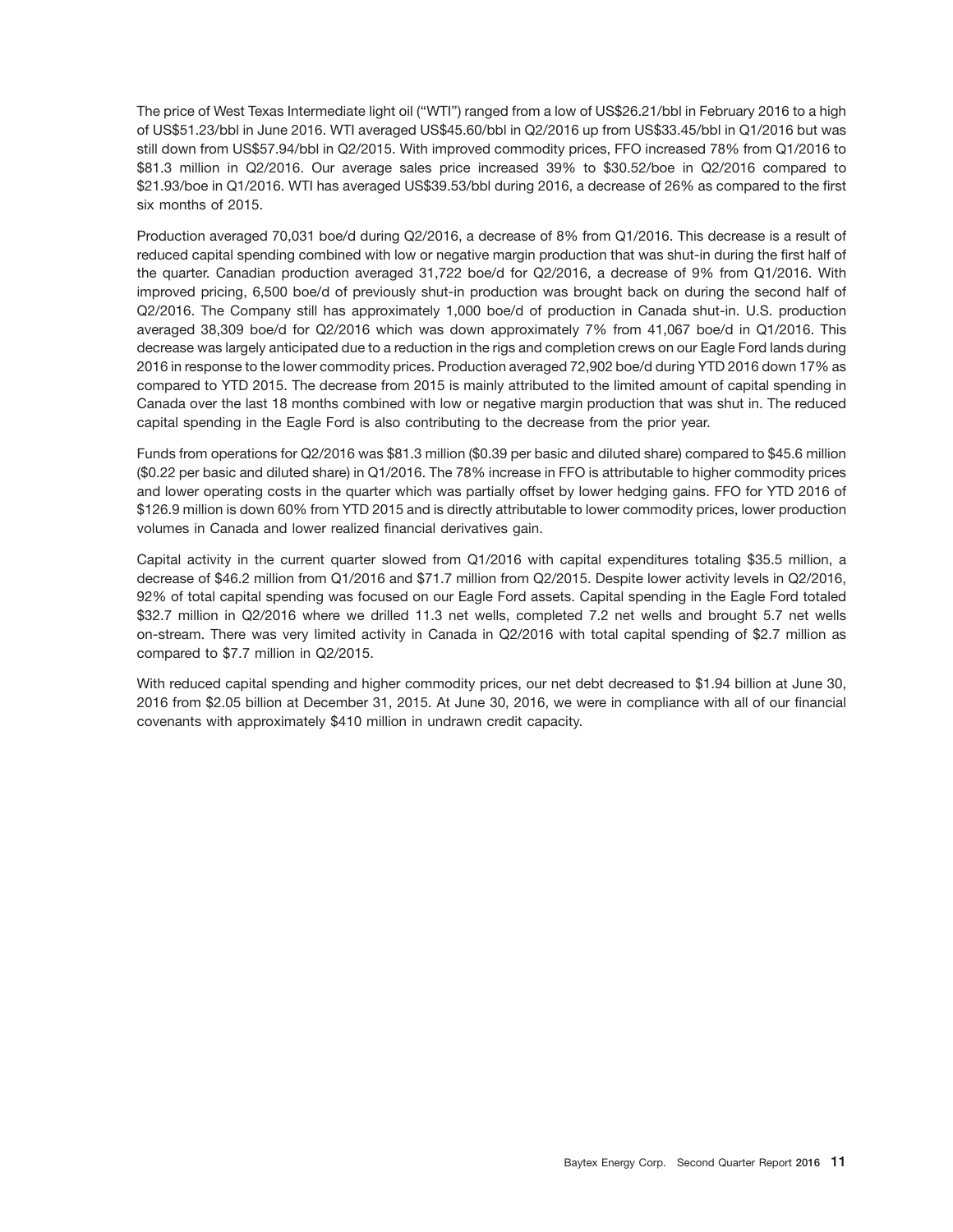# RESULTS OF OPERATIONS

The Canadian division includes the heavy oil assets in Peace River and Lloydminster and the conventional oil and natural gas assets in Western Canada. The U.S. division includes the Eagle Ford assets in Texas.

#### **Production**

|                          | Three Months Ended June 30 |            |        |        |        |        |  |  |  |  |  |
|--------------------------|----------------------------|------------|--------|--------|--------|--------|--|--|--|--|--|
|                          |                            | 2016       |        |        | 2015   |        |  |  |  |  |  |
| <b>Daily Production</b>  | Canada                     | U.S.       | Total  | Canada | U.S.   | Total  |  |  |  |  |  |
| Liquids (bbl/d)          |                            |            |        |        |        |        |  |  |  |  |  |
| Heavy oil                | 22,423                     |            | 22,423 | 35,397 |        | 35,397 |  |  |  |  |  |
| Light oil and condensate | 1,461                      | 20,433     | 21,894 | 1.900  | 23,999 | 25,899 |  |  |  |  |  |
| <b>NGL</b>               | 1,268                      | 8,566      | 9,834  | 1,085  | 7,147  | 8,232  |  |  |  |  |  |
| Total liquids (bbl/d)    | 25,152                     | 28,999     | 54,151 | 38,382 | 31,146 | 69,528 |  |  |  |  |  |
| Natural gas (mcf/d)      | 39,422                     | 55,859     | 95,281 | 41,042 | 50,414 | 91,456 |  |  |  |  |  |
| Total production (boe/d) | 31,722                     | 38,309     | 70,031 | 45,222 | 39,548 | 84,770 |  |  |  |  |  |
| <b>Production Mix</b>    |                            |            |        |        |        |        |  |  |  |  |  |
| Heavy oil                | 71%                        | $-$ %      | 32%    | 78%    | $-$ %  | 41%    |  |  |  |  |  |
| Light oil and condensate | 5%                         | 54%        | 31%    | 4%     | 61%    | 31%    |  |  |  |  |  |
| <b>NGL</b>               | 4%                         | <b>22%</b> | 14%    | 3%     | 18%    | 10%    |  |  |  |  |  |
| Natural gas              | 20%                        | 24%        | 23%    | 15%    | 21%    | 18%    |  |  |  |  |  |

|                          | Six Months Ended June 30 |        |        |        |        |        |  |  |  |  |  |
|--------------------------|--------------------------|--------|--------|--------|--------|--------|--|--|--|--|--|
|                          |                          | 2016   |        |        | 2015   |        |  |  |  |  |  |
| <b>Daily Production</b>  | Canada                   | U.S.   | Total  | Canada | U.S.   | Total  |  |  |  |  |  |
| Liquids (bbl/d)          |                          |        |        |        |        |        |  |  |  |  |  |
| Heavy oil                | 23,615                   |        | 23,615 | 37,302 |        | 37,302 |  |  |  |  |  |
| Light oil and condensate | 1,513                    | 21,678 | 23,191 | 1,995  | 24,976 | 26,971 |  |  |  |  |  |
| <b>NGL</b>               | 1,301                    | 8,670  | 9,971  | 1,162  | 7,066  | 8,228  |  |  |  |  |  |
| Total liquids (bbl/d)    | 26,429                   | 30,348 | 56,777 | 40,459 | 32,042 | 72,501 |  |  |  |  |  |
| Natural gas (mcf/d)      | 40,712                   | 56,038 | 96,750 | 41,645 | 49,589 | 91,234 |  |  |  |  |  |
| Total production (boe/d) | 33,214                   | 39,688 | 72.902 | 47.400 | 40.307 | 87,707 |  |  |  |  |  |
|                          |                          |        |        |        |        |        |  |  |  |  |  |
| <b>Production Mix</b>    |                          |        |        |        |        |        |  |  |  |  |  |
| Heavy oil                | 71%                      | $-$ %  | 32%    | 79%    | $-$ %  | 43%    |  |  |  |  |  |
| Light oil and condensate | 5%                       | 55%    | 32%    | 4%     | 62%    | 31%    |  |  |  |  |  |
| <b>NGL</b>               | 4%                       | 22%    | 14%    | 2%     | 18%    | 9%     |  |  |  |  |  |
| Natural gas              | 20%                      | 23%    | 22%    | 15%    | 20%    | 17%    |  |  |  |  |  |

Production for Q2/2016 averaged 70,031 boe/d, a 17% decrease from Q2/2015. U.S. production averaged 38,309 boe/d in Q2/2016 which was a slight decrease from Q2/2015 with less capital spending in Q2/2016 and fewer wells coming on production. Production in Canada averaged 31,722 boe/d, a 30% decrease from Q2/2015. Production has decreased with natural declines as there has been minimal capital spending in Canada over the last 18 months along with 7,500 boe/d of low or negative margin production that was shut-in. With increased commodity prices approximately 6,500 boe/d of the shut-in production was brought back on by the end of June 2016. The shut-in volumes reduced average production in Q2/2016 by approximately 4,250 boe/d.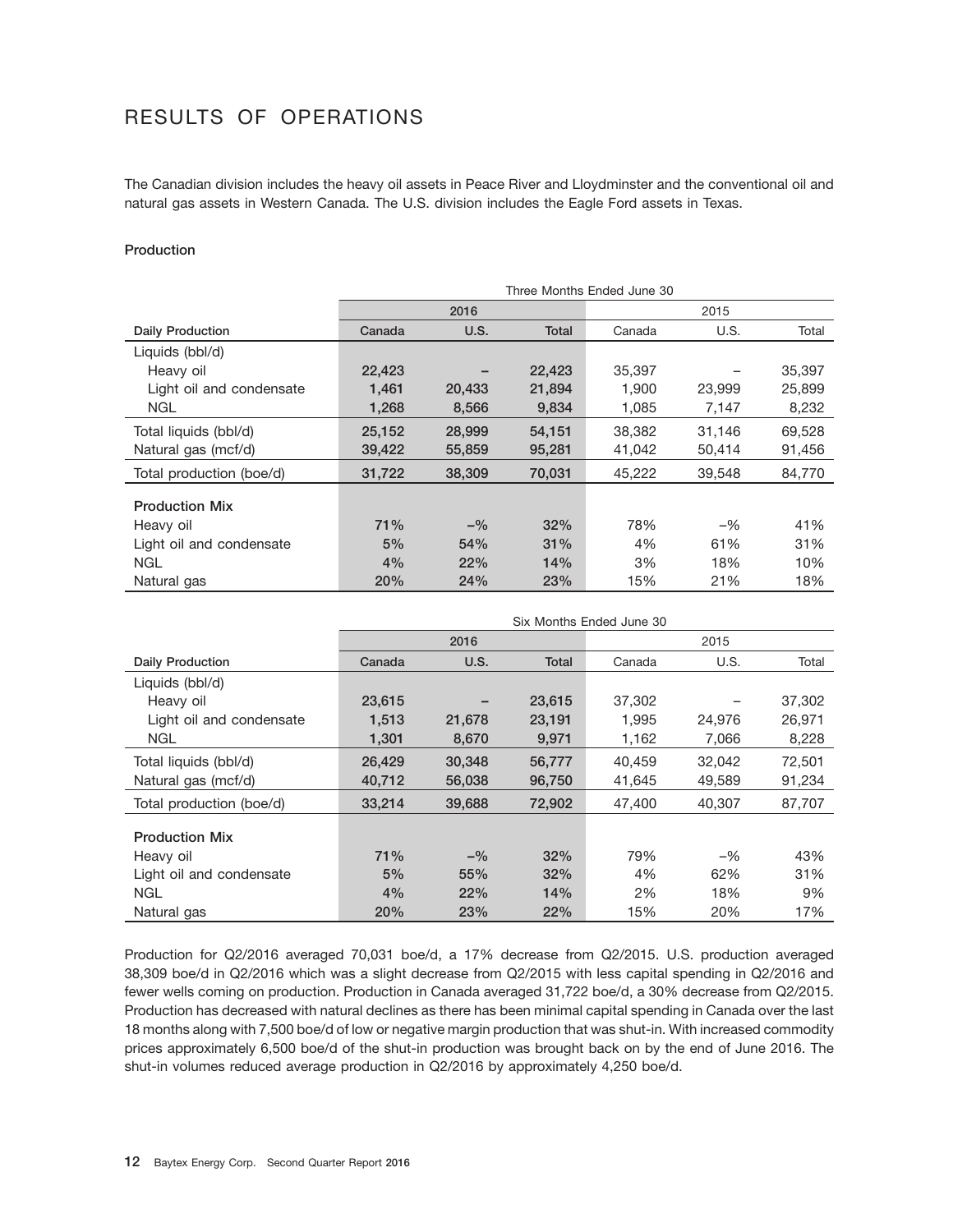Production for YTD 2016 averaged 72,902 boe/d, a 17% decrease from YTD 2015. U.S. production averaged 39,688 boe/d in YTD 2016 and was relatively unchanged from YTD 2015 with continued capital investment in the Eagle Ford offsetting the production declines. Canadian production of 33,214 boe/d decreased 30%, or 14,186 boe/d, from YTD 2015 due to minimal capital investment along with low or negative margin production that was shut-in. The shut-in volumes reduced average production in YTD 2016 by approximately 4,600 boe/d.

#### **Commodity Prices**

The prices received for our crude oil and natural gas production directly impact our earnings, funds from operations and our financial position.

#### *Crude Oil*

For Q2/2016, the WTI oil prompt averaged US\$45.60/bbl, a 21% decrease from the average WTI price of US\$57.94/bbl in Q2/2015. For YTD 2016, the WTI oil prompt averaged US\$39.53/bbl, a 26% decrease from the average WTI price of US\$53.29/bbl for YTD 2015. The low prices experienced during 2016, as compared to 2015, were due to the continued global oversupply of crude oil and on-going concerns due to the high levels of inventory in storage.

The discount for Canadian heavy oil is measured by the Western Canadian Select (''WCS'') price differential to WTI. For the three and six months ended June 30, 2016, the WCS heavy oil differential averaged US\$13.31/bbl and US\$13.77/bbl, respectively, compared to US\$11.59/bbl and US\$13.15/bbl for the same periods in 2015. Over the past year, increased pipeline capacity from Canada to the U.S. Gulf Coast has allowed WCS pricing to achieve pipeline equivalency with the large waterborne Gulf Coast refinery market.

#### *Natural Gas*

For the three and six months ended June 30, 2016, the AECO natural gas prices averaged \$1.25/mcf and \$1.68/mcf, respectively, a decrease compared to \$2.67/mcf and \$2.81/mcf for the same periods in 2015. For the three and six months ended June 30, 2016, the NYMEX natural gas price averaged US\$1.95/mmbtu and US\$2.02/mmbtu, respectively, a decrease compared to US\$2.64/mmbtu and US\$2.81/mmbtu for the same periods in 2015. The decrease in natural gas prices on both indices during 2016 was driven by historically high production levels and extremely weak weather related demand compared to 2015.

The following table compares selected benchmark prices and our average realized selling prices for the three and six months ended June 30, 2016.

|                                                |        | Three Months Ended June 30 |        | Six Months Ended June 30 |        |        |  |
|------------------------------------------------|--------|----------------------------|--------|--------------------------|--------|--------|--|
|                                                | 2016   | 2015                       | Change | 2016                     | 2015   | Change |  |
| <b>Benchmark Averages</b>                      |        |                            |        |                          |        |        |  |
| $WTI$ oil $(US$/bbI)^{(1)}$                    | 45.60  | 57.94                      | (21%)  | 39.53                    | 53.29  | (26%)  |  |
| WCS heavy oil (US\$/bbl) <sup>(2)</sup>        | 32.29  | 46.35                      | (30%)  | 25.76                    | 40.14  | (36%)  |  |
| WCS heavy oil (CAD\$/bbl)                      | 41.61  | 56.98                      | (27%)  | 34.31                    | 49.59  | (31%)  |  |
| LLS oil $(US$/bbI)^{(3)}$                      | 46.20  | 62.38                      | (26%)  | 39.73                    | 56.47  | (30%)  |  |
| CAD/USD average exchange rate                  | 1.2885 | 1.2294                     | 5%     | 1.3317                   | 1.2353 | 8%     |  |
| Edmonton par oil (\$/bbl)                      | 54.78  | 67.72                      | (19%)  | 47.80                    | 59.84  | (20%)  |  |
| AECO natural gas price $(\frac{5}{mcf})^{(4)}$ | 1.25   | 2.67                       | (53%)  | 1.68                     | 2.81   | (40%)  |  |
| NYMEX natural gas price                        |        |                            |        |                          |        |        |  |
| $(USS/mm$ btu $)^{(5)}$                        | 1.95   | 2.64                       | (26%)  | 2.02                     | 2.81   | (28%)  |  |

*(1) WTI refers to the arithmetic average of NYMEX prompt month WTI for the applicable period.*

*(2) WCS refers to the average posting price for the benchmark WCS heavy oil.*

*(3) LLS refers to the Argus trade month average for Louisiana Light Sweet oil.*

*(4) AECO refers to the AECO arithmetic average month-ahead index price published by the Canadian Gas Price Reporter (''CGPR'').*

*(5) NYMEX refers to the NYMEX last day average index price as published by the CGPR.*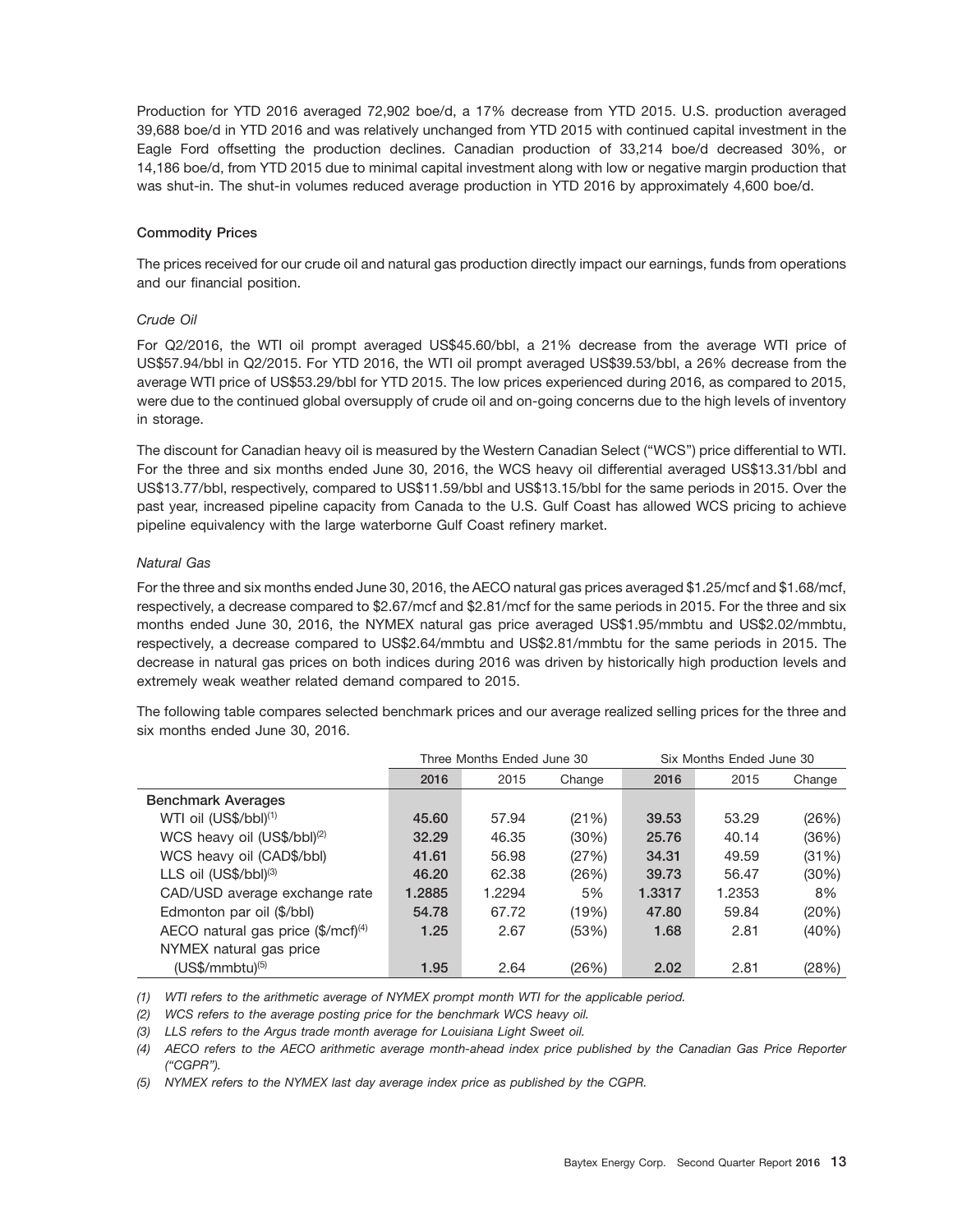|                                            |             | Three Months Ended June 30 |              |              |              |              |  |  |  |  |  |
|--------------------------------------------|-------------|----------------------------|--------------|--------------|--------------|--------------|--|--|--|--|--|
|                                            |             | 2016                       |              | 2015         |              |              |  |  |  |  |  |
|                                            | Canada      | U.S.                       | <b>Total</b> | Canada       | U.S.         | Total        |  |  |  |  |  |
| Average Sales Prices <sup>(1)</sup>        |             |                            |              |              |              |              |  |  |  |  |  |
| Canadian heavy oil (\$/bbl) <sup>(2)</sup> | 30.09<br>S. | S<br>-                     | \$30.09      | 44.59<br>\$. | \$<br>-      | 44.59<br>\$. |  |  |  |  |  |
| Light oil and condensate (\$/bbl)          | 47.24       | 52.79                      | 52.42        | 62.20        | 65.34        | 65.11        |  |  |  |  |  |
| NGL (\$/bbl)                               | 18.56       | 12.50                      | 13.28        | 23.05        | 14.67        | 15.78        |  |  |  |  |  |
| Natural gas (\$/mcf)                       | 1.30        | 2.39                       | 1.94         | 2.61         | 3.43         | 3.06         |  |  |  |  |  |
| Weighted average $(\frac{6}{\log^2})$      | 25.80<br>S. | \$34.43                    | \$30.52      | 40.43<br>\$. | 46.67<br>\$. | 43.34<br>\$. |  |  |  |  |  |

|                                            |             | Six Months Ended June 30 |              |         |             |              |  |  |  |  |  |
|--------------------------------------------|-------------|--------------------------|--------------|---------|-------------|--------------|--|--|--|--|--|
|                                            |             | 2016                     |              | 2015    |             |              |  |  |  |  |  |
|                                            | Canada      | U.S.                     | <b>Total</b> | Canada  | U.S.        | Total        |  |  |  |  |  |
| Average Sales Prices <sup>(1)</sup>        |             |                          |              |         |             |              |  |  |  |  |  |
| Canadian heavy oil (\$/bbl) <sup>(2)</sup> | 20.87<br>S. | \$.<br>-                 | 20.87<br>SS. | \$36.21 | \$          | 36.21<br>£.  |  |  |  |  |  |
| Light oil and condensate (\$/bbl)          | 41.37       | 45.03                    | 44.79        | 54.72   | 58.81       | 58.50        |  |  |  |  |  |
| NGL (\$/bbl)                               | 17.72       | 15.59                    | 15.86        | 23.65   | 16.55       | 17.55        |  |  |  |  |  |
| Natural gas (\$/mcf)                       | 1.62        | 2.57                     | 2.17         | 2.64    | 3.56        | 3.14         |  |  |  |  |  |
| Weighted average (\$/boe) <sup>(2)</sup>   | 19.40<br>S  | \$31.63                  | 26.06<br>SS. | \$33.70 | 43.71<br>\$ | 38.30<br>\$. |  |  |  |  |  |

*(1) Baytex's risk management strategy employs both oil and natural gas financial and physical forward contracts (fixed price forward sales and collars) and heavy oil differential physical delivery contracts (fixed price and percentage of WTI). The pricing information in the table excludes the impact of financial derivatives.*

*(2) Realized heavy oil prices are calculated based on sales volumes, net of blending costs.*

#### *Average Realized Sales Prices*

U.S. light oil and condensate pricing for Q2/2016 was \$52.79/bbl, down 19% from \$65.34/bbl in Q2/2015, which is slightly less than the 22% decrease in the LLS benchmark (expressed in Canadian dollars). U.S. light oil and condensate pricing for YTD 2016 was \$45.03/bbl, down 23% from \$58.81/bbl in YTD 2015 also slightly less than the 24% decrease in the LLS benchmark (expressed in Canadian dollars). Reduced supply along with increased pipeline capacity have tightened the pricing differential between our U.S. light oil and condensate to LLS during 2016.

During Q2/2016, our Canadian average sales price for light oil and condensate was \$47.24/bbl, down 24% from \$62.20/bbl in Q2/2015, as compared to a 19% decrease in the benchmark Edmonton par price. Canadian light oil and condensate pricing was \$41.37/bbl for YTD 2016 compared to \$54.72/bbl for YTD 2015, a 24% decrease compared to a 20% decrease in the benchmark Edmonton par price. Our Canadian realized price decreased slightly more than the benchmark when comparing 2016 to 2015 as a higher percentage of our Canadian light oil production in 2016 is comprised of medium grade crude which has a higher discount to the benchmark price.

Our realized heavy oil price for Q2/2016 was \$30.09/bbl, a \$14.50/bbl decrease from Q2/2015. YTD 2016, our realized heavy oil price was \$20.87/bbl, a \$15.34/bbl decrease from YTD 2015. The decrease in our realized heavy oil price during 2016 generally coincides with the decrease in the WCS benchmark price (expressed in Canadian dollars) which decreased from 2015 by \$15.37/bbl for Q2/2016 and by \$15.28/bbl for YTD 2016 as our heavy oil is generally sold at a fixed dollar differential to the benchmark. Our price decreased slightly less than the benchmark during 2016 as the volumes shut-in have a higher discount to the benchmark price resulting in better price realizations in 2016.

Our Canadian average realized natural gas price for the three and six months ended June 30, 2016 was \$1.30/mcf and \$1.62/mcf, respectively, down 50% and 38% from the same periods in 2015. The decrease in our realized price was consistent with the decrease in the AECO benchmarks for the three and six months ended June 30, 2016 of 53% and 40% from the same periods in 2015.

Our U.S. average realized natural gas price for the three and six months ended June 30, 2016 was \$2.39/mcf and \$2.57/mcf, respectively, down 30% and 28% from the same periods of 2015. The decrease in the U.S. average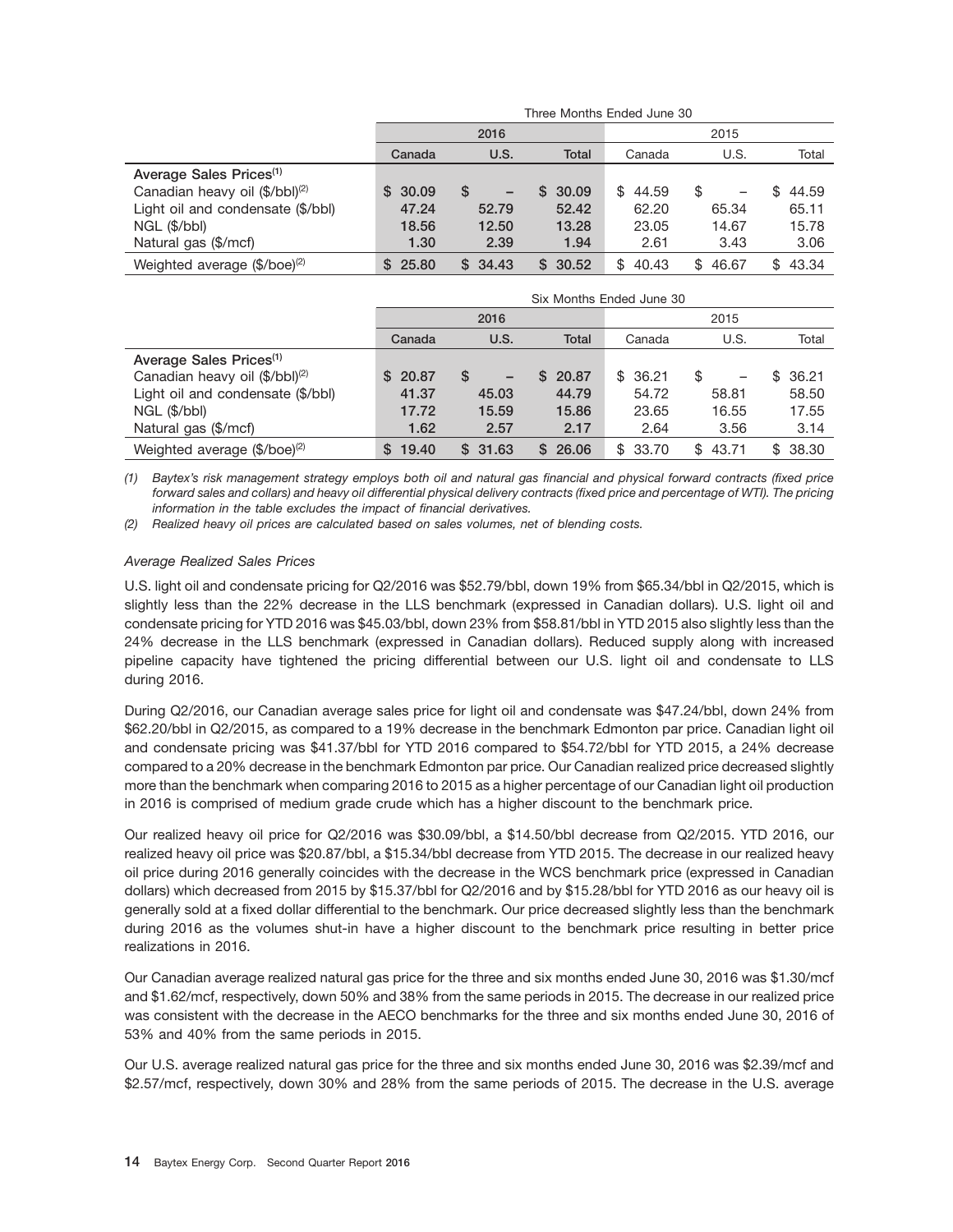realized natural gas price was consistent with the decrease in the NYMEX benchmark for the three and six months ended June 30, 2016 of 26% and 28% for the same periods of 2015.

Our realized NGL price was \$13.28/bbl or 23% of WTI (expressed in Canadian dollars) in Q2/2016 compared to \$15.78/bbl or 22% of WTI (expressed in Canadian dollars) in Q2/2015. For YTD 2016, our realized NGL price was 30% of WTI (expressed in Canadian dollars) which is slightly higher than 27% of WTI in YTD 2015. In Q2/2016, the operator of our Eagle Ford assets reversed the changes to certain post-production NGL processing arrangements that were recorded in Q1/2016 which reduced NGL revenues and operating expenses in Q2/2016 but have no impact on YTD 2016.

#### **Gross Revenues**

|                             | Three Months Ended June 30 |           |           |           |           |           |  |  |  |  |  |  |
|-----------------------------|----------------------------|-----------|-----------|-----------|-----------|-----------|--|--|--|--|--|--|
|                             |                            | 2016      |           |           | 2015      |           |  |  |  |  |  |  |
| (\$ thousands)              | Canada                     | U.S.      | Total     | Canada    | U.S.      | Total     |  |  |  |  |  |  |
| Oil revenue                 |                            |           |           |           |           |           |  |  |  |  |  |  |
| Heavy oil                   | \$61,396                   | \$        | \$61,396  | \$143,626 | \$        | \$143,626 |  |  |  |  |  |  |
| Light oil and condensate    | 6,279                      | 98,162    | 104,441   | 10,752    | 142,686   | 153,438   |  |  |  |  |  |  |
| <b>NGL</b>                  | 2,141                      | 9,744     | 11,885    | 2,276     | 9,542     | 11,818    |  |  |  |  |  |  |
| Total liquids revenue       | 69,816                     | 107,906   | 177,722   | 156,654   | 152,228   | 308,882   |  |  |  |  |  |  |
| Natural gas revenue         | 4,673                      | 12,131    | 16,804    | 9,736     | 15,723    | 25,459    |  |  |  |  |  |  |
| Total oil and natural gas   |                            |           |           |           |           |           |  |  |  |  |  |  |
| revenue                     | 74,489                     | 120,037   | 194,526   | 166,390   | 167.951   | 334,341   |  |  |  |  |  |  |
| Heavy oil blending revenue  | 1,207                      |           | 1,207     | 8,462     |           | 8,462     |  |  |  |  |  |  |
| Total petroleum and natural |                            |           |           |           |           |           |  |  |  |  |  |  |
| gas revenues                | \$75,696                   | \$120,037 | \$195,733 | \$174,852 | \$167.951 | \$342,803 |  |  |  |  |  |  |

|                             |           | Six Months Ended June 30 |           |           |                                |           |  |  |  |  |  |
|-----------------------------|-----------|--------------------------|-----------|-----------|--------------------------------|-----------|--|--|--|--|--|
|                             |           | 2016                     |           | 2015      |                                |           |  |  |  |  |  |
| (\$ thousands)              | Canada    | U.S.                     | Total     | Canada    | U.S.                           | Total     |  |  |  |  |  |
| Oil revenue                 |           |                          |           |           |                                |           |  |  |  |  |  |
| Heavy oil                   | \$89,703  | \$<br>-                  | \$89,703  | \$244,482 | \$<br>$\overline{\phantom{0}}$ | \$244,482 |  |  |  |  |  |
| Light oil and condensate    | 11,393    | 177,667                  | 189,060   | 19.752    | 265,843                        | 285,595   |  |  |  |  |  |
| <b>NGL</b>                  | 4,196     | 24,593                   | 28,789    | 4,972     | 21,167                         | 26,139    |  |  |  |  |  |
| Total liquids revenue       | 105,292   | 202,260                  | 307,552   | 269,206   | 287,010                        | 556,216   |  |  |  |  |  |
| Natural gas revenue         | 11,986    | 26,227                   | 38,213    | 19,922    | 31,912                         | 51,834    |  |  |  |  |  |
| Total oil and natural gas   |           |                          |           |           |                                |           |  |  |  |  |  |
| revenue                     | 117,278   | 228,487                  | 345,765   | 289,128   | 318,922                        | 608,050   |  |  |  |  |  |
| Heavy oil blending revenue  | 3,566     |                          | 3,566     | 18,136    |                                | 18,136    |  |  |  |  |  |
| Total petroleum and natural |           |                          |           |           |                                |           |  |  |  |  |  |
| gas revenues                | \$120,844 | \$228,487                | \$349,331 | \$307,264 | \$318,922                      | \$626,186 |  |  |  |  |  |

Total petroleum and natural gas revenues for Q2/2016 of \$195.7 million decreased \$147.1 million from Q2/2015 with lower commodity prices contributing \$82.1 million of the decrease and the remaining \$65.0 million from lower production volumes. Petroleum and natural gas revenues of \$120.0 million in the U.S. decreased \$47.9 million from Q2/2015 due to a decrease in realized prices on all products.

In Canada, petroleum and natural gas revenues for Q2/2016 totaled \$75.7 million, a \$99.2 million decrease compared to Q2/2015 due to lower realized prices and lower production volumes.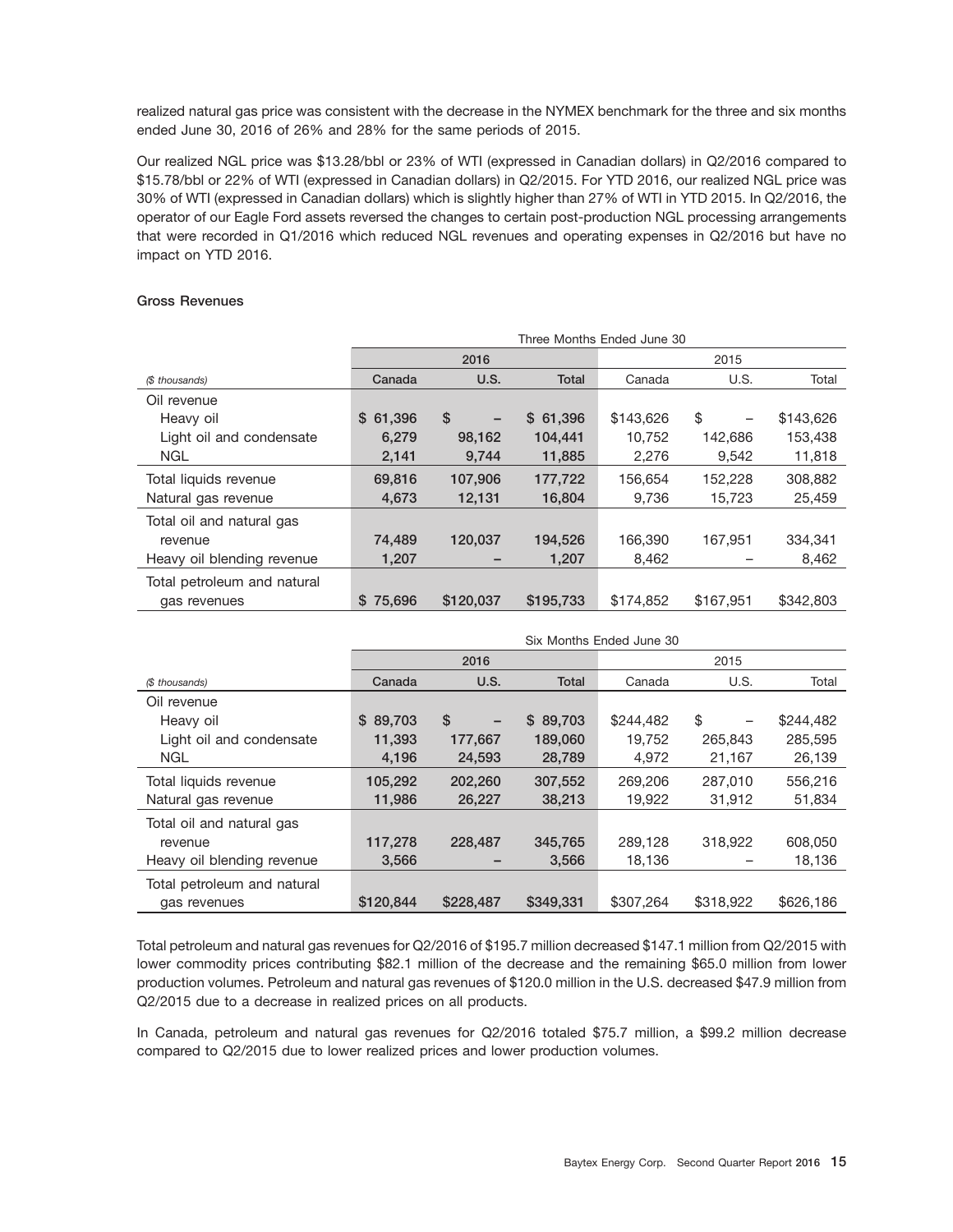Total petroleum and natural gas revenues for YTD 2016 of \$349.3 million decreased \$276.9 million from YTD 2015 with lower commodity prices contributing \$163.3 million of the decrease and the remaining \$113.6 million from lower production volumes. Petroleum and natural gas revenues of \$228.5 million in the U.S. decreased \$90.4 million from YTD 2015 mainly due to a decrease in realized prices on all products. In Canada, petroleum and natural gas revenues for YTD 2016 totaled \$120.8 million, a \$186.4 million decrease compared to YTD 2015 due to lower realized prices and lower production volumes.

Heavy oil blending revenue of \$1.2 million and \$3.6 million for the three and six months ended June 30, 2016, respectively, decreased \$7.3 million and \$14.6 million compared to the same periods in 2015. Heavy oil blending revenue decreased in 2016 as the Company sold less diluent with the decrease in heavy oil production in Canada. Heavy oil transported through pipelines requires blending to reduce its viscosity in order to meet pipeline specifications. The cost of blending diluent is recovered in the sale price of the blended product. Our heavy oil transported by rail does not require blending diluent. The purchases and sales of blending diluent are recorded as heavy oil blending expense and revenue, respectively.

#### **Royalties**

Royalties are paid to various government entities and to land and mineral rights owners. Royalties are calculated based on gross revenues, or on operating netbacks less capital investment for specific heavy oil projects, and are generally expressed as a percentage of gross revenue. The actual royalty rates can vary for a number of reasons, including the commodity produced, royalty contract terms, commodity price level, royalty incentives and the area or jurisdiction. The following table summarizes our royalties and royalty rates for the three and six months ended June 30, 2016 and 2015.

|                                         | Three Months Ended June 30 |          |          |            |          |          |  |  |  |  |
|-----------------------------------------|----------------------------|----------|----------|------------|----------|----------|--|--|--|--|
|                                         |                            | 2016     |          |            | 2015     |          |  |  |  |  |
| (\$ thousands except for % and per boe) | Canada                     | U.S.     | Total    | Canada     | U.S.     | Total    |  |  |  |  |
| Royalties                               | 7.920                      | \$34,466 | \$42,386 | \$28.258   | \$49.628 | \$77,886 |  |  |  |  |
| Average royalty rate <sup>(1)</sup>     | $10.6\%$                   | 28.7%    | 21.8%    | 17.0%      | 29.5%    | 23.3%    |  |  |  |  |
| Royalty rate per boe                    | 2.74                       | 9.89     | 6.65     | \$<br>6.87 | 13.79    | 10.10    |  |  |  |  |

|                                         | Six Months Ended June 30 |              |          |            |          |            |  |  |  |  |  |
|-----------------------------------------|--------------------------|--------------|----------|------------|----------|------------|--|--|--|--|--|
|                                         |                          | 2015<br>2016 |          |            |          |            |  |  |  |  |  |
| (\$ thousands except for % and per boe) | Canada                   | U.S.         | Total    | Canada     | U.S.     | Total      |  |  |  |  |  |
| Royalties                               | \$11.755                 | \$65.213     | \$76,968 | \$41.677   | \$92.916 | \$134,593  |  |  |  |  |  |
| Average royalty rate <sup>(1)</sup>     | $10.0\%$                 | 28.5%        | 22.3%    | 14.4%      | 29.1%    | 22.1%      |  |  |  |  |  |
| Royalty rate per boe                    | 1.94<br>S                | 9.03<br>S    | 5.80     | \$<br>4.86 | 12.74    | 8.48<br>\$ |  |  |  |  |  |

*(1) Average royalty rate excludes sales of heavy oil blending diluents and the effects of financial derivatives.*

Total royalties for Q2/2016 of \$42.4 million decreased 46%, or \$35.5 million, from Q2/2015, due to the decline in gross revenues. The overall royalty rate in Q2/2016 of 21.8% was slightly lower than 23.3% in Q2/2015. The royalty rate decreased slightly as the royalty rate in Canada was lower in Q2/2016 as a result of lower prices. Canadian royalties decreased to 10.6% of revenue for Q2/2016, compared to 17.0% of revenue in Q2/2015. Canadian crown royalty rates are partially based on price and with the lower commodity prices experienced during Q2/2016, the Company recorded lower crown royalty rates compared to Q2/2015. The royalty percentage on our U.S. assets does not vary with price and as a result the U.S. royalty rate in Q2/2016 of 28.7% has remained fairly consistent with the Q2/2015 rate of 29.5% and overall royalties have decreased with the decrease in gross revenues.

Total royalties for YTD 2016 of \$77.0 million decreased 43%, or \$57.6 million, from YTD 2015, due to the decline in gross revenues. The overall royalty rate in YTD 2016 of 22.3% was consistent with 22.1% in YTD 2015. The Canadian royalty rate decreased, but a higher proportion of our revenue came from the U.S. in YTD 2016 which has higher royalty rates offsetting the impact of the decrease in the Canadian rate on the overall royalty rate. Canadian royalties decreased to 10.0% of revenue for YTD 2016, compared to 14.4% of revenue in YTD 2015 due to lower commodity prices. The royalty percentage on our U.S. assets does not vary with price and as a result the YTD 2016 U.S. royalty rate of 28.5% has remained consistent with the YTD 2015 rate of 29.1% and overall royalties have decreased with the decrease in gross revenues.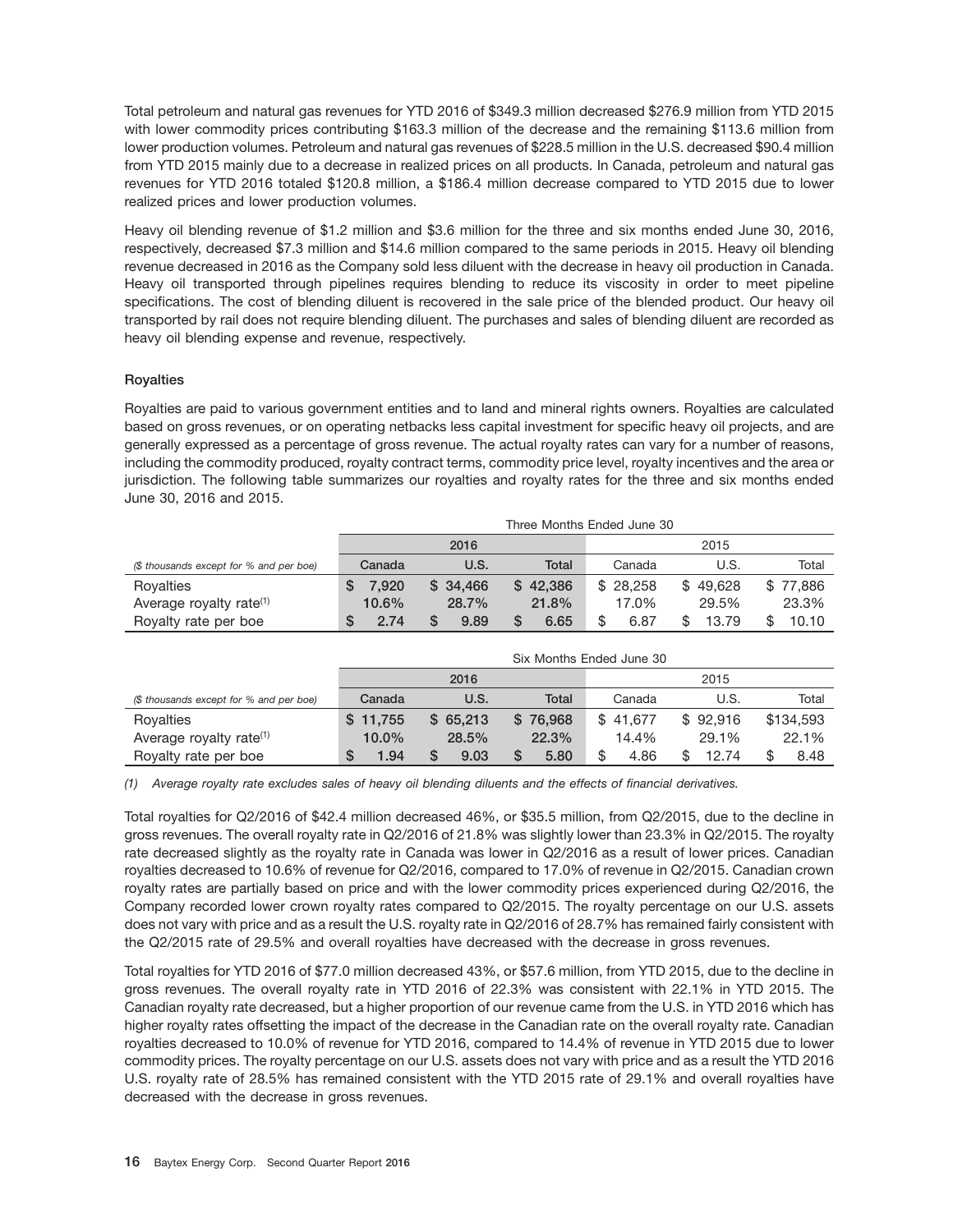#### **Operating Expenses**

|                                   | Three Months Ended June 30 |                     |              |              |                     |               |  |  |  |  |
|-----------------------------------|----------------------------|---------------------|--------------|--------------|---------------------|---------------|--|--|--|--|
|                                   |                            | 2016                |              | 2015         |                     |               |  |  |  |  |
| (\$ thousands except for per boe) | Canada                     | U.S. <sup>(1)</sup> | Total        | Canada       | U.S. <sup>(1)</sup> | Total         |  |  |  |  |
| Operating expenses                | \$31,280                   | 23.995<br>S.        | 55.275<br>S. | 55.341<br>\$ | 26.739<br>\$        | 82.080<br>\$. |  |  |  |  |
| Operating expenses per boe        | 10.84                      | 6.88                | 8.67         | 13.45        | 7.43                | 10.64         |  |  |  |  |

|                                   | Six Months Ended June 30 |                     |           |           |                     |           |  |  |  |  |
|-----------------------------------|--------------------------|---------------------|-----------|-----------|---------------------|-----------|--|--|--|--|
|                                   |                          | 2016<br>2015        |           |           |                     |           |  |  |  |  |
| (\$ thousands except for per boe) | Canada                   | U.S. <sup>(1)</sup> | Total     | Canada    | U.S. <sup>(1)</sup> | Total     |  |  |  |  |
| Operating expenses                | 65.925                   | 59,030<br>S.        | \$124.955 | \$115,915 | \$<br>53.920        | \$169,835 |  |  |  |  |
| Operating expenses per boe        | 10.91                    | 8.17                | 9.42      | 13.51     | 7.39                | 10.70     |  |  |  |  |

*(1) Operating expenses related to the Eagle Ford assets include transportation expenses.*

Operating expenses of \$55.3 million and \$125.0 million for the three and six months ended June 30, 2016, respectively, decreased by \$26.8 million and \$44.9 million compared to the same periods in 2015. Overall operating costs are down as production has decreased in 2016 compared to 2015. Operating expenses are also down on a unit of production basis with operating costs decreasing to \$8.67/boe and \$9.42/boe for the three and six months ended June 30, 2016, respectively, compared to \$10.64/boe and \$10.70/boe for the same periods in 2015. The lower cost Eagle Ford assets comprise a larger proportion of our overall volumes which is helping to reduce our overall operating costs per boe. In Canada, we are also seeing the impacts of our cost savings initiatives along with the benefit of shutting-in higher cost properties as our operating expenses per unit of production were lower in the three and six months ended June 30, 2016 compared to same periods in 2015.

U.S. operating expenses of \$24.0 million for Q2/2016 decreased \$2.7 million compared to Q2/2015. In Q1/2016, the operator of the Eagle Ford property changed certain post-production processing arrangements which increased operating expenses and revenues. In Q2/2016, this change was reversed by the operator resulting in a decrease to operating expenses and revenues. The reversal of the post production processing arrangement reduced operating costs by approximately \$1.00/boe in Q2/2016 with no impact on the YTD 2016. On a unit of production basis, YTD 2016 operating expenses were \$8.17/boe compared to \$7.39/boe in YTD 2015 representing an increase of \$0.78/boe. This increase in per unit costs in the U.S is primarily a result of the weaker Canadian dollar against the U.S. dollar. Operating expenses per boe in U.S. dollars for YTD 2016 have averaged US\$6.17/boe which is comparable to YTD 2015 costs of US\$5.98/boe.

Canadian operating expenses of \$31.3 million and \$65.9 million for the three and six months ended June 30, 2016, respectively, decreased \$24.1 million and \$50.0 million compared to the same periods in 2015. The decrease is a result of lower production volumes and realized cost savings across all of our operations. On a per boe basis, Canadian operating expenses were \$10.84/boe and \$10.91/boe for the three and six months ended June 30, 2016, respectively, compared to \$13.45/boe and \$13.51/boe for the same periods in 2015 reflecting the cost savings initiatives during 2016 and the impact of high cost production being shut-in for part of YTD 2016. As commodity prices improve and the higher cost shut-in volumes are restored, we expect Canadian operating expenses, on a unit of production basis, to increase.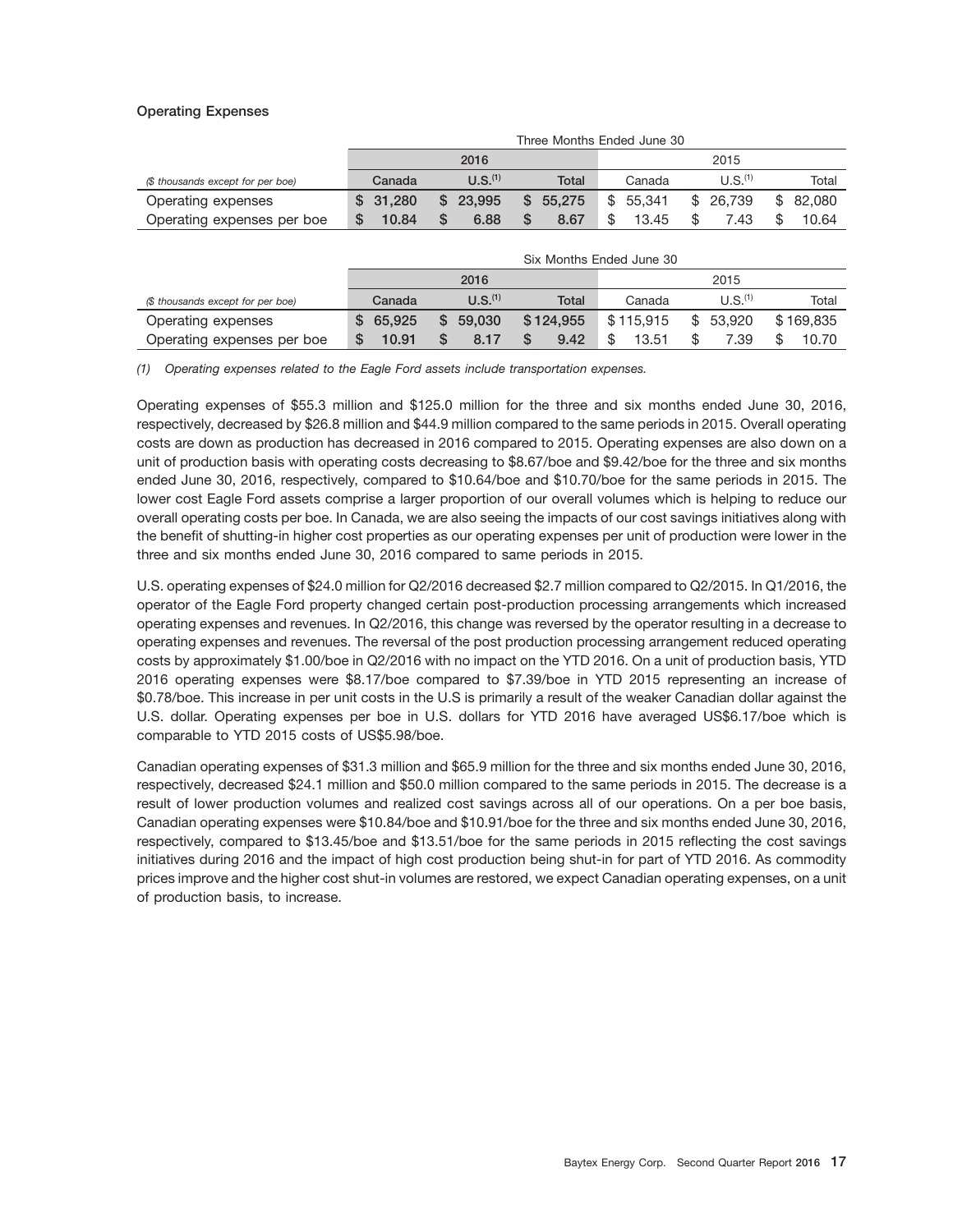#### **Transportation Expenses**

Transportation expenses include the costs to move production from the field to the sales point. The largest component of transportation expenses relates to the trucking of heavy oil to pipeline and rail terminals. The following table compares our transportation expenses for the three and six months ended June 30, 2016 and 2015.

|                                   |   | Three Months Ended June 30 |  |                     |  |       |          |  |                     |  |          |
|-----------------------------------|---|----------------------------|--|---------------------|--|-------|----------|--|---------------------|--|----------|
|                                   |   | 2016                       |  |                     |  |       | 2015     |  |                     |  |          |
| (\$ thousands except for per boe) |   | Canada                     |  | U.S. <sup>(1)</sup> |  | Total | Canada   |  | U.S. <sup>(1)</sup> |  | Total    |
| Transportation expenses           | S | 5.146                      |  |                     |  | 5.146 | \$14.928 |  |                     |  | \$14.928 |
| Transportation expense per boe    |   | 1.78                       |  |                     |  | 0.81  | 3.63     |  | -                   |  | 1.94     |

|                                   | Six Months Ended June 30 |                     |          |           |                     |          |  |  |  |
|-----------------------------------|--------------------------|---------------------|----------|-----------|---------------------|----------|--|--|--|
|                                   |                          | 2016                |          | 2015      |                     |          |  |  |  |
| (\$ thousands except for per boe) | Canada                   | U.S. <sup>(1)</sup> | Total    | Canada    | U.S. <sup>(1)</sup> | Total    |  |  |  |
| Transportation expenses           | \$11.921                 |                     | \$11.921 | \$ 30,876 |                     | \$30.876 |  |  |  |
| Transportation expense per boe    | 1.97                     | -                   | 0.90     | 3.60      |                     | 1.94     |  |  |  |

*(1) Transportation expenses related to the Eagle Ford assets have been included in operating expenses.*

Transportation expenses for the three and six months ended June 30, 2016 totaled \$5.1 million and \$11.9 million, respectively, a decrease of 66% and 61% from the same periods in 2015. The decrease is due to lower heavy oil volumes being transported to the sales point, decreased fuel costs and the increased use of lower cost internal trucking. On a per unit basis, costs have decreased as a large portion of the shut-in volumes were subject to higher transportation charges.

#### **Blending Expenses**

Blending expenses for the three and six months ended June 30, 2016 of \$1.2 million and \$3.6 million, respectively, have decreased compared to \$8.5 million and \$18.1 million for the same periods of 2015. Consistent with the decrease in heavy oil blending revenue, blending expenses decreased due to a decrease in both the volume of blending diluent required and the price of blending diluent.

#### **Financial Derivatives**

As part of our normal operations, we are exposed to movements in commodity prices, foreign exchange rates and interest rates. In an effort to manage these exposures, we utilize various financial derivative contracts which are intended to partially reduce the volatility in our funds from operations. Financial derivatives are managed at the corporate level and are not allocated between divisions. Contracts settled in the period result in realized gains or losses based on the market price compared to the contract price. Changes in the fair value of contracts are reported as unrealized gains or losses in the period as the forward markets for commodities and currencies fluctuate and as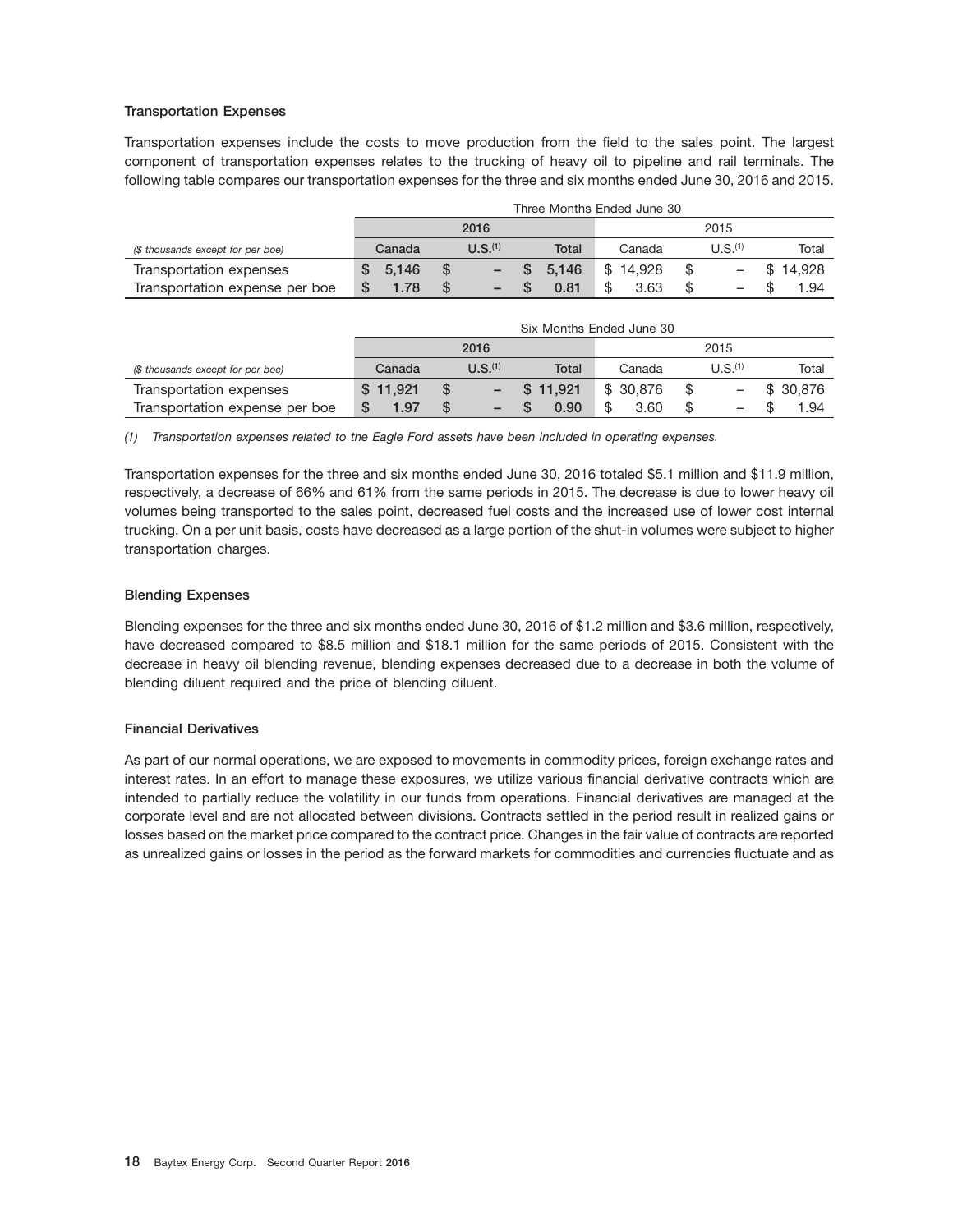|                                                 |              | Three Months Ended June 30 |               |                 | Six Months Ended June 30 |                 |
|-------------------------------------------------|--------------|----------------------------|---------------|-----------------|--------------------------|-----------------|
| (\$ thousands)                                  | 2016         | 2015                       | Change        | 2016            | 2015                     | Change          |
| Realized financial                              |              |                            |               |                 |                          |                 |
| derivatives gain (loss)                         |              |                            |               |                 |                          |                 |
| Crude oil                                       | 18,778<br>S  | 48,784<br>\$               | \$ (30,006)   | \$<br>60,270    | 156,811<br>\$            | \$<br>(96, 541) |
| Natural gas                                     | 5,038        | 309                        | 4,729         | 8,172           | 6,037                    | 2,135           |
| Foreign currency                                |              | (9,021)                    | 9,021         |                 | (20, 942)                | 20,942          |
| Total                                           | \$23,816     | 40,072<br>\$               | \$ (16,256)   | \$<br>68,442    | 141,906<br>\$            | \$<br>(73, 464) |
| Unrealized financial<br>derivatives gain (loss) |              |                            |               |                 |                          |                 |
| Crude oil                                       | \$ (64, 539) | \$ (59, 545)               | \$<br>(4,994) | \$<br>(99, 526) | \$ (129, 124)            | \$<br>29,598    |
| Natural gas                                     | (16, 025)    | 351                        | (16, 376)     | (11, 161)       | (4,647)                  | (6, 514)        |
| Foreign currency                                |              | 14,036                     | (14,036)      |                 | (1,420)                  | 1,420           |
| Interest and financing <sup>(1)</sup>           |              | 3,419                      | (3, 419)      |                 | 5,280                    | (5, 280)        |
| Total                                           | \$ (80, 564) | \$ (41,739)                | \$ (38, 825)  | \$ (110,687)    | \$ (129, 911)            | \$<br>19,224    |
| Total financial derivatives<br>gain (loss)      |              |                            |               |                 |                          |                 |
| Crude oil                                       | \$ (45,761)  | \$(10, 761)                | \$ (35,000)   | \$<br>(39, 256) | \$<br>27,687             | \$<br>(66, 943) |
| Natural gas                                     | (10, 987)    | 660                        | (11, 647)     | (2,989)         | 1,390                    | (4, 379)        |
| Foreign currency                                |              | 5,015                      | (5,015)       |                 | (22, 362)                | 22,362          |
| Interest and financing                          |              | 3,419                      | (3, 419)      |                 | 5,280                    | (5, 280)        |
| Total                                           | \$ (56, 748) | (1,667)<br>\$              | \$ (55,081)   | \$<br>(42, 245) | \$<br>11,995             | \$<br>(54, 240) |

new contracts are executed. The following table summarizes the results of our financial derivative contracts for the three and six months ended June 30, 2016 and 2015.

*(1) Unrealized interest and financing derivatives gain (loss) includes the change in fair value of the call options embedded in our long-term notes.*

The realized financial derivatives gain of \$23.8 million and \$68.4 million for three and six months ended June 30, 2016, respectively, relate mainly to crude oil prices being at levels below those set in our fixed price contracts.

The unrealized financial derivatives loss of \$80.6 million for Q2/2016 is due to the increase in WTI price at June 30, 2016 as compared to March 31, 2016 and the realization, or reversal, of previous unrealized gains recorded at March 31, 2016. The unrealized financial derivatives loss of \$110.7 million for YTD 2016 is due to the increase in WTI price at June 30, 2016 as compared to December 31, 2015 and the realization, or reversal, of previous unrealized gains recorded at December 31, 2015.

A summary of the financial derivative contracts in place as at June 30, 2016 and the accounting treatment thereof are disclosed in note 15 to the consolidated financial statements.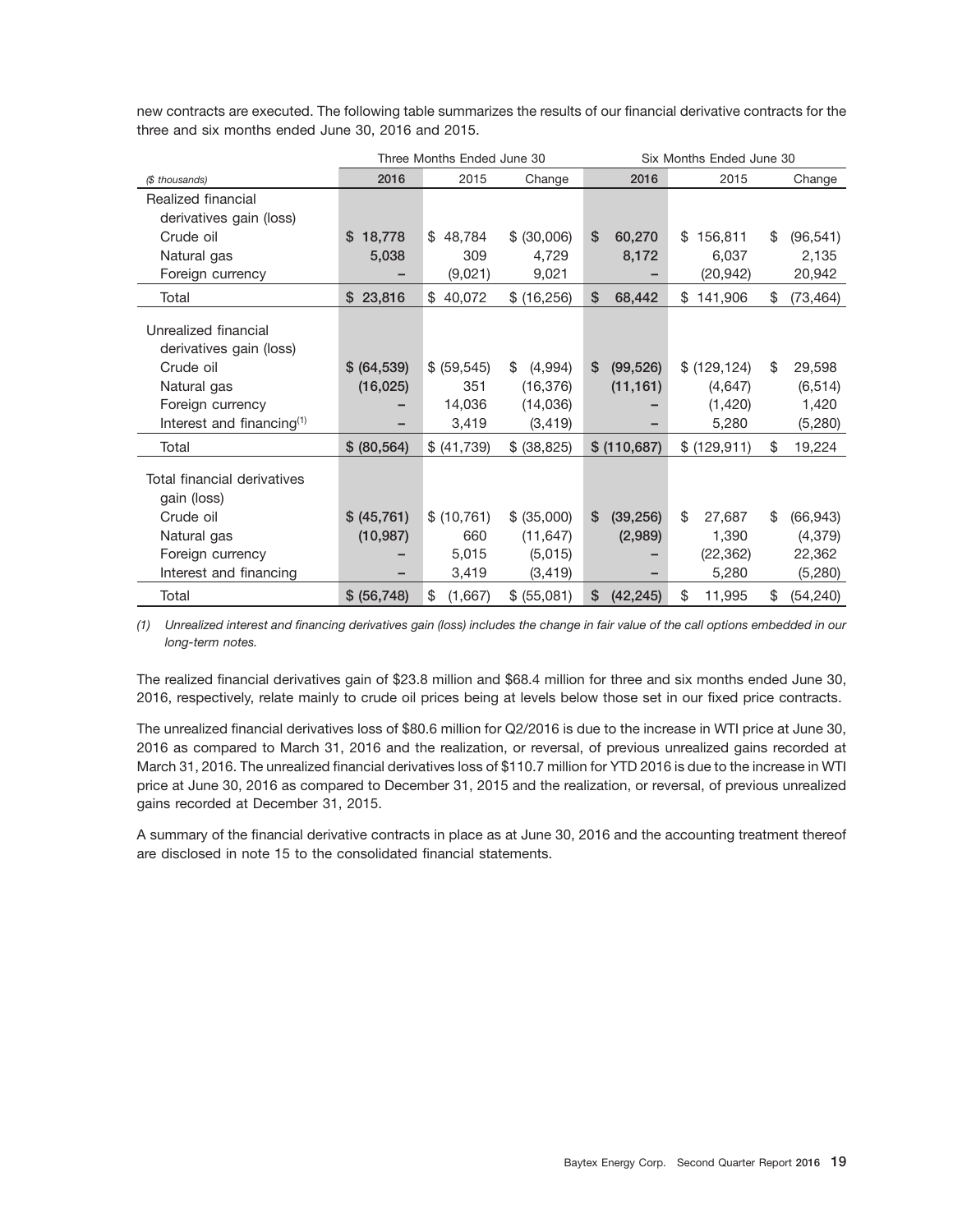#### **Operating Netback**

The following table summarizes our operating netback on a per boe basis for our Canadian and U.S. operations for the periods indicated:

|                                |              | Three Months Ended June 30 |              |             |             |             |  |  |  |  |
|--------------------------------|--------------|----------------------------|--------------|-------------|-------------|-------------|--|--|--|--|
|                                |              | 2016                       |              | 2015        |             |             |  |  |  |  |
| (\$ per boe except for volume) | Canada       | U.S.                       | <b>Total</b> | Canada      | U.S.        | Total       |  |  |  |  |
| Sales volume (boe/d)           | 31,722       | 38,309                     | 70.031       | 45.222      | 39.548      | 84.770      |  |  |  |  |
| Operating netback:             |              |                            |              |             |             |             |  |  |  |  |
| Oil and natural gas revenues   | 25.80<br>\$  | \$<br>34.43                | \$<br>30.52  | \$<br>40.43 | \$<br>46.67 | \$<br>43.34 |  |  |  |  |
| Less:                          |              |                            |              |             |             |             |  |  |  |  |
| Royalties                      | 2.74         | 9.89                       | 6.65         | 6.87        | 13.79       | 10.10       |  |  |  |  |
| Operating expenses             | 10.84        | 6.88                       | 8.67         | 13.45       | 7.43        | 10.64       |  |  |  |  |
| Transportation expenses        | 1.78         |                            | 0.81         | 3.63        |             | 1.94        |  |  |  |  |
| Operating netback              | \$<br>10.44  | \$<br>17.66                | \$<br>14.39  | \$<br>16.48 | \$<br>25.45 | \$<br>20.66 |  |  |  |  |
| Realized financial derivatives |              |                            |              |             |             |             |  |  |  |  |
| gain                           |              |                            | 3.74         |             |             | 5.19        |  |  |  |  |
| Operating netback after        |              |                            |              |             |             |             |  |  |  |  |
| financial derivatives          | \$.<br>10.44 | \$.<br>17.66               | S<br>18.13   | \$<br>16.48 | 25.45<br>\$ | \$<br>25.85 |  |  |  |  |

|                                |            | Six Months Ended June 30 |              |             |             |             |  |  |  |  |
|--------------------------------|------------|--------------------------|--------------|-------------|-------------|-------------|--|--|--|--|
|                                |            | 2016                     |              | 2015        |             |             |  |  |  |  |
| (\$ per boe except for volume) | Canada     | U.S.                     | <b>Total</b> | Canada      | U.S.        | Total       |  |  |  |  |
| Sales volume (boe/d)           | 33,214     | 39,688                   | 72,902       | 47,400      | 40.307      | 87.707      |  |  |  |  |
| Operating netback:             |            |                          |              |             |             |             |  |  |  |  |
| Oil and natural gas revenues   | 19.40<br>S | \$<br>31.63              | S<br>26.06   | \$<br>33.70 | \$<br>43.71 | \$<br>38.30 |  |  |  |  |
| Less:                          |            |                          |              |             |             |             |  |  |  |  |
| Royalties                      | 1.94       | 9.03                     | 5.80         | 4.86        | 12.74       | 8.48        |  |  |  |  |
| Operating expenses             | 10.91      | 8.17                     | 9.42         | 13.51       | 7.39        | 10.70       |  |  |  |  |
| Transportation expenses        | 1.97       |                          | 0.90         | 3.60        |             | 1.94        |  |  |  |  |
| Operating netback              | \$<br>4.58 | \$<br>14.43              | \$<br>9.94   | \$<br>11.73 | \$<br>23.58 | \$<br>17.18 |  |  |  |  |
| Realized financial derivatives |            |                          |              |             |             |             |  |  |  |  |
| gain                           |            |                          | 5.16         |             |             | 8.94        |  |  |  |  |
| Operating netback after        |            |                          |              |             |             |             |  |  |  |  |
| financial derivatives          | \$<br>4.58 | S<br>14.43               | S<br>15.10   | \$<br>11.73 | \$<br>23.58 | \$<br>26.12 |  |  |  |  |

#### **Exploration and Evaluation Expense**

Exploration and evaluation expense includes the derecognition of exploration and evaluation assets and will vary from period to period depending on the expiry of leases and assessment of our exploration programs and assets.

Exploration and evaluation expense decreased to \$1.9 million for Q2/2016 from \$2.2 million in Q2/2015. Exploration and evaluation expense decreased to \$3.4 million for YTD 2016 from \$4.5 million for YTD 2015. The decrease is due to lower expiries of undeveloped land.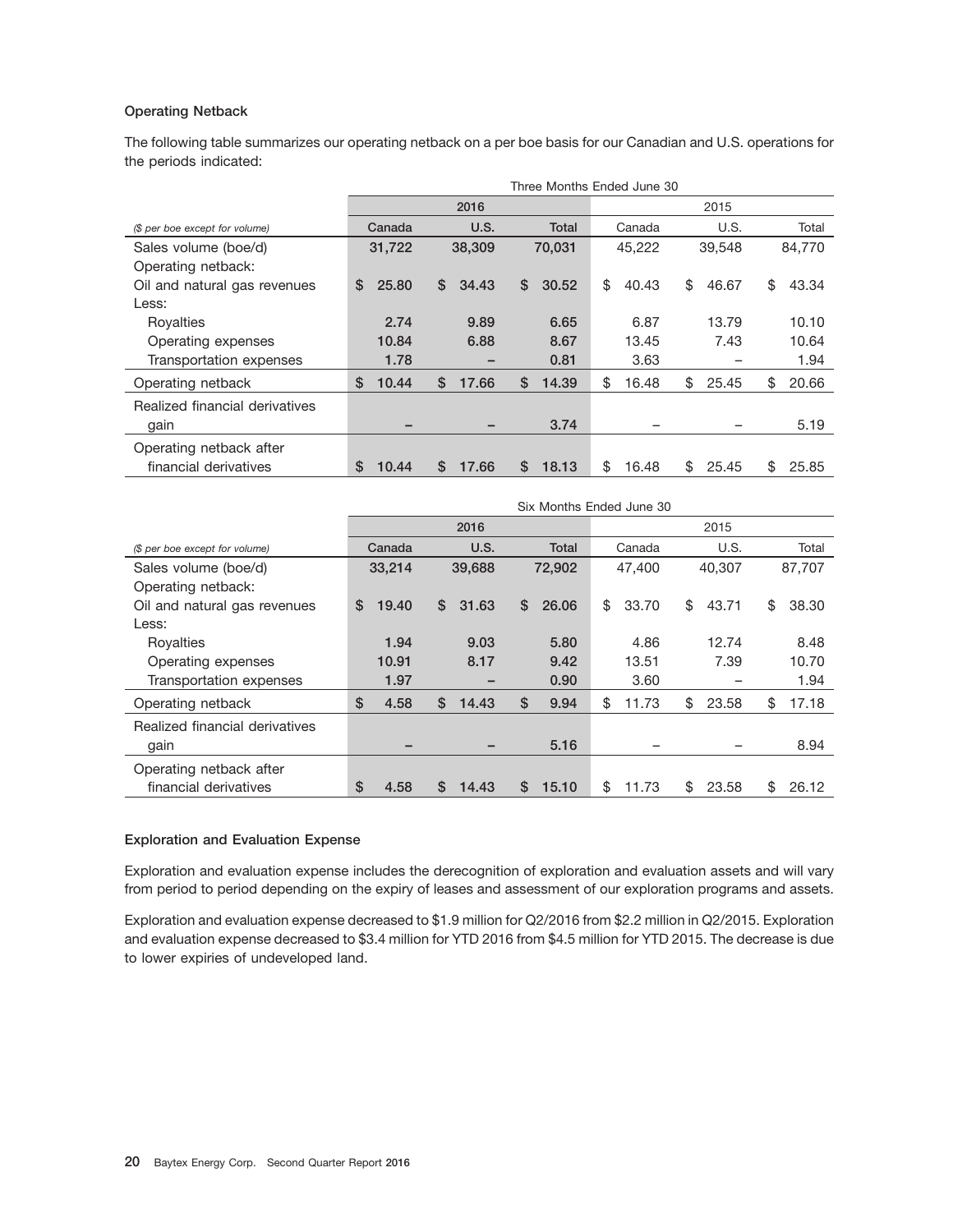#### **Depletion and Depreciation**

|                                           |     | Three Months Ended June 30 |      |          |    |           |  |          |    |          |  |           |
|-------------------------------------------|-----|----------------------------|------|----------|----|-----------|--|----------|----|----------|--|-----------|
|                                           |     |                            | 2016 |          |    |           |  | 2015     |    |          |  |           |
| (\$ thousands except for per boe)         |     | Canada                     |      | U.S.     |    | Total     |  | Canada   |    | U.S.     |  | Total     |
| Depletion and depreciation <sup>(1)</sup> | SS. | 46.843                     |      | \$74.470 |    | \$121,940 |  | \$67.711 |    | \$92.820 |  | \$161.476 |
| Depletion and depreciation                |     |                            |      |          |    |           |  |          |    |          |  |           |
| per boe                                   |     | 16.23                      |      | 21.36    | S. | 19.13     |  | 16.45    | -S | 25.79    |  | 20.93     |

|                                           |           | Six Months Ended June 30 |           |           |           |           |  |  |  |  |  |  |
|-------------------------------------------|-----------|--------------------------|-----------|-----------|-----------|-----------|--|--|--|--|--|--|
|                                           |           | 2016                     |           | 2015      |           |           |  |  |  |  |  |  |
| (\$ thousands except for per boe)         | Canada    | U.S.                     | Total     | Canada    | U.S.      | Total     |  |  |  |  |  |  |
| Depletion and depreciation <sup>(1)</sup> | \$101.628 | \$160,609                | \$263.611 | \$142.828 | \$191.204 | \$335,603 |  |  |  |  |  |  |
| Depletion and depreciation                |           |                          |           |           |           |           |  |  |  |  |  |  |
| per boe                                   | 16.81     | 22.24                    | 19.87     | 16.65     | 26.21     | 21.14     |  |  |  |  |  |  |

*(1) Total includes corporate depreciation.*

Depletion and depreciation expense of \$121.9 million and \$263.6 million for the three and six months ended June 30, 2016, respectively, decreased by \$39.5 million and \$72.0 million from the same periods in 2015. On a per boe basis, depletion and depreciation expense for the three and six months ended June 30, 2016 of \$19.13/boe and \$19.87/boe, respectively, decreased from \$20.93/boe and \$21.14/boe for the same periods in 2015. The depletion rate decreased during 2016 as we recorded \$755.6 million of impairments on U.S. oil and gas properties in 2015 which reduced the depletable base and the depletion rate for 2016.

#### **General and Administrative Expenses**

|                                         |            | Three Months Ended June 30 |        | Six Months Ended June 30 |          |        |  |
|-----------------------------------------|------------|----------------------------|--------|--------------------------|----------|--------|--|
| (\$ thousands except for % and per boe) | 2016       | 2015                       | Change | 2016                     | 2015     | Change |  |
| General and administrative              |            |                            |        |                          |          |        |  |
| expenses                                | \$12.233   | \$15.557                   | (21%)  | \$26.402                 | \$32.612 | (19%)  |  |
| General and administrative              |            |                            |        |                          |          |        |  |
| expenses per boe                        | 1.92<br>S. | 2.02                       | (5%)   | S<br>1.99                | 2.05     | (3%)   |  |

General and administrative expenses for the three and six months ended June 30, 2016 of \$12.2 million and \$26.4 million, respectively, decreased from \$15.6 million and \$32.6 million for the same periods in 2015. The decreases are attributable to reductions in staffing levels commensurate with lower activity levels combined with a reduction in discretionary spending.

#### **Share-Based Compensation Expense**

Compensation expense associated with the Share Award Incentive Plan is recognized in net income (loss) over the vesting period of the share awards with a corresponding increase in contributed surplus. The issuance of common shares upon the conversion of share awards is recorded as an increase in shareholders' capital with a corresponding reduction in contributed surplus.

Compensation expense related to the Share Award Incentive Plan was \$3.9 million and \$8.4 million for the three and six months ended June 30, 2016, respectively, compared to \$8.2 million and \$16.2 million for the same periods in 2015. The decrease in share-based compensation expense for both periods is a result of a lower fair value of share awards granted due to a reduction in the Company's share price at grant date for new grants in 2016.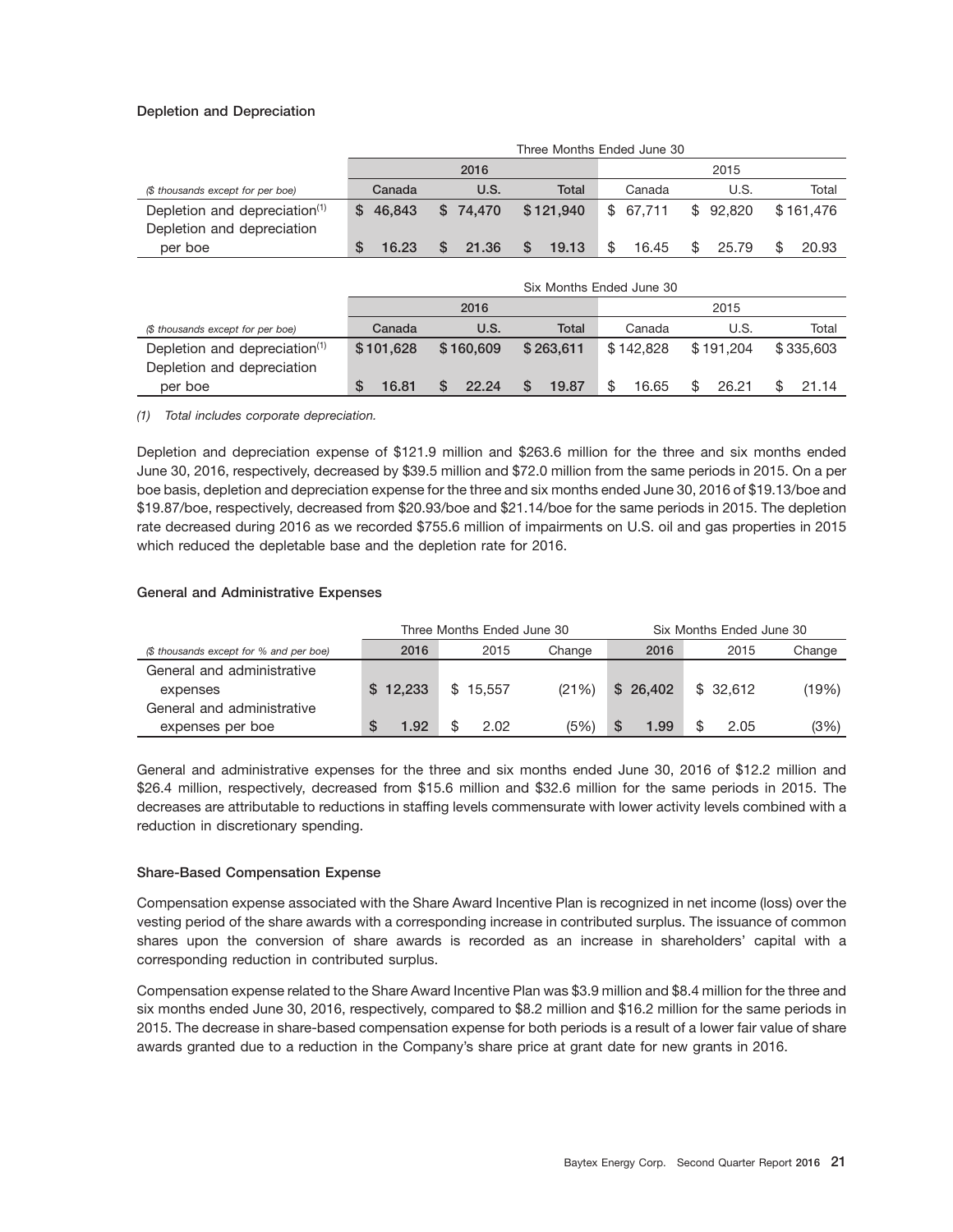#### **Financing and Interest Expenses**

Financing and interest expenses include interest on bank loan and long-term notes, non-cash financing costs and accretion on asset retirement obligations.

Financing and interest expenses increased \$1.1 million to \$27.9 million for Q2/2016, compared to \$26.8 million in Q2/2015. The Canadian dollar was weaker in Q2/2016 compared to Q2/2015 which increased our interest expense on our long-term notes as the majority of our long-term notes are denominated in U.S. dollars.

Financing and interest expenses increased slightly to \$56.9 million for YTD 2016, compared to \$56.2 million in YTD 2015. Interest on long-term notes increased to \$45.3 million during YTD 2016 compared to \$43.4 million in YTD 2015 as the Canadian dollar was weaker against the U.S. dollar in YTD 2016 compared to YTD 2015 which increased our interest expense as a majority of our long-term notes are denominated in U.S. dollars. This was offset by lower interest charges on our bank loan in 2016 as compared to 2015 as we had larger bank loans in 2015 before the proceeds from the equity financing on April 2, 2015, were used to reduce bank indebtedness.

#### **Foreign Exchange**

Unrealized foreign exchange gains and losses are recognized with the change in the value of the long-term notes and bank loan denominated in U.S. dollars. The long-term notes and bank loan are translated to Canadian dollars on the balance sheet date and a strengthening Canadian dollar against the U.S. dollar from current period to previous period will result in unrealized gains and a weakening Canadian dollar will result in unrealized losses. Realized foreign exchange gains and losses are due to day-to-day U.S. dollar denominated transactions occurring in the Canadian operations.

|                                                                         |             | Three Months Ended June 30 |        | Six Months Ended June 30 |          |        |  |
|-------------------------------------------------------------------------|-------------|----------------------------|--------|--------------------------|----------|--------|--|
| (\$ thousands except for % and<br>exchange rates)                       | 2016        | 2015                       | Change | 2016                     | 2015     | Change |  |
| Unrealized foreign<br>exchange loss (gain)<br>Realized foreign exchange | \$<br>3,549 | \$ (18, 349)               | (119%) | (83, 252)<br>\$          | \$82,967 | (200%) |  |
| (gain) loss                                                             | (222)       | 4,374                      | (105%) | (764)                    | 113      | (776%) |  |
| Foreign exchange loss<br>(gain)                                         | \$<br>3,327 | \$ (13, 975)               | (124%) | (84,016)<br>S            | \$83,080 | (201%) |  |
| CAD/USD exchange rates:                                                 |             |                            |        |                          |          |        |  |
| At beginning of period                                                  | 1.2971      | 1.2683                     |        | 1.3840                   | 1.1601   |        |  |
| At end of period                                                        | 1.3009      | 1.2474                     |        | 1.3009                   | 1.2474   |        |  |

The Company recorded unrealized foreign exchange loss of \$3.5 million for Q2/2016 as the Canadian dollar weakened against the U.S. dollar at June 30, 2016 as compared to March 31, 2016. The Company recorded unrealized foreign exchange gain of \$83.3 million for YTD 2016 as the Canadian dollar strengthened against the U.S. dollar at June 30, 2016 as compared to December 31, 2015.

The Company realizes foreign exchange gains and losses from day-to-day U.S. dollar denominated transactions in its Canadian entities. For the three and six months ended June 30, 2016, the Company recorded realized foreign exchange gains of \$0.2 million and \$0.8 million, respectively.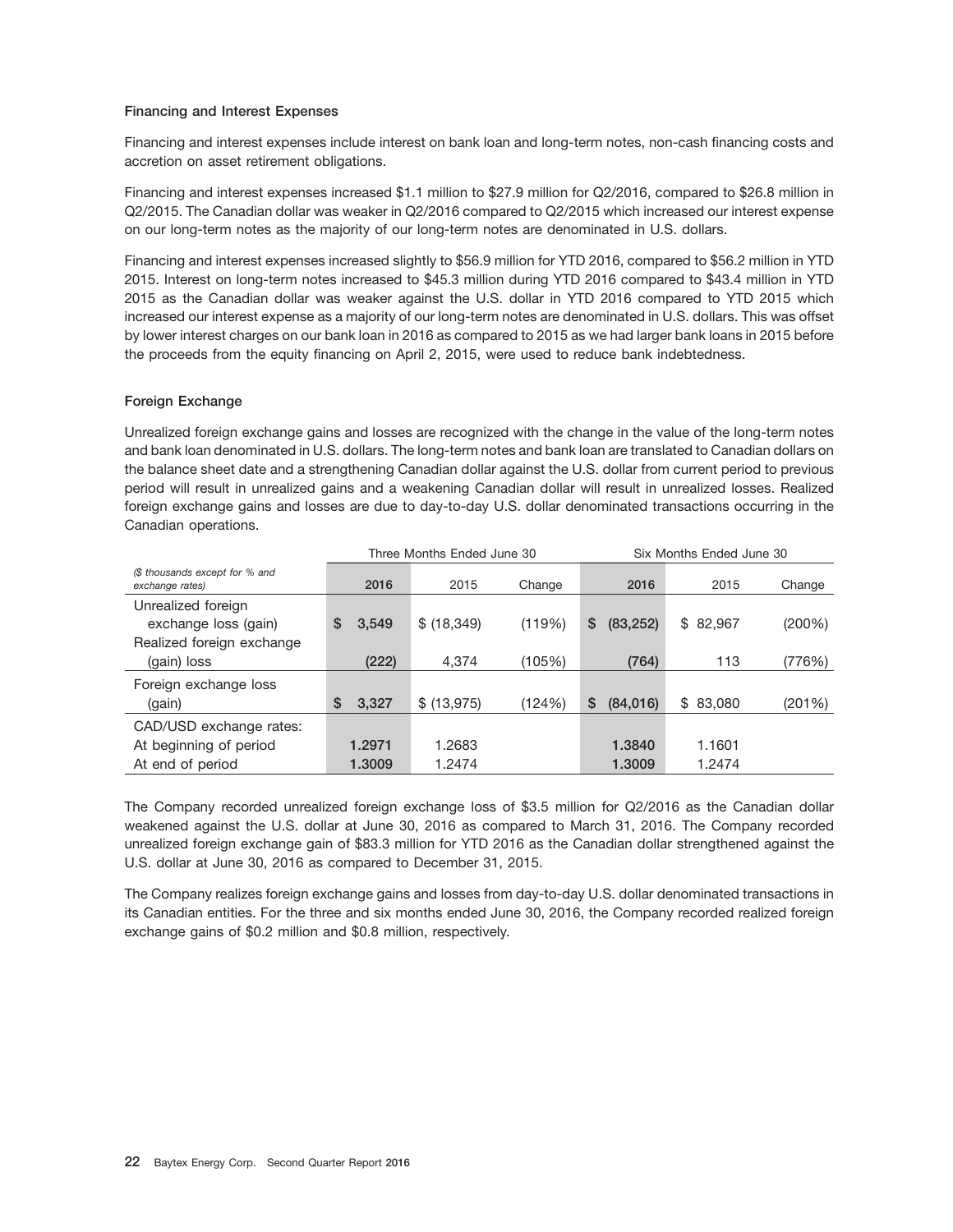#### **Income Taxes**

|                             |               | Three Months Ended June 30 |               | Six Months Ended June 30 |               |              |  |
|-----------------------------|---------------|----------------------------|---------------|--------------------------|---------------|--------------|--|
| (\$ thousands)              | 2016          | 2015                       | Change        | 2016                     | 2015          | Change       |  |
| Current income tax          |               |                            |               |                          |               |              |  |
| (recovery) expense          | (2, 284)<br>S | (553)<br>S                 | \$<br>(1,731) | (3.726)<br>S             | 16.382<br>SS. | \$ (20, 108) |  |
| Deferred income tax         |               |                            |               |                          |               |              |  |
| (recovery)                  | (46, 783)     | (12, 313)                  | (34, 470)     | (94, 905)                | (53,995)      | (40, 910)    |  |
| Total income tax (recovery) | \$ (49,067)   | \$(12,866)                 | \$ (36,201)   | (98, 631)<br>S           | \$ (37,613)   | \$ (61,018)  |  |

In 2016, available tax deductions exceeded taxable income which allowed the Company to recover a portion of the prior year current income tax expense. For Q2/2016, this resulted in a current income tax recovery of \$2.3 million, an increase of \$1.7 million over the current income tax recovery of \$0.6 million in Q2/2015. For YTD 2016, this resulted in a current income tax recovery of \$3.7 million, an increase of \$20.1 million over the current income tax expense of \$16.4 million in YTD 2015.

The deferred income tax recovery of \$46.8 million for Q2/2016 increased \$34.5 million from \$12.3 million for Q2/2015. The deferred income tax recovery of \$94.9 million for YTD 2016 increased \$40.9 million from \$54.0 million for YTD 2015. The increase for both periods is primarily the result of a decrease in the amount of tax pool claims required to shelter the lower taxable income.

In June 2016, certain indirect subsidiary entities received reassessments from the Canada Revenue Agency (the ''CRA'') that deny non-capital loss deductions relevant to the calculation of income taxes for the years 2011 through 2015. These reassessments follow the previously disclosed letter which we received in November 2014 from the CRA, proposing to issue such reassessments.

We remain confident that the tax filings of the affected entities are correct and will vigorously defend our tax filing positions. The reassessments do not require us to pay any amounts in order to participate in the appeals process.

We will file a notice of objection for each notice of reassessment received. These notices of objection will be reviewed by the Appeals Division of the CRA; a process that we estimate could take up to two years. If the Appeals Division upholds the notices of reassessment, we have the right to appeal to the Tax Court of Canada; a process that we estimate could take a further two years. Should we be unsuccessful at the Tax Court of Canada, additional appeals are available; a process that we estimate could take another two years and potentially longer.

By way of background, we acquired several privately held commercial trusts in 2010 with accumulated non-capital losses of \$591 million (the ''Losses''). The Losses were subsequently used to reduce the taxable income of those trusts. The reassessments disallow the deduction of the Losses under the general anti-avoidance rule of the Income Tax Act (Canada). If, after exhausting available appeals, the deduction of Losses continues to be disallowed, we will owe cash taxes for the years 2012 through 2015 and an additional amount for late payment interest. The amount of cash taxes owing and the late payment interest are dependent upon the amount of unused tax shelter available to offset the reassessed income, including tax shelter from future years available for ''carry back'' to the years 2012 through 2015.

#### **Net Income (Loss) and Funds from Operations**

Net loss for Q2/2016 totaled \$86.9 million (\$0.41 per basic and diluted share) compared to net loss of \$27.0 million (\$0.13 per basic and diluted share) for Q2/2015. Net loss for YTD 2016 totaled \$86.3 million (\$0.41 per basic and diluted share) compared to net loss of \$202.9 million (\$1.08 per basic and diluted share) for YTD 2015. Funds from operations for Q2/2016 totaled \$81.3 million (\$0.39 per basic and diluted share) as compared to \$158.1 million (\$0.60 per basic and diluted share) for Q2/2015. Funds from operations for YTD 2016 totaled \$126.9 million (\$0.60 per basic and diluted share) as compared to \$318.3 million (\$1.70 per basic and diluted share) for YTD 2015. The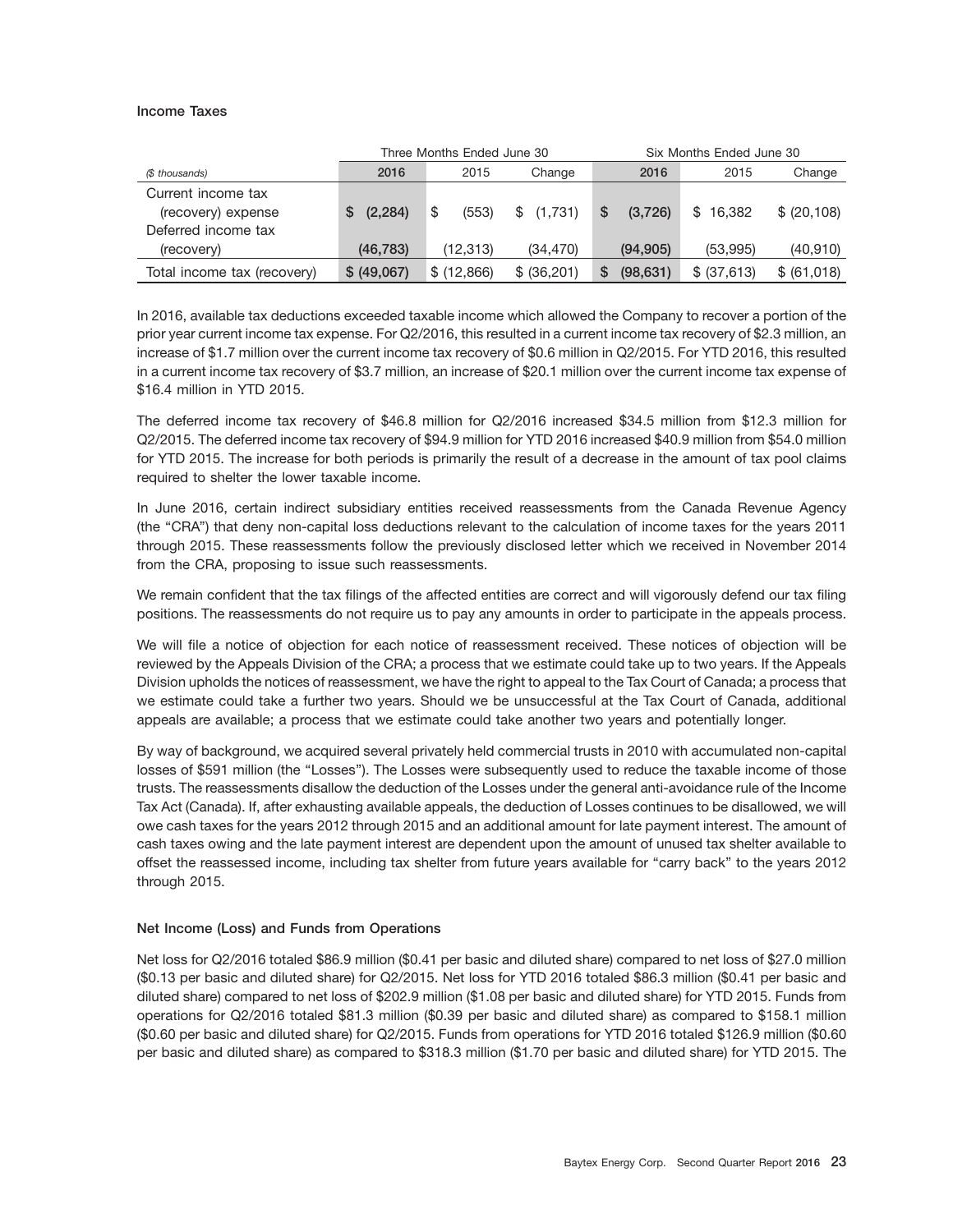components of the change in net income (loss) and funds from operations from Q2/2015 to Q2/2016 and YTD 2015 to YTD 2016 are detailed in the following table:

|                                 | Three Months Ended June 30 |                          |            |            |    | Six Months Ended June 30 |            |            |  |
|---------------------------------|----------------------------|--------------------------|------------|------------|----|--------------------------|------------|------------|--|
|                                 |                            | Net income<br>Funds from |            | Net income |    | Funds from               |            |            |  |
| (\$ thousands)                  |                            | (loss)                   | operations |            |    | (loss)                   | operations |            |  |
| 2015                            | \$                         | (26, 955)                | \$         | 158,050    | \$ | (202, 871)               | \$         | 318,270    |  |
| Increase (decrease) in revenues |                            |                          |            |            |    |                          |            |            |  |
| Revenue, net of royalties       |                            | (111, 570)               |            | (111, 570) |    | (219, 230)               |            | (219, 230) |  |
| (Increase) decrease in expenses |                            |                          |            |            |    |                          |            |            |  |
| Operating                       |                            | 26,805                   |            | 26,805     |    | 44,880                   |            | 44,880     |  |
| Transportation                  |                            | 9,782                    |            | 9,782      |    | 18,955                   |            | 18,955     |  |
| <b>Blending</b>                 |                            | 7,255                    |            | 7,255      |    | 14,570                   |            | 14,570     |  |
| General and administrative      |                            | 3,324                    |            | 3,324      |    | 6,210                    |            | 6,210      |  |
| Exploration and evaluation      |                            | 299                      |            |            |    | 1,187                    |            |            |  |
| Depletion and depreciation      |                            | 39,536                   |            |            |    | 71,992                   |            |            |  |
| Share-based compensation        |                            | 4,296                    |            |            |    | 7,860                    |            |            |  |
| Financing and interest          |                            | (1, 116)                 |            | (69)       |    | (759)                    |            | 536        |  |
| Financial derivatives           |                            | (55,081)                 |            | (16, 256)  |    | (54, 240)                |            | (73, 464)  |  |
| Foreign exchange                |                            | (17, 302)                |            | 4,596      |    | 167,096                  |            | 877        |  |
| Other <sup>(1)(2)</sup>         |                            | (2, 411)                 |            | (2, 387)   |    | (2,998)                  |            | (4,806)    |  |
| Current income tax              |                            | 1,731                    |            | 1,731      |    | 20,108                   |            | 20,108     |  |
| Deferred income tax             |                            | 34,470                   |            |            |    | 40,910                   |            |            |  |
| 2016                            |                            | (86, 937)                | \$         | 81,261     | \$ | (86, 330)                | \$         | 126,906    |  |

*(1) For net income (loss), other includes gain (loss) on disposition and other expense.*

*(2) For funds from operations, other includes other expense.*

#### **Dividends**

In 2015, we declared monthly dividends of \$0.10 per common share for January to June totaling \$0.60 per common share. The Company paid \$83.2 million in cash dividends in YTD 2015, and \$25.5 million of dividends declared were settled by issuing 1,262,000 common shares under the Company's dividend reinvestment plan. In response to the prolonged low price commodity environment and in an effort to preserve liquidity, Baytex suspended the monthly dividend effective September 2015.

#### **Other Comprehensive Income (Loss)**

Other comprehensive income (loss) is comprised of the foreign currency translation adjustment on U.S. net assets not recognized in profit or loss. The \$6.1 million foreign currency translation gain for Q2/2016 is due to a slight weakening of the Canadian dollar against the U.S. dollar at June 30, 2016 as compared to March 31, 2016. The \$152.6 million foreign currency translation loss for YTD 2016 is due to the strengthening of the Canadian dollar against the U.S. dollar at June 30, 2016 as compared to December 31, 2015.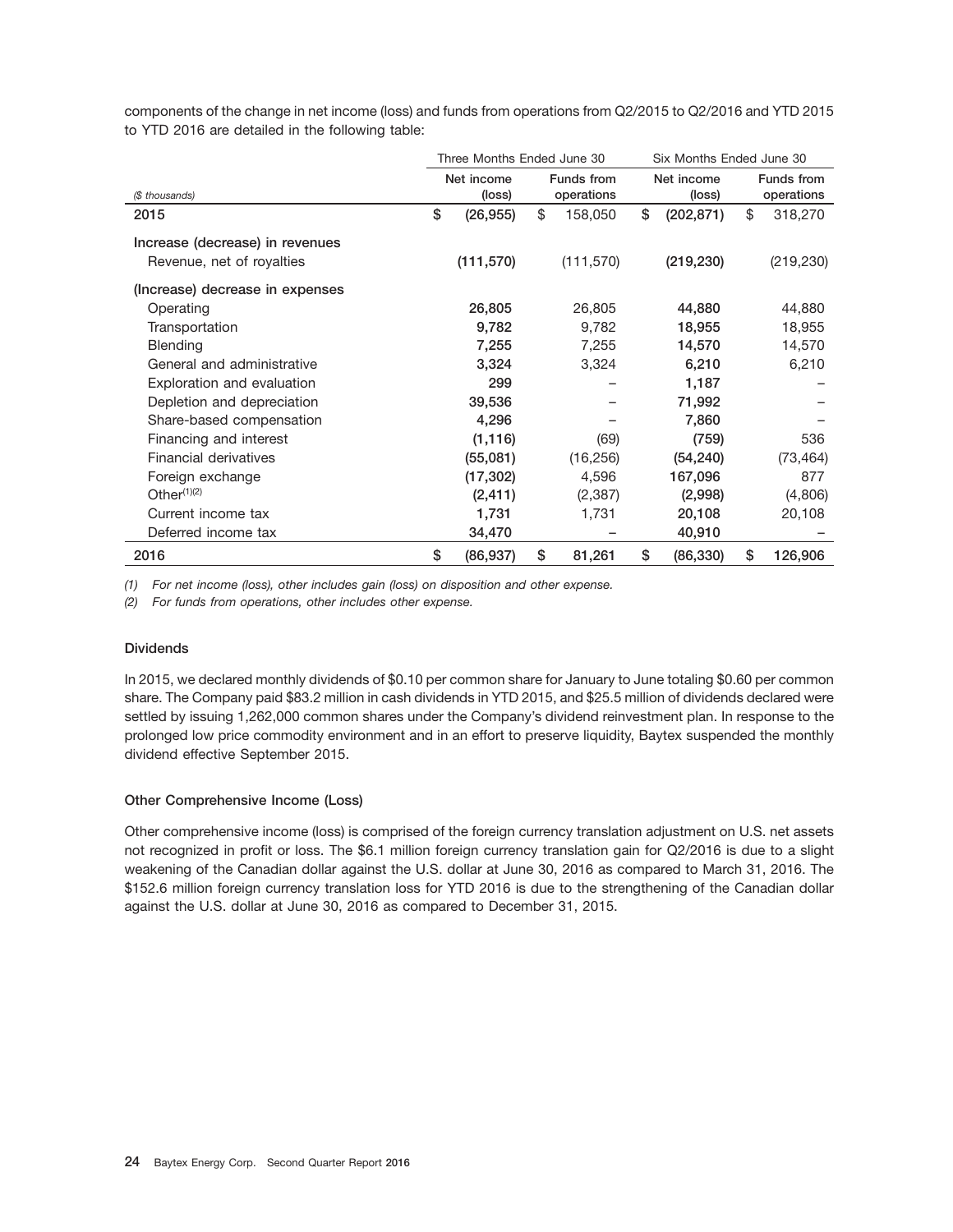#### **Capital Expenditures**

Capital expenditures for the three and six months ended June 30, 2016 and 2015 are summarized as follows:

|                                              | Three Months Ended June 30 |             |              |             |              |               |  |  |
|----------------------------------------------|----------------------------|-------------|--------------|-------------|--------------|---------------|--|--|
|                                              |                            | 2016        |              | 2015        |              |               |  |  |
| (\$ thousands except for # of wells drilled) | Canada                     | U.S.        | <b>Total</b> | Canada      | U.S.         | Total         |  |  |
| Land                                         | S.<br>1,374                | 6,097<br>\$ | 7,471<br>S.  | (656)<br>S  | (156)<br>\$  | (812)<br>\$   |  |  |
| Seismic                                      | 58                         |             | 58           | 73          | -            | 73            |  |  |
| Drilling, completion and equipping           | 378                        | 26,285      | 26,663       | 4,299       | 82.255       | 86,554        |  |  |
| <b>Facilities</b>                            | 937                        | 361         | 1,298        | 3,974       | 16,221       | 20,195        |  |  |
| Total exploration and development            | \$2,747                    | \$32,743    | \$35,490     | \$<br>7,690 | 98,320<br>\$ | 106,010<br>\$ |  |  |
| Total acquisitions, net of divestitures      | (37)                       |             | (37)         | 1,410       | (240)        | 1,170         |  |  |
| Total oil and natural gas expenditures       | 2,710<br>S.                | \$32,743    | \$35,453     | \$<br>9,100 | 98,080<br>\$ | \$107,180     |  |  |
| Wells drilled (net)                          |                            | 11.3        | 11.3         | 2.0         | 13.2         | 15.2          |  |  |

|                                              | Six Months Ended June 30 |             |              |             |           |             |  |  |
|----------------------------------------------|--------------------------|-------------|--------------|-------------|-----------|-------------|--|--|
|                                              |                          | 2016        |              |             | 2015      |             |  |  |
| (\$ thousands except for # of wells drilled) | Canada                   | U.S.        | <b>Total</b> | Canada      | U.S.      | Total       |  |  |
| Land                                         | 2,237<br>\$              | \$<br>6,097 | 8,334<br>\$  | 2,800<br>\$ | \$<br>(3) | 2,797<br>\$ |  |  |
| Seismic                                      | 113                      |             | 113          | 132         | -         | 132         |  |  |
| Drilling, completion and equipping           | 3,810                    | 95,966      | 99,776       | 15,525      | 203,252   | 218,777     |  |  |
| <b>Facilities</b>                            | 1,445                    | 7.507       | 8,952        | 10,505      | 21,228    | 31,733      |  |  |
| Total exploration and development            | \$7,605                  | \$109,570   | \$117,175    | \$28,962    | \$224,477 | \$253,439   |  |  |
| Total acquisitions, net of divestitures      | (46)                     |             | (46)         | 2,821       | (101)     | 2,720       |  |  |
| Total oil and natural gas expenditures       | \$7,559                  | \$109.570   | \$117,129    | \$31,783    | \$224,376 | \$256,159   |  |  |
| Wells drilled (net)                          | 1.0                      | 23.8        | 24.8         | 11.1        | 29.1      | 40.2        |  |  |

YTD 2016 capital expenditures totaled \$117.1 million as compared to \$256.2 million in YTD 2015. Capital spending has been focused on our Eagle Ford assets with YTD 2016 capital spending of \$109.6 million down from \$224.4 million for YTD 2015. The decrease in spending is from lower activity levels with lower commodity prices and from significant cost savings achieved on our Eagle Ford program. Total costs in the Eagle Ford have continued to decrease with wells now being drilled, completed and equipped for approximately US\$5.4 million as compared to US\$8.2 million in 2014. We also recognized additional savings on drilling, completion and equipping expenditures in Q2/2016 as actual costs incurred were less than previously estimated. In Canada, we have drilled one well in YTD 2016 and have spent \$7.6 million compared to YTD 2015 where we drilled 11.1 net wells and spent \$29.0 million. Despite achieving cost reductions of approximately 20% in Canada during 2015, the prevailing commodity prices have not supported additional drilling on our Canadian assets.

In Q2/2016, our capital expenditures totaled \$35.5 million compared to \$107.2 million in Q2/2015 and were focused on our Eagle Ford assets with 92% of the total capital being spent in the U.S. The significant reduction year over year is due to reduced activity levels in Canada and the Eagle Ford and from cost savings on the Eagle Ford program that were recognized in Q2/2016 as actual costs incurred were less than previously estimated. We did not drill any wells in Canada and spent \$2.7 million in Q2/2016 as compared to 2.0 net wells and \$7.7 million in Q2/2015.

Subsequent to the end of the quarter, we closed the sale of our operated assets in the Eagle Ford on July 27, 2016 for approximately \$55 million.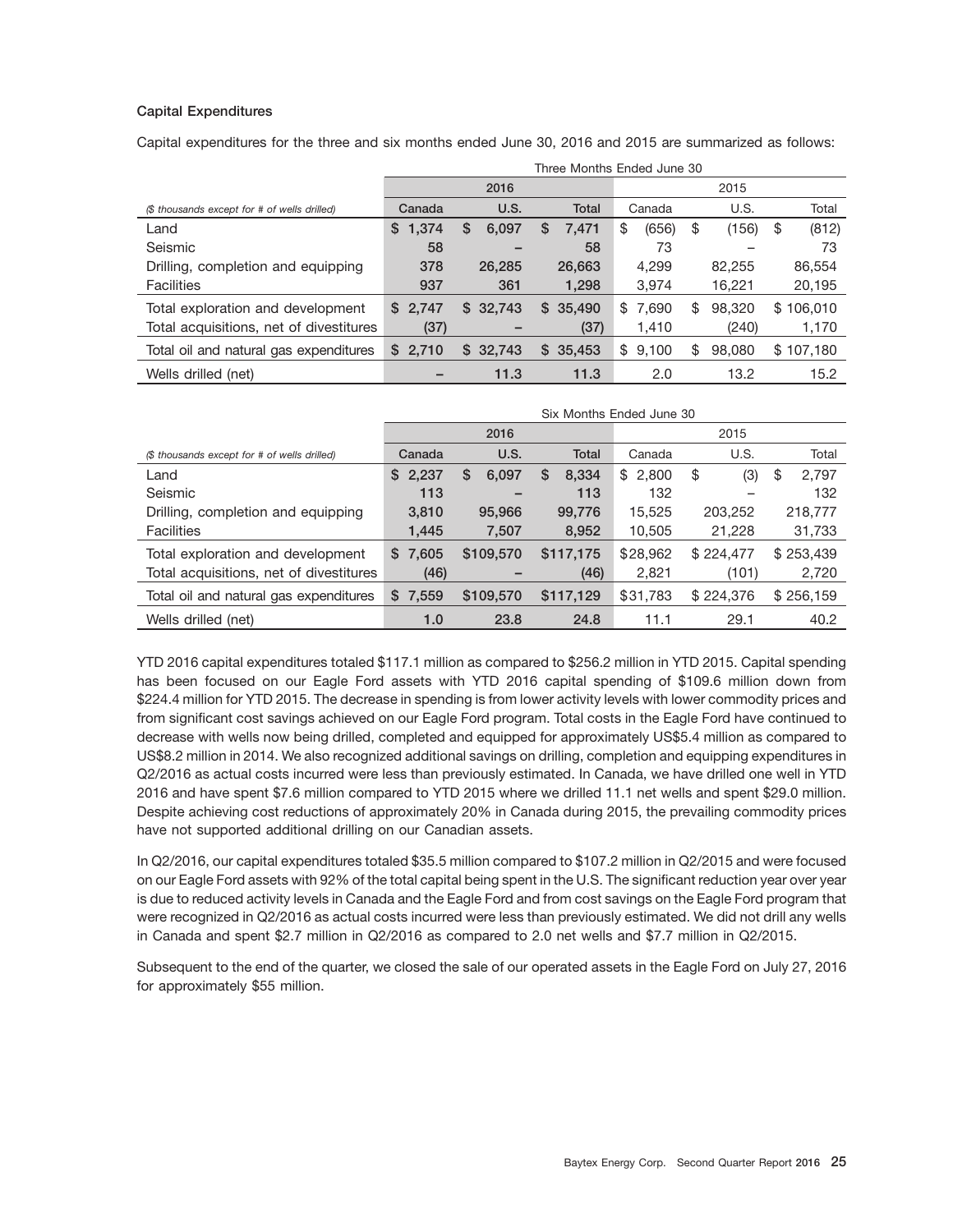#### **LIQUIDITY, CAPITAL RESOURCES AND RISK MANAGEMENT**

We regularly review our capital structure and liquidity sources to ensure that our capital resources will be sufficient to meet our on-going short, medium and long-term commitments. Specifically, we believe that our internally generated funds from operations and our existing undrawn credit facilities will provide sufficient liquidity to sustain our operations and planned capital expenditures.

We regularly review our exposure to counterparties to ensure they have the financial capacity to honor outstanding obligations to us in the normal course of business. We periodically review the financial capacity of our counterparties and, in certain circumstances, we will seek enhanced credit protection.

The current commodity price environment has reduced our internally generated funds from operations. As a result, we have taken several steps to protect our liquidity, which included reducing our 2016 capital program by approximately 33% from our initial plans and working with our lending syndicate to secure our bank credit facilities. We also shut-in low or negative margin production for part of 2016.

If the current commodity price environment continues, or if prices decline further, we may need to make additional changes to our capital program. A sustained low price environment could lead to a default of certain financial covenants, which could impact our ability to borrow under existing credit facilities or obtain new financing. It could also restrict our ability to pay future dividends or sell assets and may result in our debt becoming immediately due and payable. Should our internally generated funds from operations be insufficient to fund the capital expenditures required to maintain operations, we may draw additional funds from our current credit facilities or we may consider seeking additional capital in the form of debt or equity. There is also no certainty that any of the additional sources of capital would be available when required.

At June 30, 2016, net debt was \$1,942.5 million, as compared to \$2,049.9 million at December 31, 2015, representing a decrease of \$107.4 million. This decrease is mainly due to the strengthening of the Canadian dollar against the U.S. dollar which reduced the carrying value of our U.S. dollar denominated long-term notes and bank loans at June 30, 2016. Funds from operations exceeded capital spending by \$9.7 million for YTD 2016 further reducing net debt.

#### **Bank Loan**

On March 31, 2016, we amended our credit facilities to provide us with increased financial flexibility. The amendments included reducing our credit facilities to US\$575 million, granting our banking syndicate first priority security over our assets and restructuring our financial covenants. The amended revolving extendible secured credit facilities are comprised of a US\$25 million operating loan and a US\$350 million syndicated loan and a US\$200 million syndicated loan for our wholly-owned subsidiary, Baytex Energy USA, Inc. (collectively, the ''Revolving Facilities'').

The Revolving Facilities are not borrowing base facilities and do not require annual or semi-annual reviews. The facilities contain standard commercial covenants as detailed below and do not require any mandatory principal payments prior to maturity on June 4, 2019. Baytex may request an extension under the Revolving Facilities which could extend the revolving period for up to four years (subject to a maximum four-year term at any time). The agreement relating to the Revolving Facilities is accessible on the SEDAR website at www.sedar.com (filed under the category ''Material contracts – Credit agreements'' on April 13, 2016).

The weighted average interest rates on the credit facilities for the three and six months ended June 30, 2016 were 3.5%, as compared to 4.0% and 3.1%, respectively, for the same periods in 2015.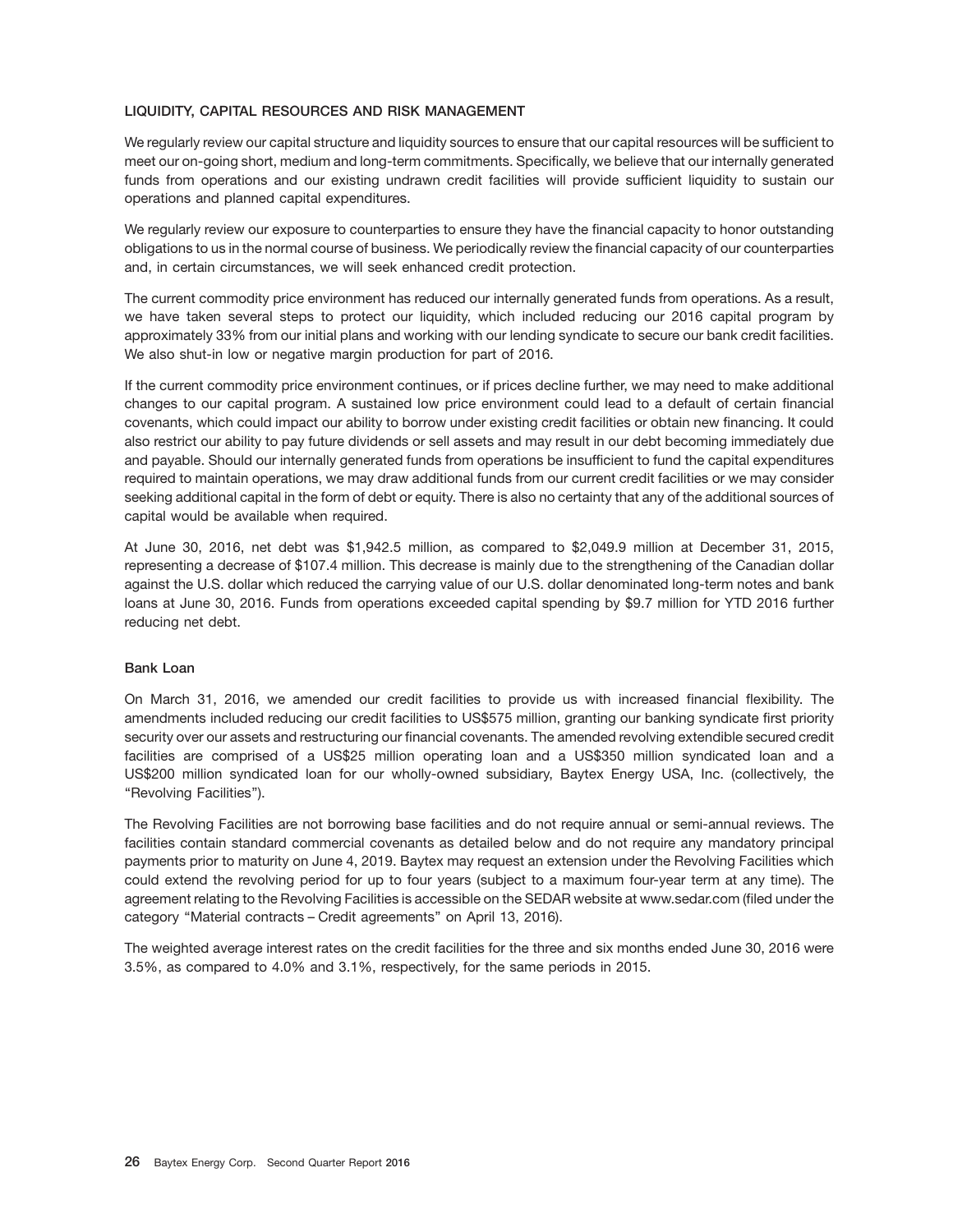#### **Covenants**

On March 31, 2016, we reached an agreement with the lending syndicate to restructure the financial covenants applicable to the Revolving Facilities. The following table summarizes the financial covenants contained in the amended credit agreement and our compliance therewith as at June 30, 2016.

|                                    | Ratio for the Quarter(s) ending: |                  |                    |                   |                   |  |  |  |
|------------------------------------|----------------------------------|------------------|--------------------|-------------------|-------------------|--|--|--|
|                                    | Position as at                   | June 30, 2016 to | June 30, 2018 to   |                   |                   |  |  |  |
| <b>Covenant Description</b>        | June 30, 2016                    | June 30, 2018    | September 30, 2018 | December 31, 2018 | <b>Thereafter</b> |  |  |  |
| Senior Secured Debt <sup>(1)</sup> |                                  |                  |                    |                   |                   |  |  |  |
| to Bank EBITDA <sup>(2)</sup>      |                                  |                  |                    |                   |                   |  |  |  |
| (Maximum Ratio)                    | 0.86:1.00                        | 5.00:1.00        | 4.50:1.00          | 4.00:1.00         | 3.50:1.00         |  |  |  |
| Interest Coverage <sup>(3)</sup>   |                                  |                  |                    |                   |                   |  |  |  |
| (Minimum Ratio)                    | 4.05:1.00                        | 1.25:1.00        | 1.50:1.00          | 1.75:1.00         | 2.00:1.00         |  |  |  |

*(1) ''Senior Secured Debt'' is defined as the principal amount of the bank loan and other secured obligations identified in the credit agreement. As at June 30, 2016, our Senior Secured Debt totaled \$359 million.*

If we exceed or breach any of the covenants under the Revolving Facilities or our long-term notes, we may be required to repay, refinance or renegotiate the loan terms and may be restricted from paying dividends to our shareholders or taking on further debt.

#### **Long-Term Notes**

Baytex has five series of long-term notes outstanding that total \$1.54 billion as at June 30, 2016. The long-term notes do not contain any significant financial maintenance covenants. The long-term notes contain a debt incurrence covenant that restricts our ability to raise additional debt beyond our existing credit facilities and long-term notes unless we maintain a minimum fixed charge coverage ratio (computed as the ratio of EBITDA to financing and interest expenses on a trailing twelve month basis) of 2.5:1. As at June 30, 2016, the fixed charge coverage ratio was 4.05:1.

On February 17, 2011, we issued US\$150 million principal amount of senior unsecured notes bearing interest at 6.75% payable semi-annually with principal repayable on February 17, 2021. These notes as of February 17, 2016 are redeemable at our option, in whole or in part, at specified redemption prices.

On July 19, 2012, we issued \$300 million principal amount of senior unsecured notes bearing interest at 6.625% payable semi-annually with principal repayable on July 19, 2022. These notes are redeemable at our option, in whole or in part, commencing on July 19, 2017 at specified redemption prices.

On June 6, 2014, we issued US\$800 million of senior unsecured notes, comprised of US\$400 million of 5.125% notes due June 1, 2021 (the "2021 Notes") and US\$400 million of 5.625% notes due June 1, 2024 (the "2024 Notes''). The 2021 Notes and the 2024 Notes pay interest semi-annually and are redeemable at our option, in whole or in part, commencing on June 1, 2017 (in the case of the 2021 Notes) and June 1, 2019 (in the case of the 2024 Notes) at specified redemption prices.

Pursuant to the acquisition of Aurora Oil & Gas Limited (''Aurora''), on June 11, 2014, we assumed all of Aurora's existing senior unsecured notes and then purchased and cancelled approximately 98% of the outstanding notes. On February 27, 2015, we redeemed one tranche of the remaining Aurora notes at a price of US\$8.3 million plus

*<sup>(2)</sup> Bank EBITDA is calculated based on terms and definitions set out in the credit agreement which adjusts net income (loss) for financing and interest expenses, income tax, certain specific unrealized and non-cash transactions (including depletion, depreciation, exploration expenses, unrealized gains and losses on financial derivatives and foreign exchange and stock based compensation) and is calculated based on a trailing twelve month basis. Bank EBITDA for the twelve months ended June 30, 2016 was \$417 million.*

*<sup>(3)</sup> Interest coverage is computed as the ratio of Bank EBITDA to financing and interest expenses, excluding non-cash interest and accretion on asset retirement obligations, and is calculated on a trailing twelve month basis. Financing and interest expenses for the twelve months ended June 30, 2016 were \$103 million.*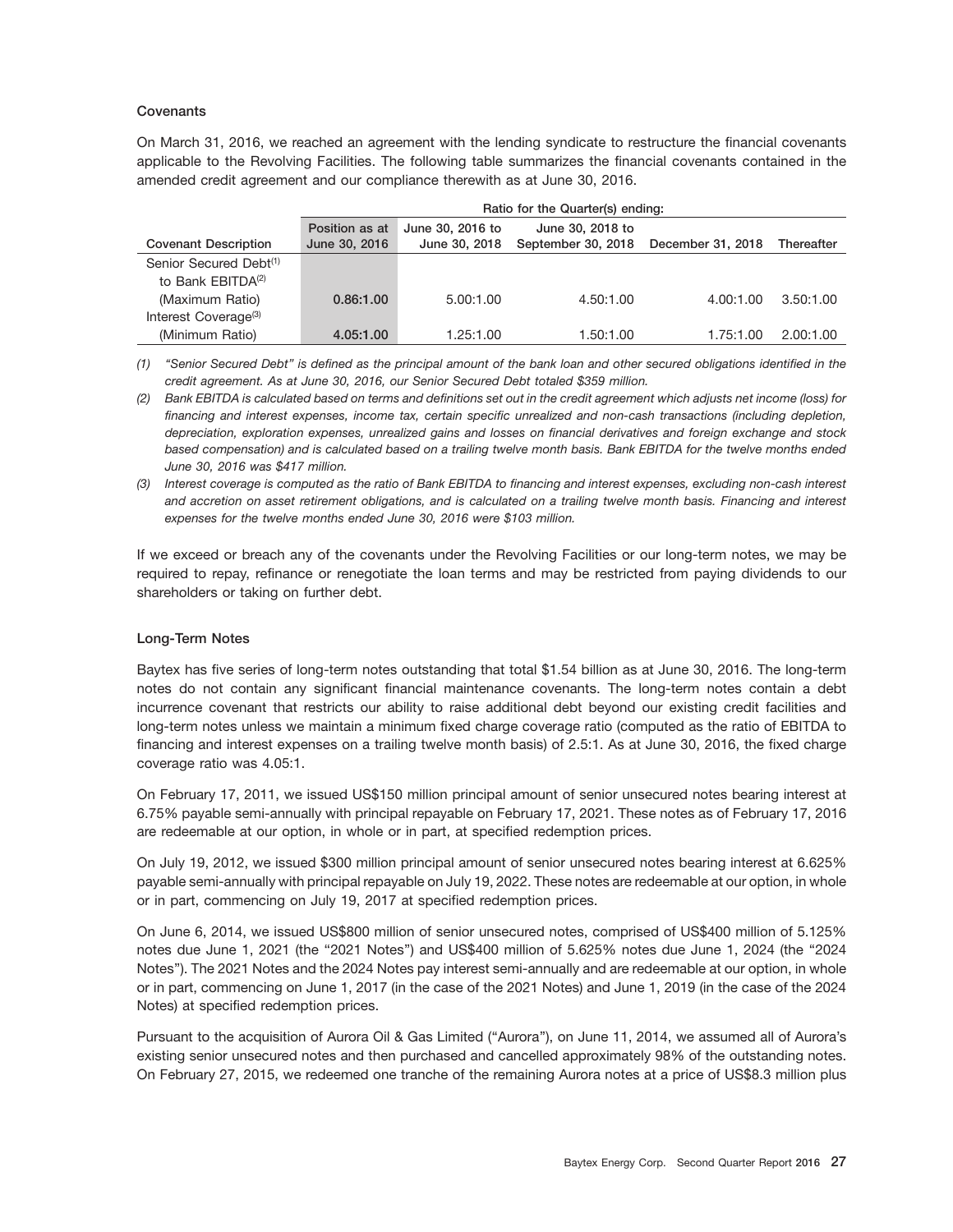accrued interest. The remaining Aurora notes (US\$6.4 million principal amount) are redeemable at our option, in whole or in part, as of April 1, 2016 at specified redemption prices.

#### **Financial Instruments**

As part of our normal operations, we are exposed to a number of financial risks, including liquidity risk, credit risk and market risk. Liquidity risk is the risk that the Company will encounter difficulty in meeting obligations associated with financial liabilities. We manage liquidity risk through cash and debt management. Credit risk is the risk that a counterparty to a financial asset will default, resulting in the Company incurring a loss. Credit risk is managed by entering into sales contracts with creditworthy entities and reviewing our exposure to individual entities on a regular basis. Market risk is the risk that the fair value of future cash flows will fluctuate due to movements in market prices, and is comprised of foreign currency risk, interest rate risk and commodity price risk. Market risk is partially mitigated through a series of derivative contracts intended to reduce some of the volatility of our funds from operations.

A summary of the risk management contracts in place as at June 30, 2016 and the accounting treatment thereof is disclosed in note 15 to the consolidated financial statements.

#### **Shareholders' Capital**

We are authorized to issue an unlimited number of common shares and 10,000,000 preferred shares. The rights and terms of preferred shares are determined upon issuance. As at July 27, 2016, we had 211,541,490 common shares and no preferred shares issued and outstanding. During the three and six months ended June 30, 2016, we issued 25,916 and 131,798 common shares, respectively, pursuant to our share-based compensation program.

#### **Contractual Obligations**

We have a number of financial obligations that are incurred in the ordinary course of business. These obligations are of a recurring nature and impact the Company's funds from operations in an ongoing manner. A significant portion of these obligations will be funded by funds from operations. These obligations as of June 30, 2016 and the expected timing for funding these obligations are noted in the table below.

|                             |              | Less than    |                                |               | Beyond        |
|-----------------------------|--------------|--------------|--------------------------------|---------------|---------------|
| (\$ thousands)              | <b>Total</b> | 1 year       | 1-3 years                      | 3-5 years     | 5 years       |
| Trade and other payables    | 139.694<br>S | 139.694<br>S | \$<br>$\overline{\phantom{0}}$ | \$<br>—       | \$            |
| Bank $\text{Ioan}^{(1)(2)}$ | 347,083      |              | 347,083                        |               |               |
| Long-term notes $(2)$       | 1,544,181    |              |                                | 723.821       | 820,360       |
| Interest on long-term notes | 420,062      | 62.941       | 125.883                        | 124,789       | 106,449       |
| Operating leases            | 47,985       | 8,009        | 16.404                         | 15,212        | 8,360         |
| Processing agreements       | 50,011       | 9.017        | 9.521                          | 9.043         | 22,430        |
| Transportation agreements   | 68,130       | 13,152       | 22,972                         | 21,969        | 10,037        |
| Total                       | \$2,617,146  | 232,813<br>S | \$521,863                      | 894.834<br>\$ | \$<br>967.636 |

*(1) The bank loan is covenant-based with a revolving period that is extendible annually for up to a four-year term. Unless extended, the revolving period will end on June 4, 2019, with all amounts to be repaid on such date.*

*(2) Principal amount of instruments.*

We also have ongoing obligations related to the abandonment and reclamation of well sites and facilities which have reached the end of their economic lives. Programs to abandon and reclaim well sites and facilities are undertaken regularly in accordance with applicable legislative requirements.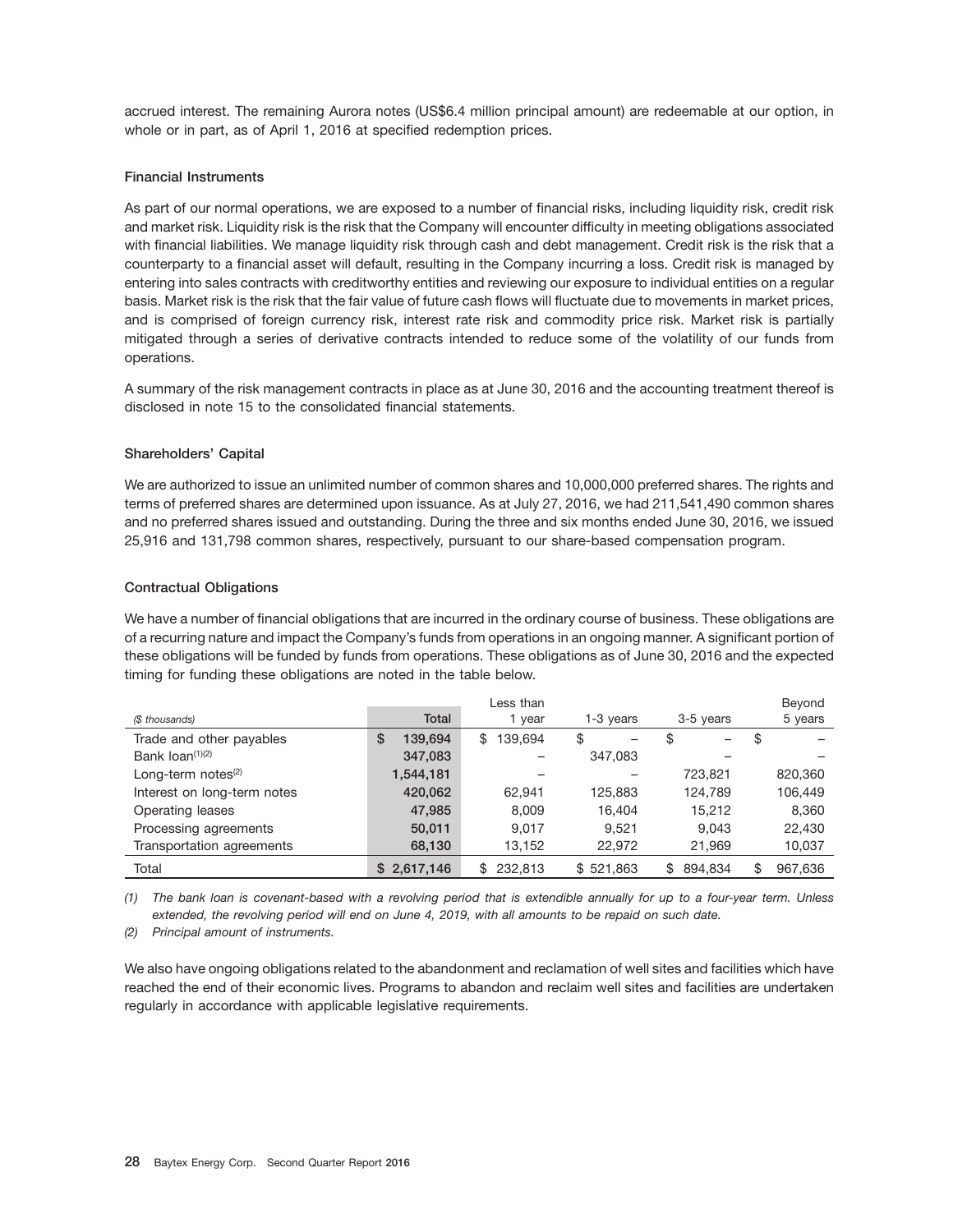#### **OFF BALANCE SHEET TRANSACTIONS**

We do not have any financial arrangements that are excluded from the consolidated financial statements as at June 30, 2016, nor are any such arrangements outstanding as of the date of this MD&A.

#### **CRITICAL ACCOUNTING ESTIMATES**

There have been no changes in our critical accounting estimates in the six months ended June 30, 2016. Further information on our critical accounting policies and estimates can be found in the notes to the annual consolidated financial statements and MD&A for the year ended December 31, 2015.

#### **CHANGES IN ACCOUNTING STANDARDS**

We did not adopt any new accounting standards for the six months ended June 30, 2016. A description of accounting standards that will be effective in the future is included in the notes to the audited consolidated financial statements and MD&A for the year ended December 31, 2015.

#### **INTERNAL CONTROL OVER FINANCIAL REPORTING**

We are required to comply with Multilateral Instrument 52-109 "Certification of Disclosure in Issuers' Annual and Interim Filings''. This instrument requires us to disclose in our interim MD&A any weaknesses in or changes to our internal control over financial reporting during the period that may have materially affected, or are reasonably likely to materially affect, our internal controls over financial reporting. We confirm that no such weaknesses were identified in, or changes were made to, internal controls over financial reporting during the three and six months ended June 30, 2016.

|                                                    | 2016               |      | 2015          |                    |           |            | 2014                 |         |  |
|----------------------------------------------------|--------------------|------|---------------|--------------------|-----------|------------|----------------------|---------|--|
| (\$ thousands, except per common<br>share amounts) | Q2                 | Q1   | Q4            | Q3<br>Q2           |           |            | O4<br>Q1             |         |  |
| Gross revenues                                     | 153.598<br>195.733 |      | 229.361       | 342.792<br>265.898 |           |            | 465.917              | 634.400 |  |
| Net income (loss)                                  | (86, 937)          |      | 607 (412.924) | (517, 856)         | (26, 955) | (175, 916) | $(361, 816)$ 144,369 |         |  |
| Per common share – basic                           | (0.41)             | 0.00 | (1.96)        | (2.49)             | (0.13)    | (1.04)     | (2.16)               | 0.87    |  |
| Per common share - diluted                         | (0.41)             | 0.00 | (1.96)        | (2.49)             | (0.13)    | (1.04)     | (2.16)               | 0.86    |  |

#### **QUARTERLY FINANCIAL INFORMATION**

#### **FORWARD-LOOKING STATEMENTS**

*In the interest of providing our shareholders and potential investors with information regarding Baytex, including management's assessment of the Company's future plans and operations, certain statements in this document are ''forward-looking statements'' within the meaning of the United States Private Securities Litigation Reform Act of 1995 and ''forward-looking information'' within the meaning of applicable Canadian securities legislation (collectively, ''forward-looking statements''). In some cases, forward-looking statements can be identified by terminology such as ''anticipate'', ''believe'', ''continue'', ''could'', ''estimate'', ''expect'', ''forecast'', ''intend'', ''may'', ''objective'', ''ongoing'', ''outlook'', ''potential'', ''project'', ''plan'', ''should'', ''target'', ''would'', ''will'' or similar words suggesting future outcomes, events or performance. The forward-looking statements contained in this document speak only as of the date of this document and are expressly qualified by this cautionary statement.*

*Specifically, this document contains forward-looking statements relating to but not limited to: our business strategies, plans and objectives; crude oil and natural gas prices and the price differentials between light, medium and heavy oil prices; our expectation for Canadian operating expenses for the remainder of 2016; our ability to reduce the volatility in our funds from operations by utilizing financial derivative contracts; the reassessment of our tax filings by the Canada Revenue Agency; our intention to defend the reassessments; our view of our tax filing*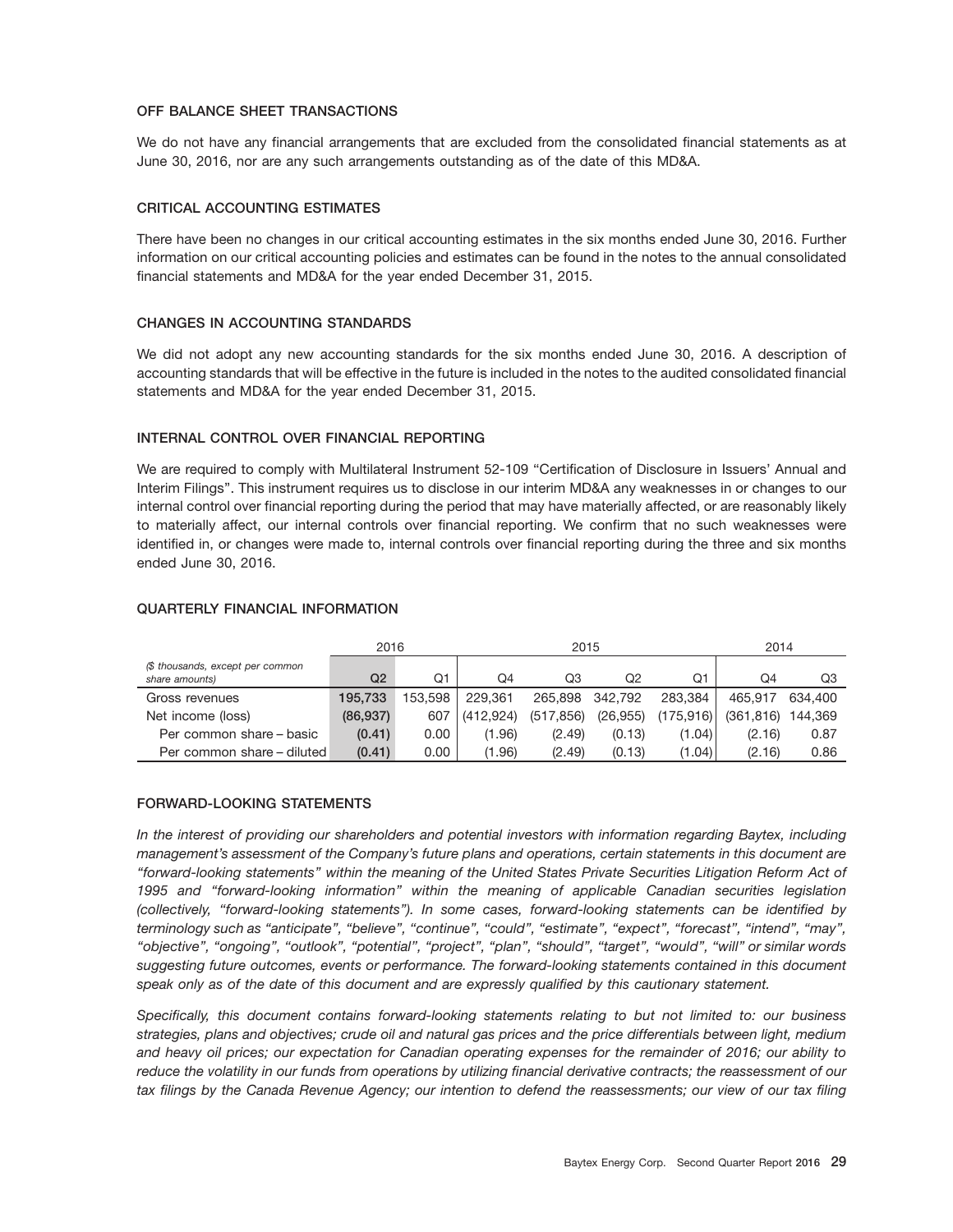*position; the length of time it would take to resolve the reassessments; that we would owe cash taxes and late payment interest if the reassessment is successful; the cost to drill, complete and equip a well in the Eagle Ford; the sufficiency of our capital resources to meet our on-going short, medium and long-term commitments; the financial capacity of counterparties to honor outstanding obligations to us in the normal course of business; our belief that the amended credit facilities provide increased financial flexibility; and the existence, operation and strategy of our risk management program. In addition, information and statements relating to reserves are deemed to be forwardlooking statements, as they involve implied assessment, based on certain estimates and assumptions, that the reserves described exist in quantities predicted or estimated, and that the reserves can be profitably produced in the future.*

*These forward-looking statements are based on certain key assumptions regarding, among other things: petroleum and natural gas prices and differentials between light, medium and heavy oil prices; well production rates and reserve volumes; our ability to add production and reserves through our exploration and development activities; capital expenditure levels; our ability to borrow under our credit agreements; the receipt, in a timely manner, of regulatory and other required approvals for our operating activities; the availability and cost of labour and other industry services; interest and foreign exchange rates; the continuance of existing and, in certain circumstances, proposed tax and royalty regimes; our ability to develop our crude oil and natural gas properties in the manner currently contemplated; and current industry conditions, laws and regulations continuing in effect (or, where changes are proposed, such changes being adopted as anticipated). Readers are cautioned that such assumptions, although considered reasonable by Baytex at the time of preparation, may prove to be incorrect.*

*Actual results achieved will vary from the information provided herein as a result of numerous known and unknown risks and uncertainties and other factors. Such factors include, but are not limited to: the volatility of oil and natural gas prices; further declines or an extended period of the currently low oil and natural gas prices; failure to comply with the covenants in our debt agreements; that our credit facilities may not provide sufficient liquidity or may not be renewed; uncertainties in the capital markets that may restrict or increase our cost of capital or borrowing; risks associated with a third-party operating our Eagle Ford properties; changes in government regulations that affect the oil and gas industry; changes in environmental, health and safety regulations; restrictions or costs imposed by climate change initiatives; variations in interest rates and foreign exchange rates; risks associated with our hedging activities; the cost of developing and operating our assets; risks related to the accessibility, availability, proximity and capacity of gathering, processing and pipeline systems; depletion of our reserves; risks associated with the exploitation of our properties and our ability to acquire reserves; changes in income tax or other laws or government incentive programs; uncertainties associated with estimating petroleum and natural gas reserves; our inability to fully insure against all risks; risks of counterparty default; risks associated with acquiring, developing and exploring for oil and natural gas and other aspects of our operations; risks associated with large projects; risks related to our thermal heavy oil projects; risks associated with the ownership of our securities, including changes in market-based factors and the discretionary nature of dividend payments; risks for United States and other non-resident shareholders, including the ability to enforce civil remedies, differing practices for reporting reserves and production, additional taxation applicable to non-residents and foreign exchange risk; and other factors, many of which are beyond our control. These and additional risk factors are discussed in our Annual Information Form, Annual Report on Form 40-F and Management's Discussion and Analysis for the year ended December 31, 2015, as filed with Canadian securities regulatory authorities and the U.S. Securities and Exchange Commission.*

*The above summary of assumptions and risks related to forward-looking statements has been provided in order to provide shareholders and potential investors with a more complete perspective on Baytex's current and future operations and such information may not be appropriate for other purposes.*

*There is no representation by Baytex that actual results achieved will be the same in whole or in part as those referenced in the forward-looking statements and Baytex does not undertake any obligation to update publicly or to revise any of the included forward-looking statements, whether as a result of new information, future events or otherwise, except as may be required by applicable securities law.*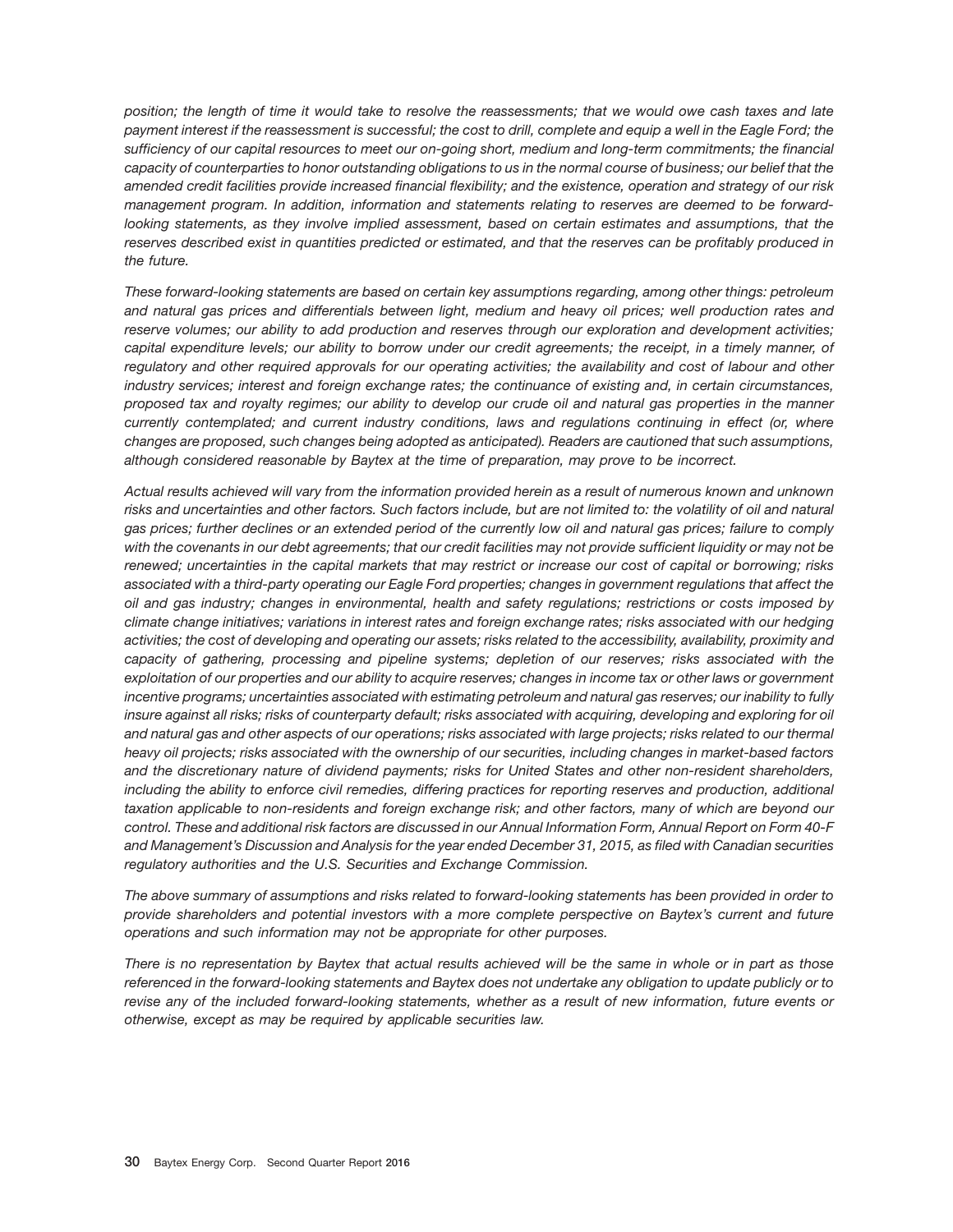# CONDENSED CONSOLIDATED STATEMENTS OF FINANCIAL POSITION

| As at<br>(thousands of Canadian dollars) (unaudited) | <b>June 30,</b><br>2016 | December 31,<br>2015 |
|------------------------------------------------------|-------------------------|----------------------|
| <b>ASSETS</b>                                        |                         |                      |
| Current assets                                       |                         |                      |
| Cash                                                 | \$<br>419               | \$<br>247            |
| Trade and other receivables                          | 88,001                  | 98,093               |
| Financial derivatives                                | 24,006                  | 106,573              |
| Assets held for sale (note 16)                       | 14,005                  |                      |
|                                                      | 126,431                 | 204,913              |
| Non-current assets                                   |                         |                      |
| <b>Financial derivatives</b>                         | 878                     | 4,417                |
| Exploration and evaluation assets (note 4)           | 545,318                 | 578,969              |
| Oil and gas properties (note 5)                      | 4,391,750               | 4,674,175            |
| Other plant and equipment                            | 24,903                  | 26,024               |
|                                                      | \$5,089,280             | \$<br>5,488,498      |
| <b>LIABILITIES</b>                                   |                         |                      |
| <b>Current liabilities</b>                           |                         |                      |
| Trade and other payables                             | \$<br>139,694           | \$<br>267,838        |
| Financial derivatives                                | 11,813                  |                      |
|                                                      | 151,507                 | 267,838              |
| Non-current liabilities                              |                         |                      |
| Bank loan (note 6)                                   | 342,754                 | 252,172              |
| Long-term notes (note 7)                             | 1,525,394               | 1,602,757            |
| Asset retirement obligations (note 8)                | 336,393                 | 296,002              |
| Deferred income tax liability                        | 536,593                 | 655,255              |
| <b>Financial derivatives</b>                         | 12,769                  |                      |
|                                                      | 2,905,410               | 3,074,024            |
| <b>SHAREHOLDERS' EQUITY</b>                          |                         |                      |
| Shareholders' capital (note 9)                       | 4,299,969               | 4,296,831            |
| Contributed surplus                                  | 9,810                   | 4,575                |
| Accumulated other comprehensive income               | 552,735                 | 705,382              |
| Deficit                                              | (2,678,644)             | (2,592,314)          |
|                                                      | 2,183,870               | 2,414,474            |
|                                                      | \$5,089,280             | 5,488,498<br>\$.     |

Subsequent event (note 16)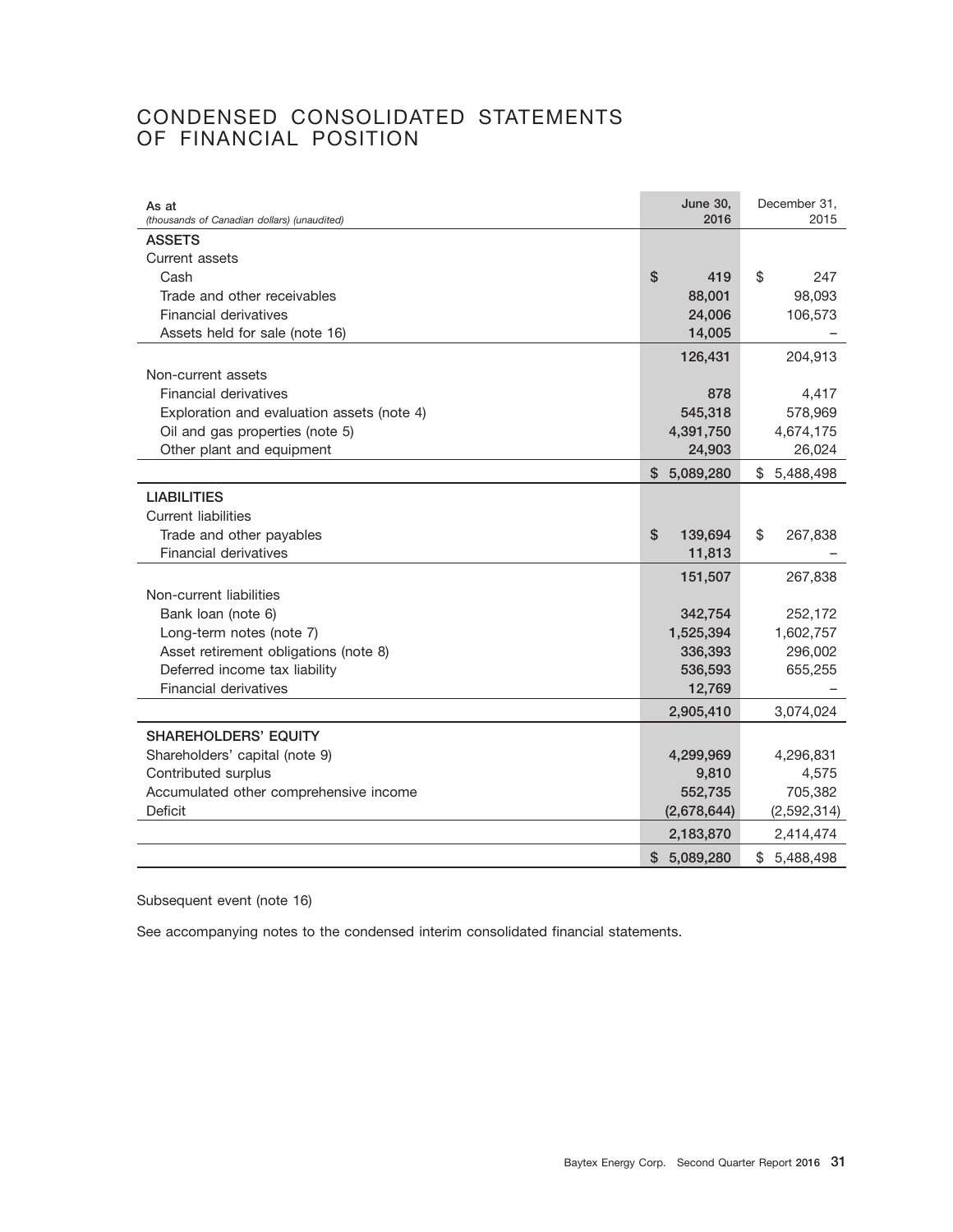# CONDENSED CONSOLIDATED STATEMENTS OF INCOME (LOSS) AND COMPREHENSIVE INCOME (LOSS)

|                                                                                 |                          | <b>Three Months Ended</b><br>June 30 | <b>Six Months Ended</b><br>June 30 |               |  |  |
|---------------------------------------------------------------------------------|--------------------------|--------------------------------------|------------------------------------|---------------|--|--|
| (thousands of Canadian dollars, except per common share amounts)<br>(unaudited) | 2016                     | 2015                                 | 2016                               | 2015          |  |  |
| Revenue, net of royalties                                                       |                          |                                      |                                    |               |  |  |
| Petroleum and natural gas sales                                                 | 195,733<br>\$            | 342,803<br>\$                        | 349,331<br>S                       | \$<br>626,186 |  |  |
| Royalties                                                                       | (42, 386)                | (77, 886)                            | (76, 968)                          | (134, 593)    |  |  |
|                                                                                 | 153,347                  | 264,917                              | 272,363                            | 491,593       |  |  |
| <b>Expenses</b>                                                                 |                          |                                      |                                    |               |  |  |
| Operating                                                                       | 55,275                   | 82,080                               | 124,955                            | 169,835       |  |  |
| Transportation                                                                  | 5,146                    | 14,928                               | 11,921                             | 30,876        |  |  |
| Blending                                                                        | 1,207                    | 8,462                                | 3,566                              | 18,136        |  |  |
| General and administrative                                                      | 12,233                   | 15,557                               | 26,402                             | 32,612        |  |  |
| Exploration and evaluation (note 4)                                             | 1,896                    | 2,195                                | 3,359                              | 4,546         |  |  |
| Depletion and depreciation                                                      | 121,940                  | 161,476                              | 263,611                            | 335,603       |  |  |
| Share-based compensation (note 10)                                              | 3,933                    | 8,229                                | 8,373                              | 16,233        |  |  |
| Financing and interest (note 13)                                                | 27,888                   | 26,772                               | 56,941                             | 56,182        |  |  |
| Financial derivatives loss (gain) (note 15)                                     | 56,748                   | 1,667                                | 42,245                             | (11, 995)     |  |  |
| Foreign exchange loss (gain) (note 14)                                          | 3,327                    | (13, 975)                            | (84,016)                           | 83,080        |  |  |
| Disposition of oil and gas properties loss (gain)                               |                          | (24)                                 | 22                                 | 1,830         |  |  |
| Other (income)                                                                  | (242)                    | (2,629)                              | (55)                               | (4, 861)      |  |  |
|                                                                                 | 289,351                  | 304,738                              | 457,324                            | 732,077       |  |  |
| Net income (loss) before income taxes                                           | (136,004)                | (39, 821)                            | (184, 961)                         | (240, 484)    |  |  |
| Income tax (recovery) expense (note 12)                                         |                          |                                      |                                    |               |  |  |
| Current income tax (recovery) expense                                           | (2, 284)                 | (553)                                | (3,726)                            | 16,382        |  |  |
| Deferred income tax (recovery)                                                  | (46, 783)                | (12, 313)                            | (94, 905)                          | (53, 995)     |  |  |
|                                                                                 | (49,067)                 | (12, 866)                            | (98, 631)                          | (37, 613)     |  |  |
| Net income (loss) attributable to shareholders                                  | \$<br>(86, 937)          | \$<br>(26, 955)                      | (86, 330)<br>\$                    | \$ (202, 871) |  |  |
| Other comprehensive income (loss)                                               |                          |                                      |                                    |               |  |  |
| Foreign currency translation adjustment                                         | 6,062                    | (41,665)                             | (152, 647)                         | 199,253       |  |  |
| Comprehensive income (loss)                                                     | \$<br>(80, 875)          | \$<br>(68, 620)                      | \$ (238, 977)                      | \$<br>(3,618) |  |  |
| Net income (loss) per common share (note 11)                                    |                          |                                      |                                    |               |  |  |
| <b>Basic</b>                                                                    | $$\mathbb{S}$$<br>(0.41) | \$<br>(0.13)                         | \$<br>(0.41)                       | \$<br>(1.08)  |  |  |
| <b>Diluted</b>                                                                  | \$<br>(0.41)             | \$<br>(0.13)                         | \$<br>(0.41)                       | \$<br>(1.08)  |  |  |
| Weighted average common shares (note 11)                                        |                          |                                      |                                    |               |  |  |
| <b>Basic</b>                                                                    | 210,749                  | 205,896                              | 210,687                            | 187,106       |  |  |
| <b>Diluted</b>                                                                  | 210,749                  | 205,896                              | 210,687                            | 187,106       |  |  |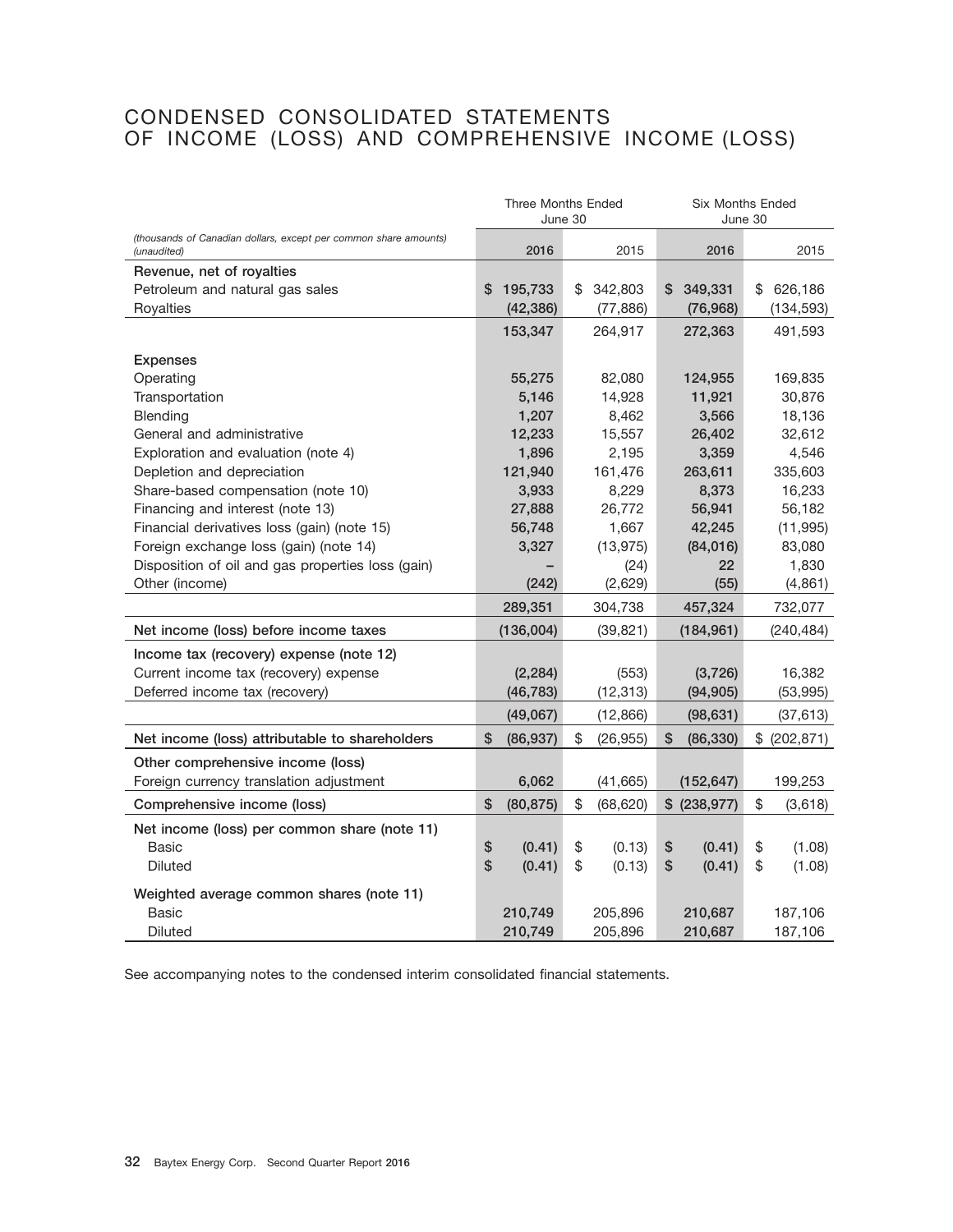# CONDENSED CONSOLIDATED STATEMENTS OF CHANGES IN EQUITY

|                                                |                          |                        | Accumulated<br>other           |                |                        |
|------------------------------------------------|--------------------------|------------------------|--------------------------------|----------------|------------------------|
| (thousands of Canadian dollars)<br>(unaudited) | Shareholders'<br>capital | Contributed<br>surplus | comprehensive<br>income (loss) | Deficit        | <b>Total</b><br>equity |
| Balance at December 31, 2014                   | \$<br>3,580,825          | \$<br>31,067           | \$<br>199,575                  | \$ (1,304,690) | \$2,506,777            |
| Dividends to shareholders                      |                          |                        |                                | (112, 423)     | (112, 423)             |
| Vesting of share awards                        | 15,392                   | (15, 392)              |                                |                |                        |
| Share-based compensation                       |                          | 16,233                 |                                |                | 16,233                 |
| Issued for cash                                | 632,494                  |                        |                                |                | 632,494                |
| Issuance costs, net of tax                     | (19, 301)                |                        |                                |                | (19, 301)              |
| Issued pursuant to dividend                    |                          |                        |                                |                |                        |
| reinvestment plan                              | 25,463                   |                        |                                |                | 25,463                 |
| Comprehensive income (loss) for                |                          |                        |                                |                |                        |
| the period                                     |                          |                        | 199,253                        | (202, 871)     | (3,618)                |
| Balance at June 30, 2015                       | \$<br>4,234,873          | \$<br>31,908           | \$<br>398,828                  | \$(1,619,984)  | \$3,045,625            |
| Balance at December 31, 2015                   | 4,296,831                | 4,575                  | 705,382                        | (2,592,314)    | 2,414,474              |
| Vesting of share awards                        | 3,138                    | (3, 138)               |                                |                |                        |
| Share-based compensation                       |                          | 8,373                  |                                |                | 8,373                  |
| Comprehensive income (loss) for                |                          |                        |                                |                |                        |
| the period                                     |                          |                        | (152, 647)                     | (86, 330)      | (238, 977)             |
| Balance at June 30, 2016                       | \$<br>4,299,969          | \$<br>9,810            | \$<br>552,735                  | \$ (2,678,644) | \$2,183,870            |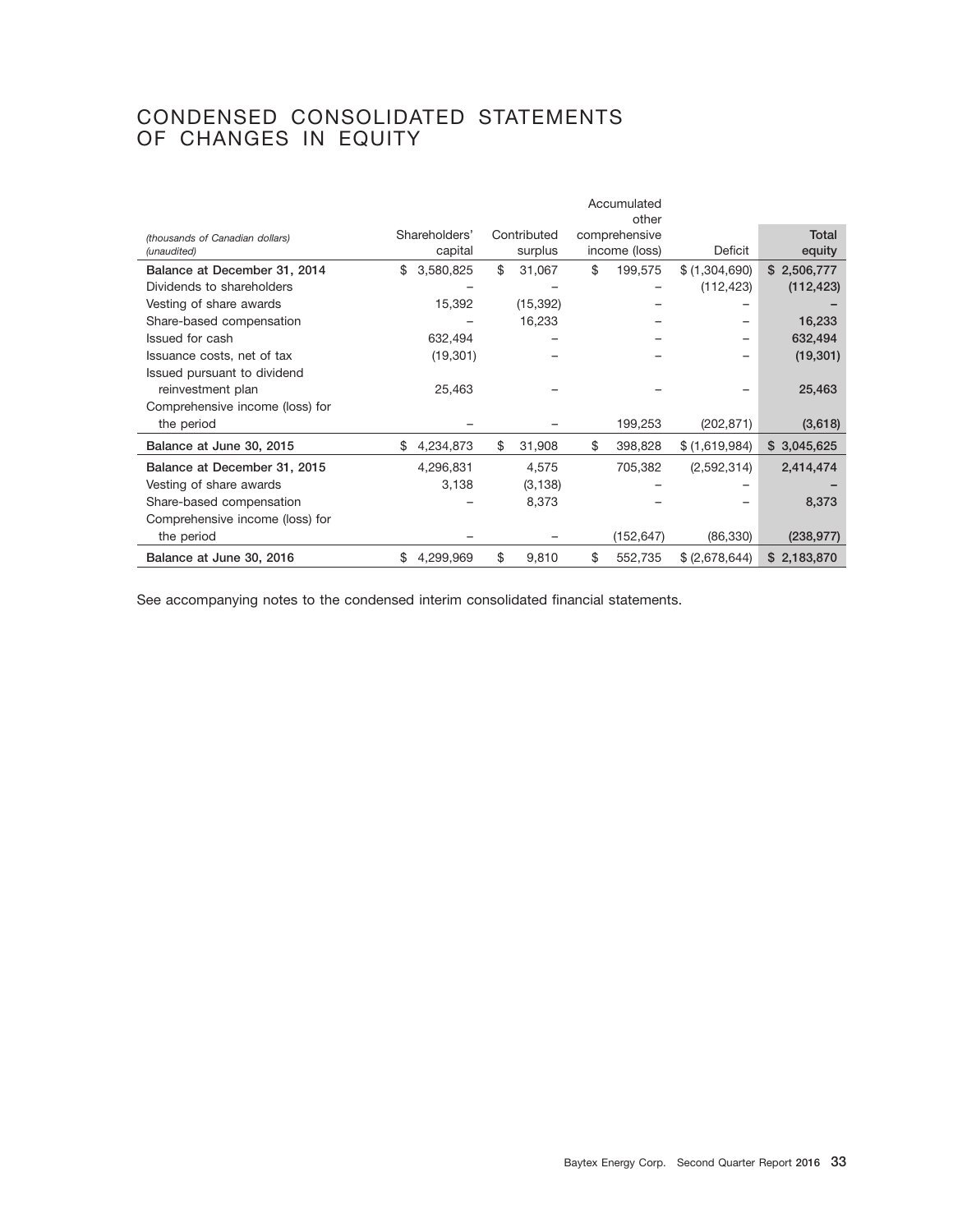# CONDENSED CONSOLIDATED STATEMENTS OF CASH FLOWS

|                                                          | <b>Three Months Ended</b><br>June 30 |                 | <b>Six Months Ended</b><br>June 30 |               |  |
|----------------------------------------------------------|--------------------------------------|-----------------|------------------------------------|---------------|--|
| (thousands of Canadian dollars)<br>(unaudited)           | 2016                                 | 2015            | 2016                               | 2015          |  |
| CASH PROVIDED BY (USED IN):                              |                                      |                 |                                    |               |  |
| Operating activities                                     |                                      |                 |                                    |               |  |
| Net income (loss) for the period                         | \$<br>(86, 937)                      | \$<br>(26, 955) | (86, 330)<br>\$                    | \$ (202, 871) |  |
| Adjustments for:                                         |                                      |                 |                                    |               |  |
| Share-based compensation (note 10)                       | 3.933                                | 8,229           | 8,373                              | 16,233        |  |
| Unrealized foreign exchange loss (gain) (note 14)        | 3,549                                | (18, 349)       | (83, 252)                          | 82,967        |  |
| Exploration and evaluation (note 4)                      | 1,896                                | 2,195           | 3,359                              | 4,546         |  |
| Depletion and depreciation                               | 121,940                              | 161,476         | 263,611                            | 335,603       |  |
| Non-cash financing and interest (note 13)                | 3,099                                | 2,052           | 5,341                              | 4,046         |  |
| Unrealized financial derivatives loss (note 15)          | 80,564                               | 41,739          | 110,687                            | 129,911       |  |
| Disposition of oil and gas properties loss (gain)        |                                      | (24)            | 22                                 | 1,830         |  |
| Deferred income tax (recovery)                           | (46, 783)                            | (12, 313)       | (94, 905)                          | (53,995)      |  |
| Change in non-cash working capital                       | (25, 592)                            | (17, 042)       | (5, 183)                           | 15,084        |  |
| Asset retirement obligations settled (note 8)            | (708)                                | (3, 160)        | (2, 409)                           | (7,606)       |  |
|                                                          | 54,961                               | 137,848         | 119,314                            | 325,748       |  |
| <b>Financing activities</b>                              |                                      |                 |                                    |               |  |
| Payment of dividends                                     |                                      | (43, 136)       |                                    | (83, 151)     |  |
| Increase (decrease) in bank loan                         | 53,864                               | (581, 653)      | 104,607                            | (482, 582)    |  |
| Tenders of long-term notes                               |                                      |                 |                                    | (10, 372)     |  |
| Issuance of common shares, net of issuance costs         |                                      | 606,095         |                                    | 606,095       |  |
|                                                          | 53,864                               | (18, 694)       | 104,607                            | 29,990        |  |
| Investing activities                                     |                                      |                 |                                    |               |  |
| Additions to exploration and evaluation assets (note 4)  | (1,508)                              | (1,655)         | (2,573)                            | (3,698)       |  |
| Additions to oil and gas properties (note 5)             | (33,982)                             | (104, 355)      | (114, 602)                         | (249, 741)    |  |
| Property acquisitions, net of divestitures               | 37                                   | (1, 170)        | 46                                 | (2,720)       |  |
| Current income tax paid on dispositions                  |                                      |                 |                                    | (8, 181)      |  |
| Additions to other plant and equipment, net of disposals | (52)                                 | 336             | (374)                              | 4,706         |  |
| Change in non-cash working capital                       | (73,083)                             | (16, 848)       | (104, 318)                         | (97, 807)     |  |
|                                                          | (108, 588)                           | (123, 692)      | (221, 821)                         | (357, 441)    |  |
| Impact of foreign currency translation on cash balances  | (270)                                | (150)           | (1,928)                            | 835           |  |
| Change in cash                                           | (33)                                 | (4,688)         | 172                                | (868)         |  |
| Cash, beginning of period                                | 452                                  | 4,962           | 247                                | 1,142         |  |
| Cash, end of period                                      | \$<br>419                            | \$<br>274       | \$<br>419                          | \$<br>274     |  |
|                                                          |                                      |                 |                                    |               |  |
| Supplementary information                                |                                      |                 |                                    |               |  |
| Interest paid                                            | \$<br>30,222                         | \$<br>28,760    | \$<br>51,876                       | \$<br>50,350  |  |
| Income taxes paid                                        | \$                                   | \$              | \$<br>5,138                        | \$<br>8,181   |  |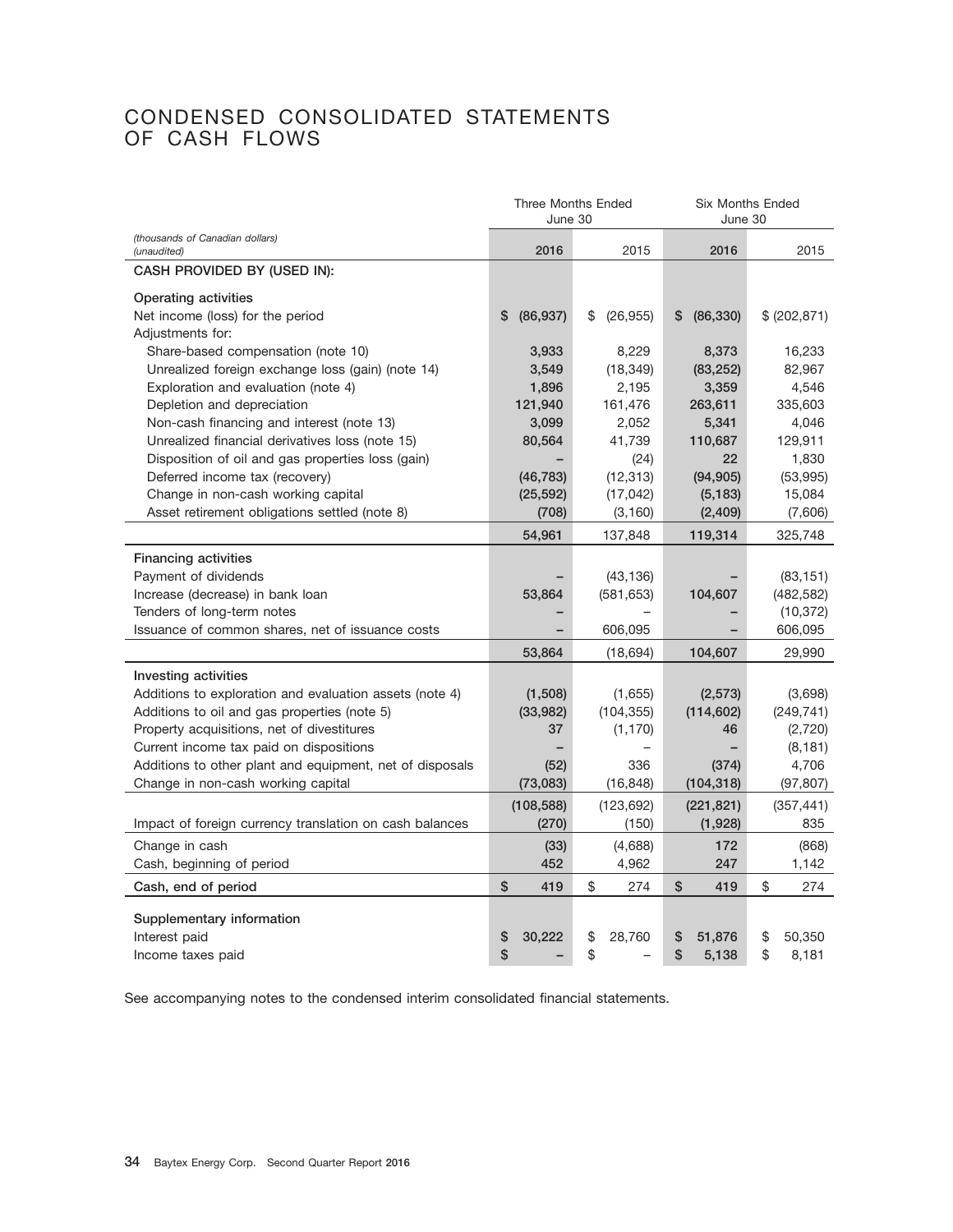# NOTES TO THE CONDENSED CONSOLIDATED INTERIM FINANCIAL STATEMENTS

For the three and six months ended June 30, 2016 and 2015 *(all tabular amounts in thousands of Canadian dollars, except per common share amounts) (unaudited)*

#### **1. REPORTING ENTITY**

Baytex Energy Corp. (the "Company" or "Baytex") is an oil and gas corporation engaged in the acquisition, development and production of oil and natural gas in the Western Canadian Sedimentary Basin and the United States. The Company's common shares are traded on the Toronto Stock Exchange and the New York Stock Exchange under the symbol BTE. The Company's head and principal office is located at 2800, 520 – 3rd Avenue S.W., Calgary, Alberta, T2P 0R3, and its registered office is located at 2400, 525 – 8th Avenue S.W., Calgary, Alberta, T2P 1G1.

*The audited consolidated financial statements of the Company as at and for the year ended December 31, 2015 are available through our filings on SEDAR at www.sedar.com and through the U.S. Securities and Exchange Commission at www.sec.gov.*

#### **2. BASIS OF PRESENTATION**

The condensed interim unaudited consolidated financial statements (''consolidated financial statements'') have been prepared in accordance with International Accounting Standard 34, Interim Financial Reporting, as issued by the International Accounting Standards Board. These consolidated financial statements should be read in conjunction with the annual audited consolidated financial statements as of December 31, 2015. The Company's accounting policies are unchanged compared to December 31, 2015. The use of estimates and judgments is also consistent with the December 31, 2015 financial statements.

The consolidated financial statements were approved by the Board of Directors of Baytex on July 27, 2016.

The consolidated financial statements have been prepared on a historical cost basis, except for derivative financial instruments which have been measured at fair value. The consolidated financial statements are presented in Canadian dollars, which is the Company's functional currency. All financial information is rounded to the nearest thousand, except per share amounts and when otherwise indicated. Prior period financial statement amounts have been reclassified to conform with current period presentation.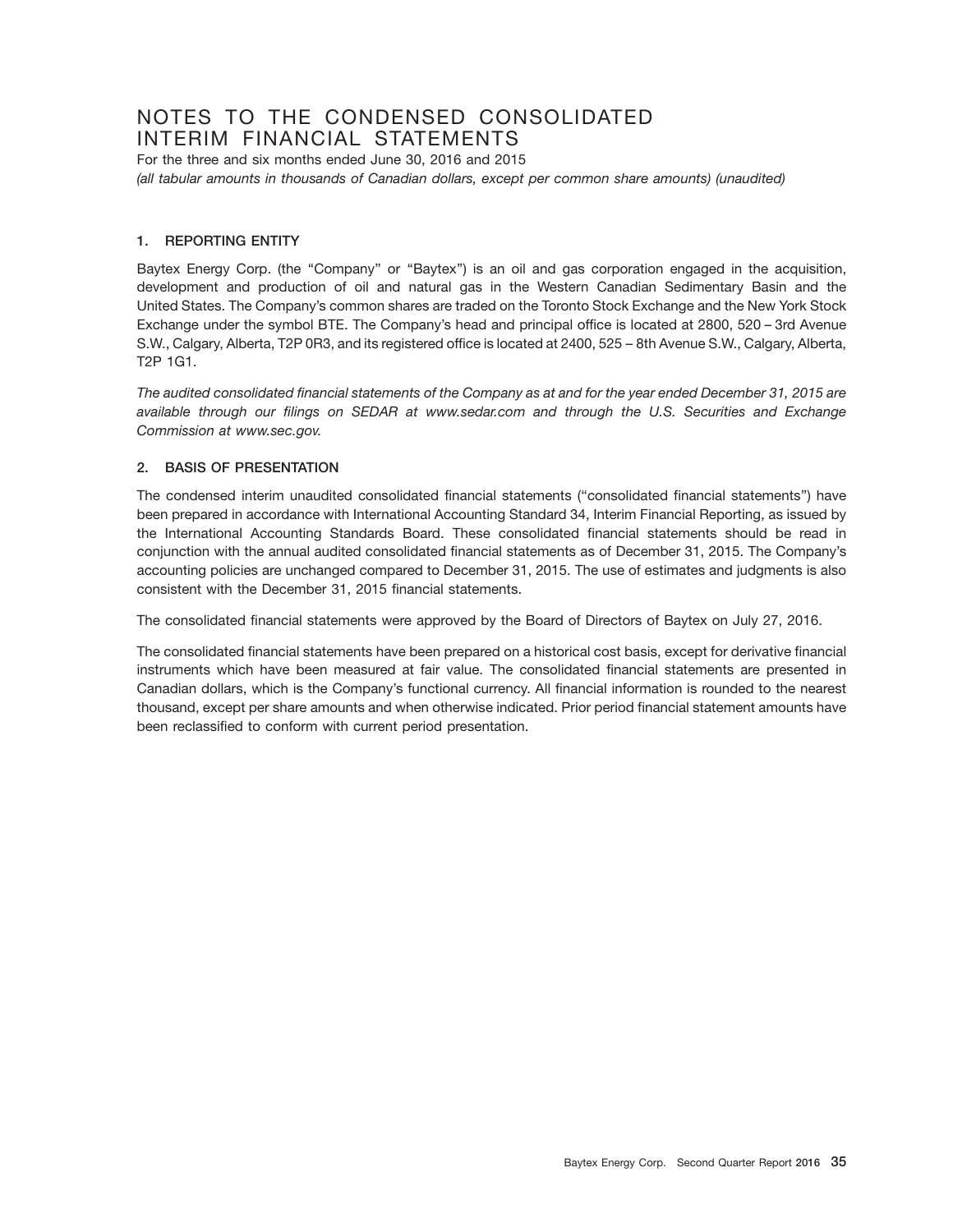#### **3. SEGMENTED FINANCIAL INFORMATION**

Baytex's reportable segments are determined based on the Company's geographic locations.

- Canada includes the exploration for, and the development and production of, crude oil and natural gas in Western Canada.
- U.S. includes the exploration for, and the development and production of, crude oil and natural gas in the USA.
- Corporate includes corporate activities and items not allocated between operating segments.

|                                     |                  | Canada                   |              | U.S.                     | Corporate            |                   |                            | Consolidated    |
|-------------------------------------|------------------|--------------------------|--------------|--------------------------|----------------------|-------------------|----------------------------|-----------------|
| Three Months Ended June 30          | 2016             | 2015                     | 2016         | 2015                     | 2016                 | 2015              | 2016                       | 2015            |
| Revenue, net of royalties           |                  |                          |              |                          |                      |                   |                            |                 |
| Petroleum and natural gas           |                  |                          |              |                          |                      |                   |                            |                 |
| sales                               | 75,696<br>S      | \$174,852                | \$120,037    | \$167,951                | \$                   | \$                | \$195,733                  | \$342,803       |
| Royalties                           | (7,920)          | (28, 258)                | (34, 466)    | (49, 628)                |                      |                   | (42, 386)                  | (77, 886)       |
|                                     | 67,776           | 146.594                  | 85,571       | 118,323                  |                      | $\qquad \qquad -$ | 153,347                    | 264,917         |
| <b>Expenses</b>                     |                  |                          |              |                          |                      |                   |                            |                 |
| Operating                           | 31,280           | 55,341                   | 23,995       | 26,739                   |                      |                   | 55,275                     | 82,080          |
| Transportation                      | 5,146            | 14,928                   |              |                          |                      |                   | 5,146                      | 14,928          |
| Blending                            | 1,207            | 8,462                    |              | $\overline{\phantom{0}}$ |                      |                   | 1,207                      | 8,462           |
| General and administrative          |                  |                          |              | $\overline{\phantom{0}}$ | 12,233               | 15,557            | 12,233                     | 15,557          |
| Exploration and evaluation          | 1,896            | 2,195                    |              |                          |                      | $\qquad \qquad -$ | 1,896                      | 2,195           |
| Depletion and depreciation          | 46,843           | 67,711                   | 74,470       | 92,820                   | 627                  | 945               | 121,940                    | 161,476         |
| Share-based compensation            |                  | $\overline{\phantom{0}}$ |              | $\overline{\phantom{0}}$ | 3,933                | 8,229             | 3,933                      | 8,229           |
| Financing and interest              |                  |                          |              | $\qquad \qquad -$        | 27,888               | 26.772            | 27,888                     | 26.772          |
| Financial derivatives loss          |                  |                          |              | $\qquad \qquad -$        | 56,748               | 1,667             | 56,748                     | 1,667           |
| Foreign exchange loss (gain)        |                  |                          |              |                          | 3,327                | (13, 975)         | 3,327                      | (13, 975)       |
| Disposition of oil and gas          |                  |                          |              |                          |                      |                   |                            |                 |
| properties loss (gain)              |                  |                          |              | (24)                     |                      |                   |                            | (24)            |
| Other (income)                      |                  |                          |              |                          | (242)                | (2,629)           | (242)                      | (2,629)         |
|                                     | 86,372           | 148,637                  | 98,465       | 119,535                  | 104,514              | 36,566            | 289,351                    | 304,738         |
| Net income (loss) before            |                  |                          |              |                          |                      |                   |                            |                 |
| income taxes                        | (18, 596)        | (2,043)                  | (12, 894)    | (1, 212)                 | (104, 514)           | (36, 566)         | (136,004)                  | (39, 821)       |
| Income tax (recovery) expense       |                  |                          |              |                          |                      |                   |                            |                 |
| Current income tax (recovery)       |                  |                          |              |                          |                      |                   |                            |                 |
| expense                             | (1,958)          | (2, 410)                 |              | 1,857                    | (326)                |                   | (2, 284)                   | (553)           |
| Deferred income tax (recovery)      |                  |                          |              |                          |                      |                   |                            |                 |
| expense                             | (3,814)          | 28,676                   | (16, 928)    | (18, 261)                | (26, 041)            | (22, 728)         | (46, 783)                  | (12, 313)       |
|                                     | (5, 772)         | 26,266                   | (16, 928)    | (16, 404)                | (26, 367)            | (22, 728)         | (49,067)                   | (12, 866)       |
| Net income (loss)                   | $$$ (12,824) $$$ | (28, 309)                | \$<br>4,034  | \$<br>15,192             | $(78, 147)$ \$<br>\$ | (13, 838)         | $\frac{3}{2}$<br>(86, 937) | \$<br>(26, 955) |
| Total oil and natural gas           |                  |                          |              |                          |                      |                   |                            |                 |
| capital expenditures <sup>(1)</sup> | \$<br>2,710      | 8<br>9,100               | 32,743<br>\$ | 98,080<br>\$             | \$                   | \$                | \$<br>35,453               | \$107,180       |

*(1) Includes acquisitions and divestitures.*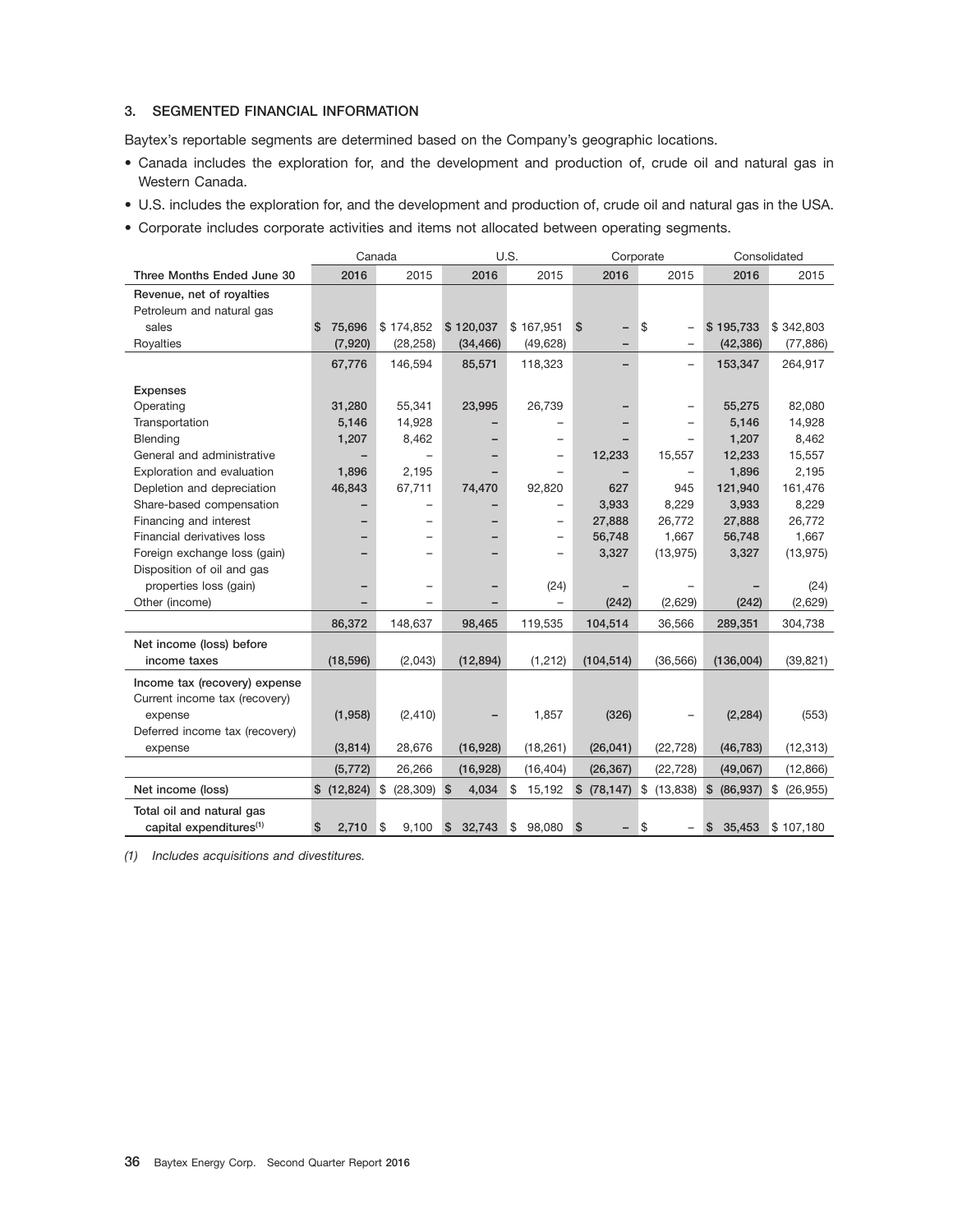|                                     |             | Canada       |                | U.S.                     | Corporate                       |                                |                 | Consolidated |
|-------------------------------------|-------------|--------------|----------------|--------------------------|---------------------------------|--------------------------------|-----------------|--------------|
| Six Months Ended June 30            | 2016        | 2015         | 2016           | 2015                     | 2016                            | 2015                           | 2016            | 2015         |
| Revenue, net of royalties           |             |              |                |                          |                                 |                                |                 |              |
| Petroleum and natural gas           |             |              |                |                          |                                 |                                |                 |              |
| sales                               | \$120,844   | \$307,264    | \$228,487      | \$318,922                | \$S<br>$\overline{\phantom{0}}$ | \$<br>$\overline{a}$           | \$349,331       | \$626,186    |
| Royalties                           | (11, 755)   | (41, 677)    | (65, 213)      | (92, 916)                |                                 | $\overline{\phantom{0}}$       | (76, 968)       | (134, 593)   |
|                                     | 109,089     | 265,587      | 163,274        | 226,006                  |                                 | $\overline{\phantom{0}}$       | 272,363         | 491,593      |
| <b>Expenses</b>                     |             |              |                |                          |                                 |                                |                 |              |
| Operating                           | 65,925      | 115,915      | 59,030         | 53,920                   |                                 | $\overline{\phantom{0}}$       | 124,955         | 169,835      |
| Transportation                      | 11,921      | 30,876       |                |                          |                                 |                                | 11,921          | 30,876       |
| Blending                            | 3,566       | 18,136       |                | $\overline{\phantom{0}}$ |                                 |                                | 3,566           | 18,136       |
| General and administrative          |             |              |                |                          | 26,402                          | 32,612                         | 26,402          | 32,612       |
| Exploration and evaluation          | 3,359       | 4,546        |                |                          |                                 | $\overline{\phantom{0}}$       | 3,359           | 4,546        |
| Depletion and depreciation          | 101,628     | 142,828      | 160,609        | 191,204                  | 1,374                           | 1,571                          | 263,611         | 335,603      |
| Share-based compensation            |             |              |                |                          | 8,373                           | 16,233                         | 8,373           | 16,233       |
| Financing and interest              |             |              |                | $\overline{\phantom{0}}$ | 56,941                          | 56,182                         | 56,941          | 56,182       |
| Financial derivatives loss (gain)   |             |              |                | $\overline{\phantom{0}}$ | 42,245                          | (11, 995)                      | 42,245          | (11, 995)    |
| Foreign exchange (gain) loss        |             |              |                |                          | (84,016)                        | 83,080                         | (84,016)        | 83,080       |
| Disposition of oil and gas          |             |              |                |                          |                                 |                                |                 |              |
| properties loss (gain)              |             | 2,074        |                | (244)                    | 22                              |                                | 22              | 1,830        |
| Other (income)                      |             |              |                |                          | (55)                            | (4,861)                        | (55)            | (4, 861)     |
|                                     | 186,399     | 314,375      | 219,639        | 244,880                  | 51,286                          | 172,822                        | 457,324         | 732,077      |
| Net income (loss) before            |             |              |                |                          |                                 |                                |                 |              |
| income taxes                        | (77, 310)   | (48, 788)    | (56, 365)      | (18, 874)                | (51, 286)                       | (172, 822)                     | (184, 961)      | (240, 484)   |
| Income tax (recovery) expense       |             |              |                |                          |                                 |                                |                 |              |
| Current income tax (recovery)       |             |              |                |                          |                                 |                                |                 |              |
| expense                             | (3,400)     | 14,525       |                | 1,857                    | (326)                           |                                | (3,726)         | 16,382       |
| Deferred income tax (recovery)      |             |              |                |                          |                                 |                                |                 |              |
| expense                             | (18, 548)   | (96, 799)    | (45, 328)      | (18, 261)                | (31, 029)                       | 61,065                         | (94, 905)       | (53,995)     |
|                                     | (21, 948)   | (82, 274)    | (45, 328)      | (16, 404)                | (31, 355)                       | 61,065                         | (98, 631)       | (37, 613)    |
| Net income (loss)                   | \$ (55,362) | \$<br>33,486 | $$(11,037)$ \$ |                          | $(2,470)$ \$ $(19,931)$         | \$ (233, 887)                  | \$<br>(86, 330) | \$(202, 871) |
| Total oil and natural gas           |             |              |                |                          |                                 |                                |                 |              |
| capital expenditures <sup>(1)</sup> | \$<br>7,559 | \$<br>31,783 | \$109,570      | \$224,376                | $\mathfrak{s}$                  | \$<br>$\overline{\phantom{0}}$ | \$117,129       | \$256,159    |

*(1) Includes acquisitions and divestitures.*

| As at                     | <b>June 30.</b><br>2016 | December 31,<br>2015 |
|---------------------------|-------------------------|----------------------|
| Canadian assets           | \$1,987,665             | \$2,059,903          |
| U.S. assets               | 3,064,685               | 3.304.647            |
| Corporate assets          | 36,930                  | 123,948              |
| Total consolidated assets | \$5,089,280             | \$5,488,498          |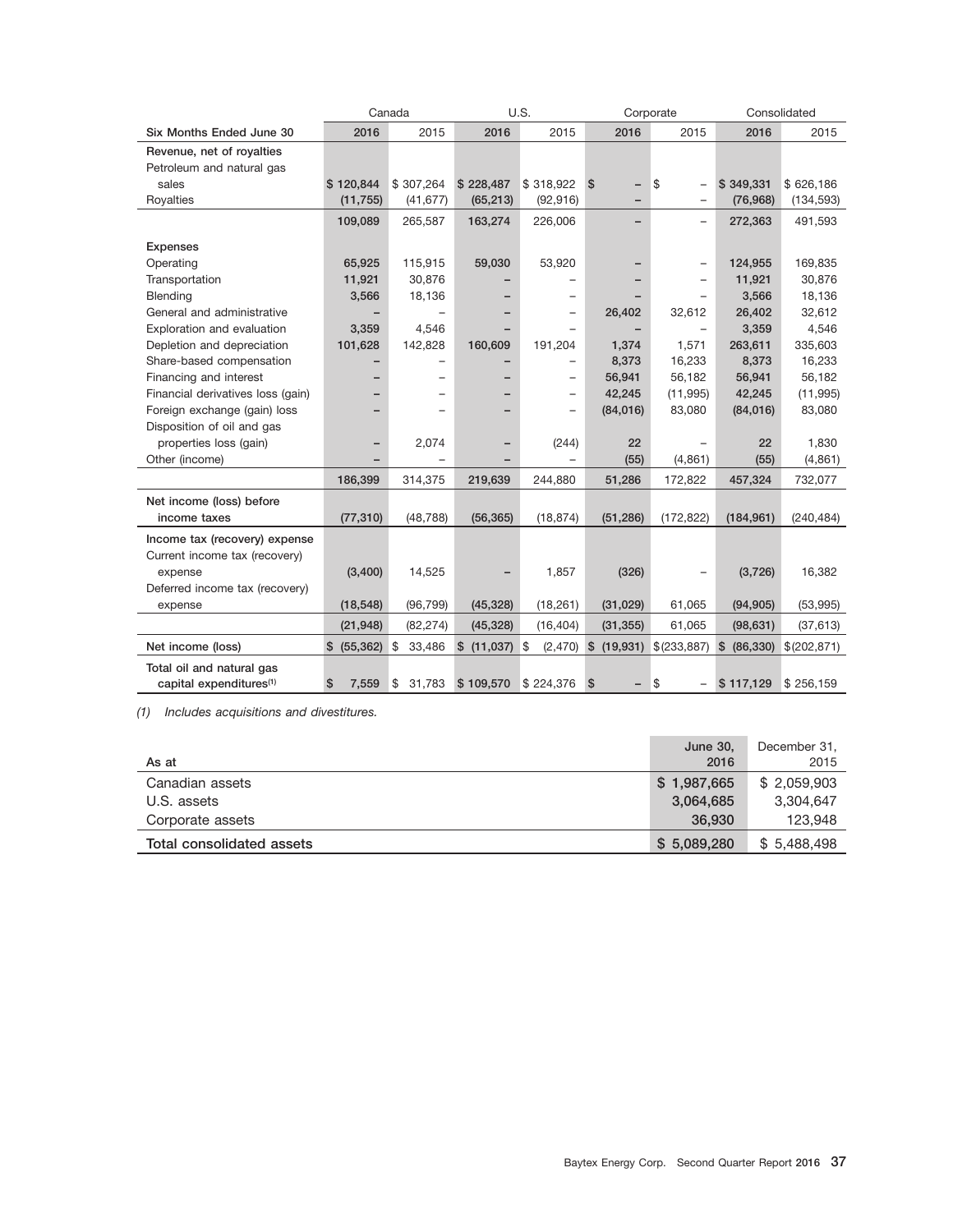#### **4. EXPLORATION AND EVALUATION ASSETS**

| As at                                      |   | <b>June 30.</b><br>2016 | December 31,<br>2015 |
|--------------------------------------------|---|-------------------------|----------------------|
| Balance, beginning of period               | S | 578,969                 | \$<br>542,040        |
| Capital expenditures                       |   | 2,573                   | 5,642                |
| Property acquisitions, net of divestitures |   | (65)                    | 1,813                |
| Exploration and evaluation expense         |   | (3,359)                 | (8, 775)             |
| Transfer to oil and gas properties         |   | (2,871)                 | (38,062)             |
| Divestitures                               |   |                         | (1,588)              |
| Assets held for sale (note 16)             |   | (2,338)                 |                      |
| Foreign currency translation               |   | (27, 591)               | 77,899               |
| Balance, end of period                     |   | 545,318                 | \$<br>578,969        |

#### **5. OIL AND GAS PROPERTIES**

|                                                    |             | Accumulated     |                |
|----------------------------------------------------|-------------|-----------------|----------------|
|                                                    | Cost        | depletion       | Net book value |
| Balance, December 31, 2014                         | \$6,431,760 | \$(1,447,844)   | \$4,983,916    |
| Capital expenditures                               | 515,397     |                 | 515,397        |
| Property acquisitions                              | 551         |                 | 551            |
| Transferred from exploration and evaluation assets | 38,062      |                 | 38,062         |
| Change in asset retirement obligations             | 10,722      |                 | 10,722         |
| <b>Divestitures</b>                                | (20,096)    | 19,449          | (647)          |
| Impairment                                         |             | (755, 613)      | (755, 613)     |
| Foreign currency translation                       | 607,885     | (68, 509)       | 539,376        |
| Depletion                                          |             | (657,589)       | (657,589)      |
| Balance, December 31, 2015                         | \$7,584,281 | $$$ (2,910,106) | \$4,674,175    |
| Capital expenditures                               | 114,602     |                 | 114,602        |
| Property acquisitions, net of divestitures         | (3)         |                 | (3)            |
| Transferred from exploration and evaluation assets | 2,871       |                 | 2,871          |
| Change in asset retirement obligations             | 41,885      |                 | 41,885         |
| Assets held for sale (note 16)                     | (15,055)    | 3,388           | (11,667)       |
| Foreign currency translation                       | (210, 121)  | 42,130          | (167, 991)     |
| Depletion                                          |             | (262, 122)      | (262,122)      |
| Balance, June 30, 2016                             | \$7,518,460 | \$ (3,126,710)  | \$4,391,750    |

#### **6. BANK LOAN**

|                                         |          | June 30,<br>2016 |     | December 31,<br>2015 |
|-----------------------------------------|----------|------------------|-----|----------------------|
| Bank Joan – U.S. dollar denominated     | <b>S</b> | 347.083          | \$. | 237,861              |
| Bank Joan - Canadian dollar denominated |          |                  |     | 18,888               |
| Bank loan – principal                   |          | 347.083          |     | 256,749              |
| Unamortized debt issuance costs         |          | (4,329)          |     | (4, 577)             |
| Bank loan                               |          | 342.754          | \$  | 252.172              |

On March 31, 2016, Baytex amended the credit facilities with its banking syndicate to grant the banking syndicate first priority security over its assets. The amended revolving extendible secured credit facilities are comprised of a US\$25 million operating loan and a US\$350 million syndicated loan for Baytex and a US\$200 million syndicated loan for Baytex's wholly-owned subsidiary, Baytex Energy USA, Inc. (collectively, the ''Revolving Facilities'').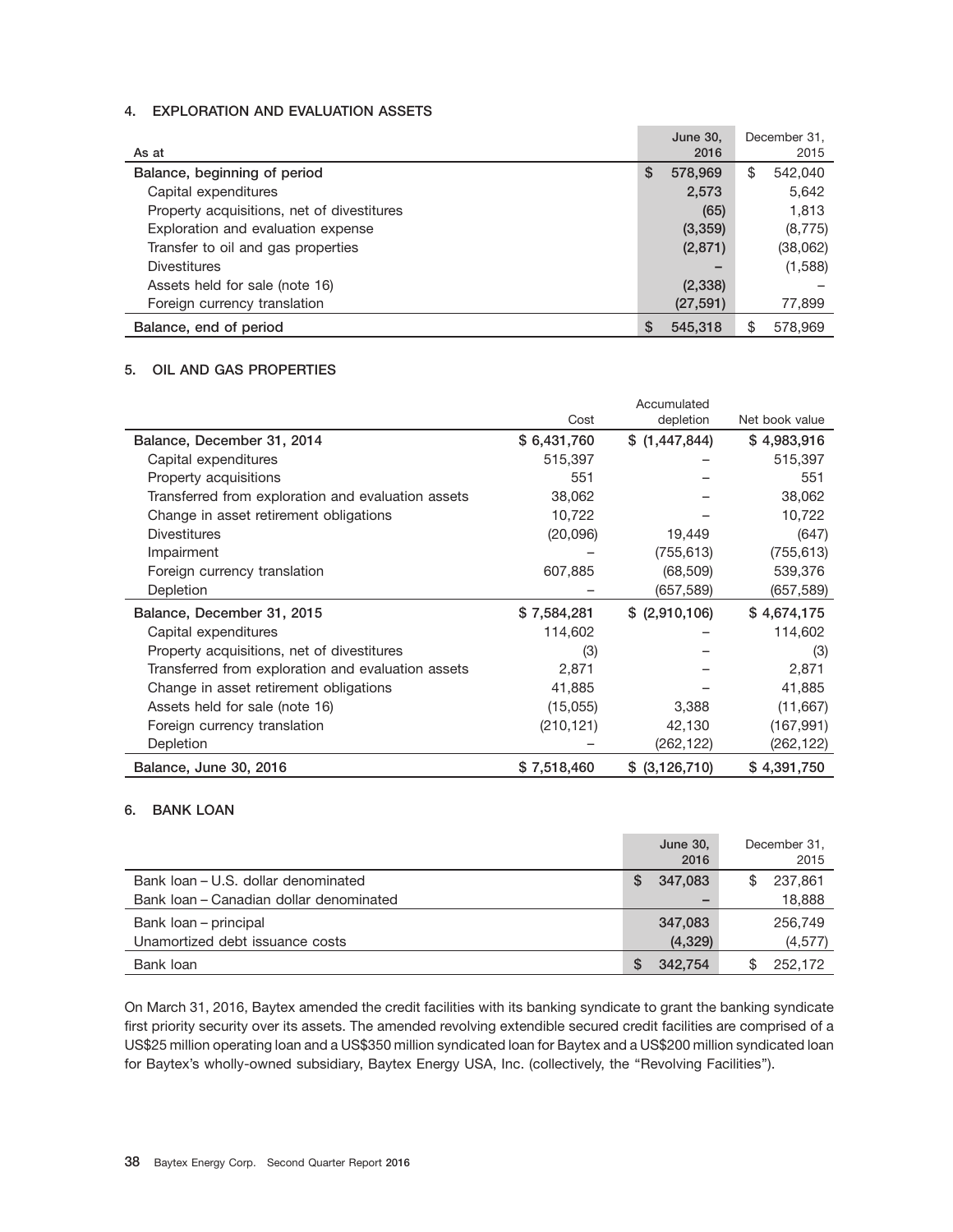The Revolving Facilities are not borrowing base facilities and do not require annual or semi-annual reviews. The facilities contain standard commercial covenants and do not require any mandatory principal payments prior to maturity on June 4, 2019. Baytex may request an extension under the Revolving Facilities which could extend the revolving period for up to four years (subject to a maximum four-year period at any time). Advances (including letters of credit) under the Revolving Facilities can be drawn in either Canadian or U.S. funds and bear interest at the bank's prime lending rate, bankers' acceptance discount rates or London Interbank Offered Rates, plus applicable margins. In the event that Baytex exceeds any of the covenants under the Revolving Facilities, Baytex may be required to repay, refinance or renegotiate the loan terms and may be restricted from paying dividends to shareholders or taking on further debt.

At June 30, 2016, Baytex was in compliance with all of the covenants contained in the Revolving Facilities. The following table summarizes the financial covenants contained in the Revolving Facilities and our compliance therewith as at June 30, 2016.

|                                    | Ratio for the Quarter(s) ending: |                  |                                      |           |            |  |  |  |
|------------------------------------|----------------------------------|------------------|--------------------------------------|-----------|------------|--|--|--|
|                                    | Position as at                   | June 30, 2016 to | June 30, 2018 to                     |           |            |  |  |  |
| <b>Covenant Description</b>        | June 30, 2016                    | June 30, 2018    | September 30, 2018 December 31, 2018 |           | Thereafter |  |  |  |
| Senior Secured Debt <sup>(1)</sup> |                                  |                  |                                      |           |            |  |  |  |
| to Bank EBITDA <sup>(2)</sup>      |                                  |                  |                                      |           |            |  |  |  |
| (Maximum Ratio)                    | 0.86:1.00                        | 5.00:1.00        | 4.50:1.00                            | 4.00:1.00 | 3.50:1.00  |  |  |  |
| Interest Coverage <sup>(3)</sup>   |                                  |                  |                                      |           |            |  |  |  |
| (Minimum Ratio)                    | 4.05:1.00                        | 1.25:1.00        | 1.50:1.00                            | 1.75:1.00 | 2.00:1.00  |  |  |  |

*(1) ''Senior Secured Debt'' is defined as the principal amount of the bank loan and other secured obligations identified in the credit agreement. As at June 30, 2016, our Senior Secured Debt totaled \$359 million.*

*(2) Bank EBITDA is calculated based on terms and definitions set out in the credit agreement which adjusts net income (loss) for financing and interest expenses, income tax, certain specific unrealized and non-cash transactions (including depletion, depreciation, exploration expenses, unrealized gains and losses on financial derivatives and foreign exchange and stock based compensation) and is calculated based on a trailing twelve month basis. Bank EBITDA for the twelve months ended June 30, 2016 was \$417 million.*

*(3) Interest coverage is computed as the ratio of Bank EBITDA to financing and interest expenses excluding non-cash interest and accretion on asset retirement obligations, and is calculated on a trailing twelve month basis. Financing and interest expenses for the twelve months ended June 30, 2016 were \$103 million.*

## **7. LONG-TERM NOTES**

|                                                                | <b>June 30,</b><br>2016 | December 31,<br>2015 |
|----------------------------------------------------------------|-------------------------|----------------------|
| 7.5% notes (US\$6,400 – principal) due April 1, 2020           | 8.326<br><b>S</b>       | 8.858<br>S           |
| 6.75% notes (US\$150,000 - principal) due February 17, 2021    | 195,135                 | 207,600              |
| 5.125% notes (US\$400,000 - principal) due June 1, 2021        | 520,360                 | 553,600              |
| 6.625% notes (Cdn\$300,000 - principal) due July 19, 2022      | 300,000                 | 300,000              |
| 5.625% notes (US\$400,000 - principal) due June 1, 2024        | 520,360                 | 553,600              |
| Total long-term notes - principal                              | 1,544,181               | 1,623,658            |
| Unamortized debt issuance costs                                | (18, 787)               | (20, 901)            |
| Total long-term notes – net of unamortized debt issuance costs | \$1,525,394             | \$1,602,757          |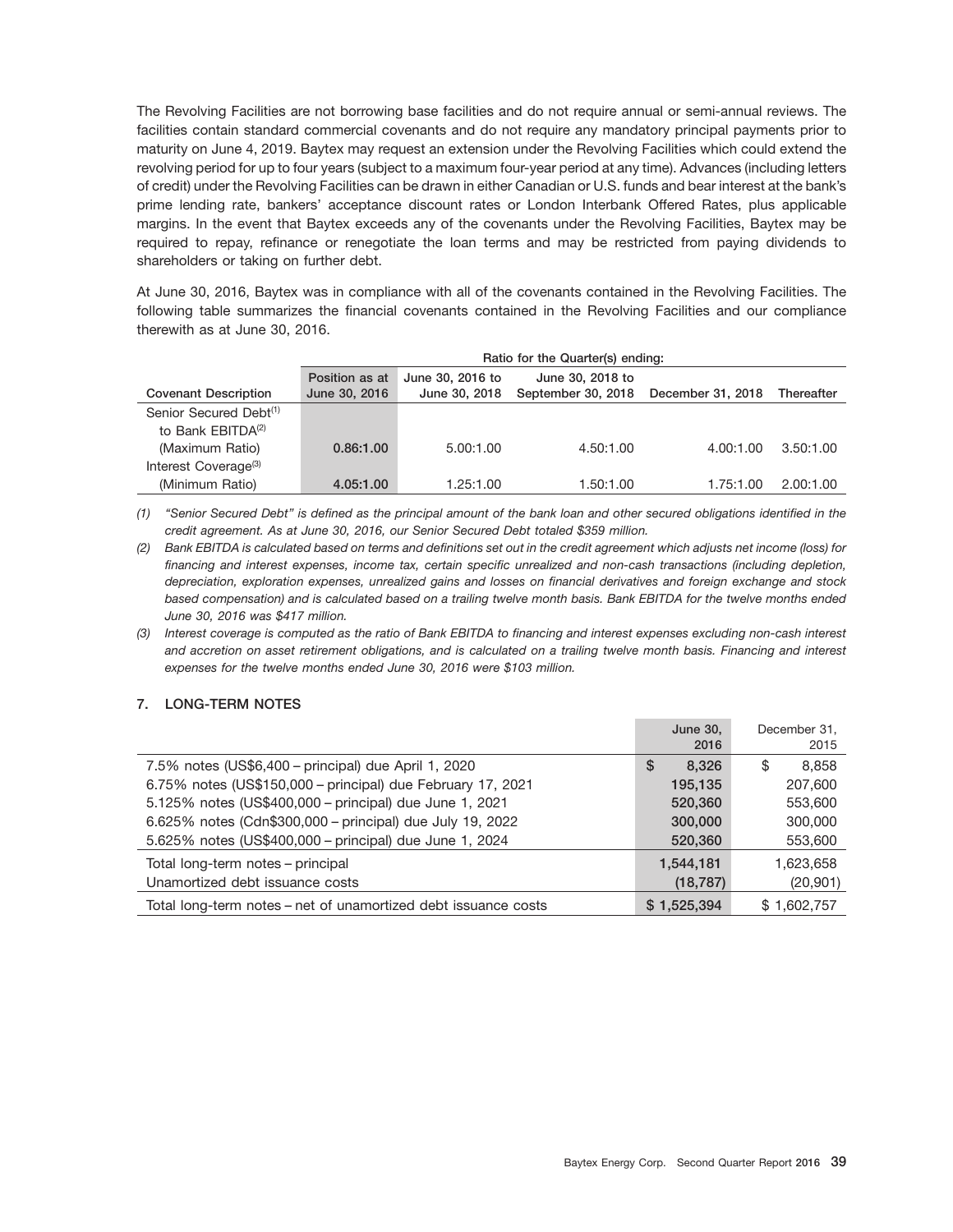#### **8. ASSET RETIREMENT OBLIGATIONS**

|                                               |    | June 30,<br>2016 | December 31.<br>2015 |
|-----------------------------------------------|----|------------------|----------------------|
| Balance, beginning of period                  | S  | 296,002          | \$<br>286,032        |
| Liabilities incurred                          |    | 2,915            | 4,964                |
| Liabilities settled                           |    | (2,409)          | (10, 888)            |
| Liabilities acquired                          |    |                  | 593                  |
| Liabilities divested                          |    | (350)            | (10, 578)            |
| Accretion                                     |    | 3,230            | 6,262                |
| Change in estimate $(1)$                      |    | (1,617)          | 33,266               |
| Changes in discount rates and inflation rates |    | 40,936           | (17, 523)            |
| Foreign currency translation                  |    | (2,314)          | 3,874                |
| Balance, end of period                        | \$ | 336,393          | \$<br>296,002        |

*(1) Changes in the estimated costs, the timing of abandonment and reclamation and the status of wells are factors resulting in a change in estimate.*

#### **9. SHAREHOLDERS' CAPITAL**

The authorized capital of Baytex consists of an unlimited number of common shares without nominal or par value and 10,000,000 preferred shares without nominal or par value, issuable in series. Baytex establishes the rights and terms of the preferred shares upon issuance. As at June 30, 2016, no preferred shares have been issued by the Company and all common shares issued were fully paid.

|                                                                | Number of     |              |
|----------------------------------------------------------------|---------------|--------------|
|                                                                | Common Shares |              |
|                                                                | (000s)        | Amount       |
| Balance, December 31, 2014                                     | 168,107       | \$ 3,580,825 |
| Transfer from contributed surplus on vesting and conversion of |               |              |
| share awards                                                   | 1.092         | 41,836       |
| Issued for cash                                                | 36,455        | 632.494      |
| Issuance costs, net of tax                                     |               | (19, 301)    |
| Issued pursuant to dividend reinvestment plan                  | 4.929         | 60.977       |
| Balance, December 31, 2015                                     | 210,583       | \$4.296.831  |
| Transfer from contributed surplus on vesting and conversion of |               |              |
| share awards                                                   | 132           | 3,138        |
| Balance, June 30, 2016                                         | 210.715       | \$4.299,969  |

#### **10. SHARE AWARD INCENTIVE PLAN**

The Company has a full-value award plan (the ''Share Award Incentive Plan'') pursuant to which restricted awards and performance awards (collectively, ''share awards'') may be granted to the directors, officers and employees of the Company and its subsidiaries. The maximum number of common shares issuable under the Share Award Incentive Plan (and any other long-term incentive plans of the Company) shall not at any time exceed 3.8% of the then-issued and outstanding common shares.

Each restricted award entitles the holder to be issued the number of common shares designated in the restricted award (plus dividend equivalents). Each performance award entitles the holder to be issued the number of common shares designated in the performance award (plus dividend equivalents) multiplied by a payout multiplier. Both awards are expensed over the vesting period.

The Company recorded compensation expense related to the share awards of \$3.9 million for the three months ended June 30, 2016 (\$8.2 million for the three months ended June 30, 2015) and \$8.4 million for the six months ended June 30, 2016 (\$16.2 million for the six months ended June 30, 2015).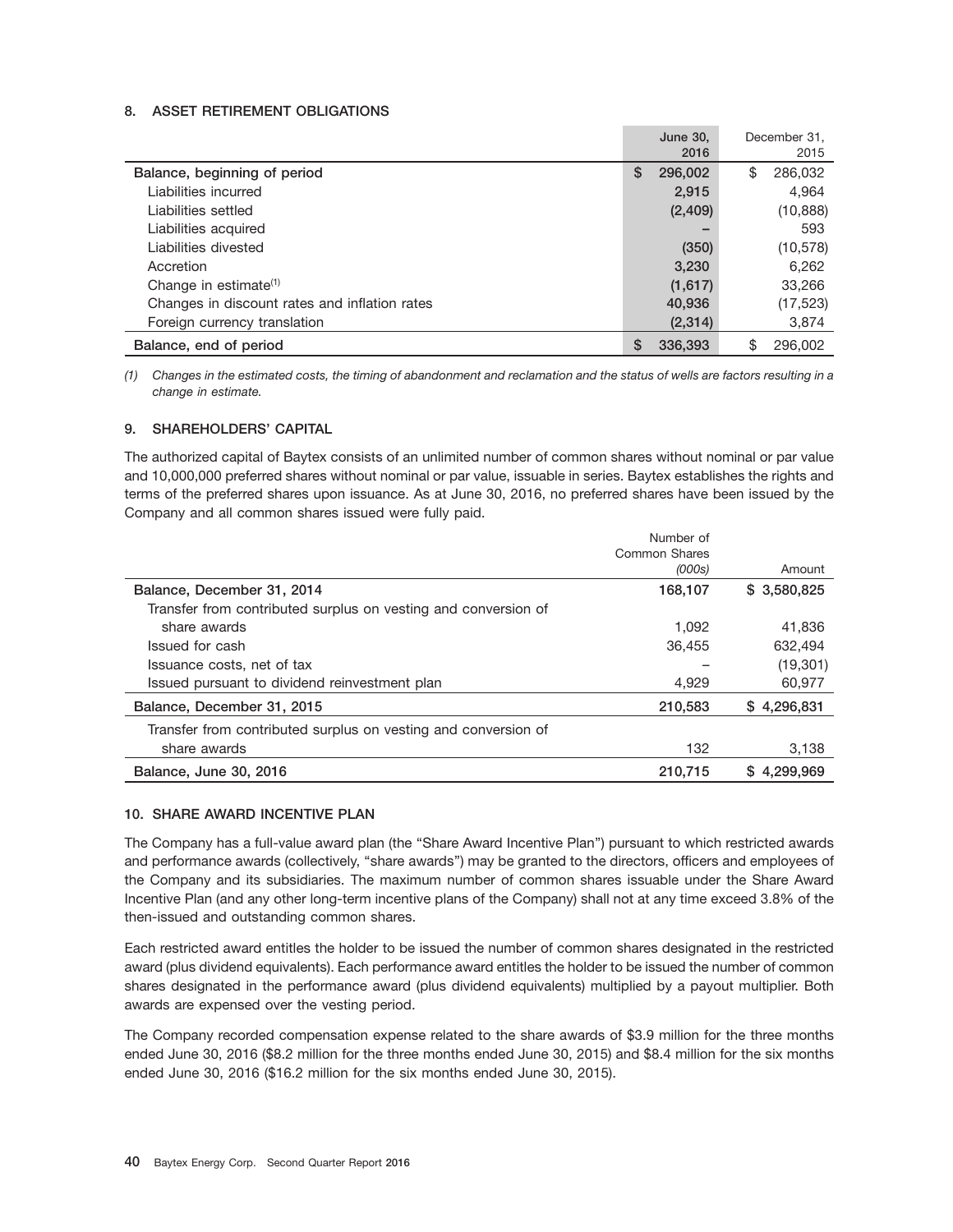The weighted average fair value of share awards granted during the six months ended June 30, 2016 was \$2.75 per restricted and performance award (for the six months ended June 30, 2015, \$17.11 per restricted and performance award).

The number of share awards outstanding is detailed below:

| (000s)                                | Number of<br>restricted<br>awards | Number of<br>performance<br>awards <sup>(1)</sup> | Total number<br>of share<br>awards |
|---------------------------------------|-----------------------------------|---------------------------------------------------|------------------------------------|
| Balance, December 31, 2014            | 747                               | 615                                               | 1,362                              |
| Granted                               | 615                               | 503                                               | 1,118                              |
| Vested and converted to common shares | (432)                             | (382)                                             | (814)                              |
| Forfeited                             | (201)                             | (123)                                             | (324)                              |
| Balance, December 31, 2015            | 729                               | 613                                               | 1,342                              |
| Granted                               | 1,259                             | 1.371                                             | 2,630                              |
| Vested and converted to common shares | (62)                              | (30)                                              | (92)                               |
| Forfeited                             | (20)                              | (28)                                              | (48)                               |
| Balance, June 30, 2016                | 1.906                             | 1.926                                             | 3.832                              |

*(1) Based on underlying awards before applying the payout multiplier which can range from 0x to 2x.*

## **11. NET INCOME (LOSS) PER SHARE**

|                                 | Three Months Ended June 30 |            |         |      |            |                        |         |    |            |
|---------------------------------|----------------------------|------------|---------|------|------------|------------------------|---------|----|------------|
|                                 | 2016                       |            |         | 2015 |            |                        |         |    |            |
|                                 |                            |            | Common  |      | <b>Net</b> |                        | Common  |    | <b>Net</b> |
|                                 |                            | <b>Net</b> | shares  |      | loss       | <b>Net</b>             | shares  |    | loss       |
|                                 |                            | loss       | (000s)  |      | per share  | loss                   | (000s)  |    | per share  |
| Net income (loss) – basic       | S                          | (86, 937)  | 210,749 | -S   |            | $(0.41)$ \$ $(26.955)$ | 205.896 | \$ | (0.13)     |
| Dilutive effect of share awards |                            |            |         |      |            |                        |         |    |            |
| Net income (loss) – diluted     | S                          | (86.937)   | 210.749 | - \$ |            | $(0.41)$ \$ $(26,955)$ | 205,896 |    | (0.13)     |

|                                 | Six Months Ended June 30 |            |         |          |            |                      |         |      |           |
|---------------------------------|--------------------------|------------|---------|----------|------------|----------------------|---------|------|-----------|
|                                 | 2016                     |            |         | 2015     |            |                      |         |      |           |
|                                 |                          |            | Common  |          | <b>Net</b> |                      | Common  |      | Net       |
|                                 |                          | <b>Net</b> | shares  |          | loss       | Net                  | shares  |      | loss      |
|                                 |                          | loss       | (000s)  |          | per share  | loss                 | (000s)  |      | per share |
| Net income (loss) – basic       | \$                       | (86, 330)  | 210,687 | <b>S</b> |            | $(0.41)$ \$(202,871) | 187,106 | - \$ | (1.08)    |
| Dilutive effect of share awards |                          |            |         |          |            |                      |         |      |           |
| Net income (loss) – diluted     | S                        | (86, 330)  | 210.687 | S        |            | $(0.41)$ \$(202,871) | 187.106 |      | (1.08)    |

For the three months ended June 30, 2016, 3.8 million share awards were anti-dilutive (June 30, 2015 – 3.9 million share awards). For the six months ended June 30, 2016, 3.8 million share awards were anti-dilutive (June 30, 2015 – 1.1 million share awards).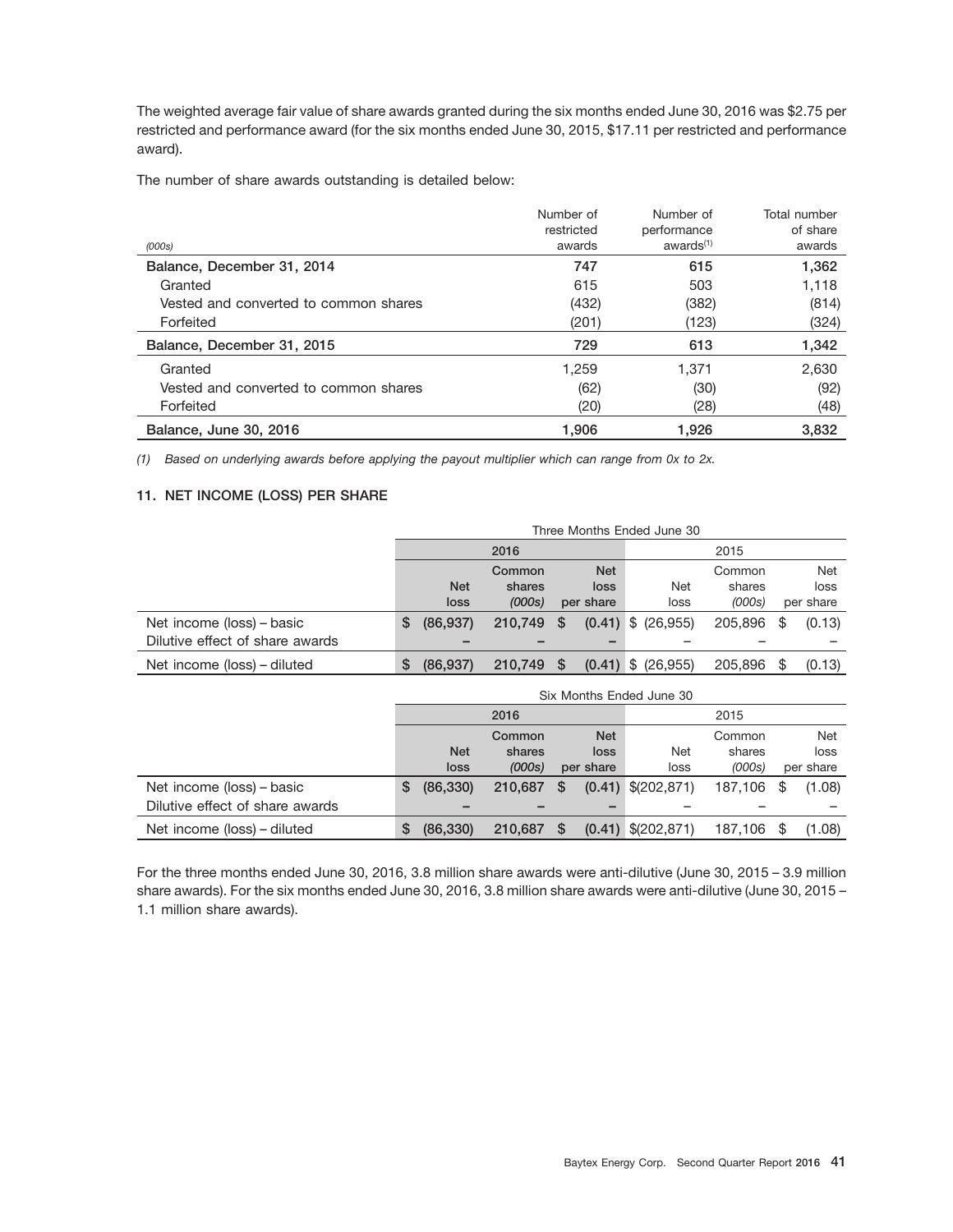#### **12. INCOME TAXES**

The provision for income taxes has been computed as follows:

|                                                                                         | <b>Six Months Ended</b><br>June 30 |            |    |            |
|-----------------------------------------------------------------------------------------|------------------------------------|------------|----|------------|
|                                                                                         |                                    | 2016       |    | 2015       |
| Net income (loss) before income taxes                                                   | \$                                 | (184, 961) | \$ | (240, 484) |
| Expected income taxes at the statutory rate of $27.00\%$ (2015 – 25.47%) <sup>(1)</sup> |                                    | (49, 939)  |    | (63,079)   |
| Increase (decrease) in income tax recovery resulting from:                              |                                    |            |    |            |
| Share-based compensation                                                                |                                    | 2.195      |    | 4,258      |
| Non-taxable portion of foreign exchange (gain) loss                                     |                                    | (10, 655)  |    | 10.877     |
| Effect of change in income tax rates                                                    |                                    |            |    | 10.984     |
| Effect of rate adjustments for foreign jurisdictions                                    |                                    | (28, 624)  |    | (23, 296)  |
| Effect of change in deferred tax benefit not recognized <sup>(2)</sup>                  |                                    | (10, 655)  |    | 22,620     |
| Other                                                                                   |                                    | (953)      |    | 23         |
| Income tax (recovery)                                                                   | S                                  | (98, 631)  | \$ | (37, 613)  |

*(1) Expected income tax rate increased due to an increase in the corporate income tax rate in Alberta (from 10% to 12%), offset by a decrease in the Texas franchise tax rate (from 1.00% to 0.75%).*

(2) *A deferred income tax asset has not been recognized for allowable capital losses of \$109 million related to the unrealized foreign exchange losses arising from the translation of U.S. dollar denominated long-term notes (\$149 million as at December 31, 2015).*

In June 2016, certain indirect subsidiary entities received reassessments from the Canada Revenue Agency (the ''CRA'') that deny non-capital loss deductions relevant to the calculation of income taxes for the years 2011 through 2015. These reassessments follow the previously disclosed letter from the CRA received by Baytex in November 2014 proposing to issue such reassessments.

Baytex remains confident that the tax filings of the affected entities are correct and will file a notice of objection for each notice of reassessment received. These notices of objection will be reviewed by the Appeals Division of CRA; a process that Baytex estimates could take up to two years. If the Appeals Division upholds the notices of reassessment Baytex has the right to appeal to the Tax Court of Canada; a process that Baytex estimates could take a further two years. Should Baytex be unsuccessful at the Tax Court of Canada, additional appeals are available; a process that Baytex estimates could take another two years and potentially longer. The reassessments do not require Baytex to pay any amounts in order to participate in the appeals process.

By way of background, Baytex acquired all of the interests in several privately held commercial trusts in 2010 with accumulated non-capital losses of \$591 million (the ''Losses''). The Losses were subsequently used to reduce the taxable income of those trusts. The reassessments disallow the deduction of the Losses under the general anti-avoidance rule of the Income Tax Act (Canada). If, after exhausting available appeals, the deduction of Losses continues to be disallowed, Baytex would owe cash taxes for the years 2012 through 2015 and an additional amount for late payment interest. The amount of cash taxes owing and the late payment interest are dependent upon the amount of unused tax shelter available to offset the reassessed income, including tax shelter from future years available for "carry back" to the years 2012 through 2015.

#### **13. FINANCING AND INTEREST**

|                                           |            | <b>Three Months Ended</b> | <b>Six Months Ended</b> |             |  |
|-------------------------------------------|------------|---------------------------|-------------------------|-------------|--|
|                                           |            | June 30                   | June 30                 |             |  |
|                                           | 2016       | 2015                      | 2016                    | 2015        |  |
| Interest on bank loan                     | 2.690<br>S | 3.345                     | 6.301<br>S              | 8,763<br>ა  |  |
| Interest on long-term notes               | 22,099     | 21.375                    | 45,299                  | 43,373      |  |
| Non-cash financing                        | 1,531      | 504                       | 2,111                   | 880         |  |
| Accretion on asset retirement obligations | 1,568      | 1.548                     | 3,230                   | 3,166       |  |
| Financing and interest                    | 27,888     | 26,772                    | 56.941<br>S             | 56.182<br>S |  |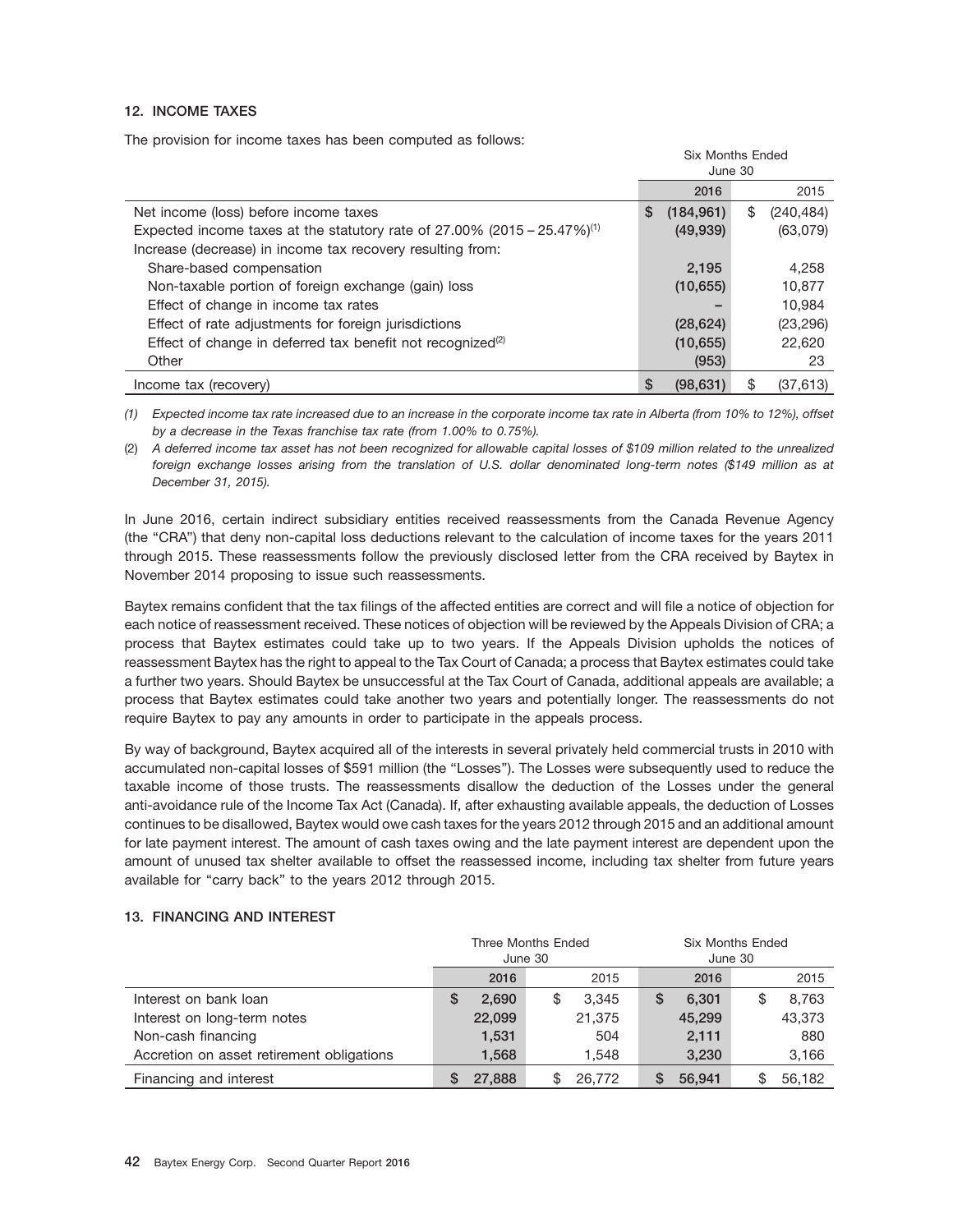#### **14. FOREIGN EXCHANGE**

|                                         | <b>Three Months Ended</b><br>June 30 |       |                 | Six Months Ended<br>June 30 |        |  |
|-----------------------------------------|--------------------------------------|-------|-----------------|-----------------------------|--------|--|
|                                         |                                      | 2016  | 2015            | 2016                        | 2015   |  |
| Unrealized foreign exchange loss (gain) |                                      | 3.549 | (18, 349)<br>\$ | (83, 252)<br>S.             | 82,967 |  |
| Realized foreign exchange (gain) loss   |                                      | (222) | 4.374           | (764)                       | 113    |  |
| Foreign exchange loss (gain)            | G                                    | 3.327 | (13, 975)       | (84,016)<br>S               | 83,080 |  |

#### **15. FINANCIAL INSTRUMENTS AND RISK MANAGEMENT**

The carrying amounts of the Company's U.S. dollar denominated monetary assets and liabilities at the reporting date are as follows:

|                         | Assets            |              | ∟iabilities   |               |  |
|-------------------------|-------------------|--------------|---------------|---------------|--|
|                         | June 30.          | December 31. | June $30$ ,   | December 31.  |  |
|                         | 2016              | 2015         | 2016          | 2015          |  |
| U.S. dollar denominated | <b>US\$58,422</b> | US\$124.218  | US\$1,293,729 | US\$1,240,308 |  |

#### *Financial Derivative Contracts*

Baytex had the following financial derivative contracts:

| Oil                                  | Period                        | Volume       | Price/Unit <sup>(1)</sup>     | Index      |
|--------------------------------------|-------------------------------|--------------|-------------------------------|------------|
| Fixed – Sell                         | July 2016 to December 2016    | 5,000 bbl/d  | US\$63.79                     | <b>WTI</b> |
| Producer 3-way option <sup>(2)</sup> | July 2016 to December 2016    | 10.000 bbl/d | US\$59.85/US\$49.75/US\$39.75 | WTI        |
| Producer 3-way option <sup>(2)</sup> | January 2017 to December 2017 | 10.000 bbl/d | US\$58.53/US\$45.90/US\$36.00 | WTI        |
| Basis swap                           | July 2016 to September 2016   | $500$ bbl/d  | WTI less US\$12.30            | <b>WCS</b> |
| Basis swap                           | July 2016 to December 2016    | 4.500 bbl/d  | WTI less US\$13.27            | <b>WCS</b> |
| Basis swap                           | October 2016 to December 2016 | $500$ bbl/d  | WTI less US\$13.45            | <b>WCS</b> |
| Basis swap                           | January 2017 to December 2017 | 1.500 bbl/d  | WTI less US\$13.42            | <b>WCS</b> |
| Sold call option <sup>(3)</sup>      | October 2016 to December 2016 | 1.000 bbl/d  | US\$52.05                     | WTI        |
| Sold call option $(3)(4)$            | January 2017 to December 2017 | 5,000 bbl/d  | US\$53.67                     | WTI        |

*(1) Based on the weighted average price/unit for the remainder of the contract.*

*(2) Producer 3-way option consists of a sold call, a bought put and a sold put. To illustrate, in a \$60/\$50/\$40 contract, Baytex receives WTI + US\$10/bbl when WTI is at or below US\$40/bbl; Baytex receives US\$50/bbl when WTI is between US\$40/bbl and US\$50/bbl; Baytex receives WTI when WTI is between US\$50/bbl and US\$60/bbl; and Baytex receives US\$60/bbl when WTI is above US\$60/bbl.*

(3) *Counterparty has the option to enter into a fixed sell for the periods, volumes and prices noted.*

(4) *The Company restructured the sold call options subsequent to June 30, 2016. At June 30, 2016 the price was US\$49.57/bbl.*

| Natural Gas  | Period                        | Volume         | $Price/Unit^{(1)}$ | Index        |
|--------------|-------------------------------|----------------|--------------------|--------------|
| Fixed - Sell | July 2016 to December 2016    | 15,000 mmBtu/d | US\$2.98 NYMEX     |              |
| Fixed – Sell | January 2017 to December 2017 | 17,500 mmBtu/d | US\$2.83           | <b>NYMEX</b> |
| Fixed – Sell | January 2018 to December 2018 | 7.500 mmBtu/d  | US\$3.00           | <b>NYMEX</b> |
| Fixed – Sell | July 2016 to December 2016    | 32,500 GJ/d    | \$2.39             | <b>AECO</b>  |
| Fixed - Sell | January 2017 to December 2017 | 12,500 GJ/d    | \$2.65             | <b>AECO</b>  |
| Fixed – Sell | January 2018 to December 2018 | 5,000 GJ/d     | \$2.67             | <b>AECO</b>  |

*(1) Based on the weighted average price/unit for the remainder of the contract.*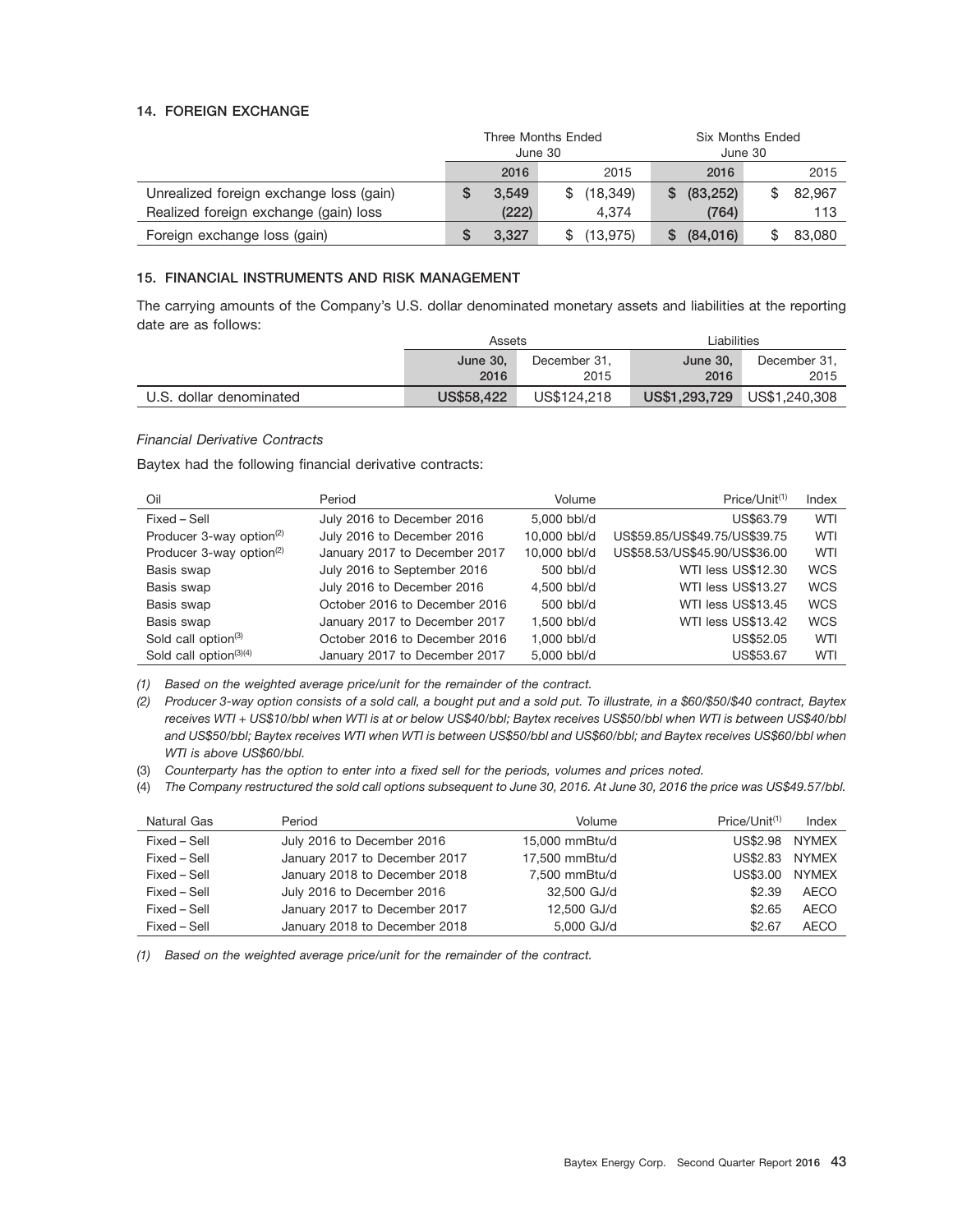Financial derivatives are marked-to-market at the end of each reporting period, with the following reflected in the consolidated statements of income (loss) and comprehensive income (loss):

|                                                   | June 30        | Three Months Ended | <b>Six Months Ended</b><br>June 30 |             |  |
|---------------------------------------------------|----------------|--------------------|------------------------------------|-------------|--|
|                                                   | 2016           | 2015               | 2016                               | 2015        |  |
| Realized financial derivatives (gain)             | (23, 816)<br>S | (40,072)<br>S.     | (68, 442)<br>S.                    | \$(141,906) |  |
| Unrealized financial derivatives loss - commodity | 80.564         | 45.158             | 110,687                            | 135.191     |  |
| Unrealized financial derivatives (gain) -         |                |                    |                                    |             |  |
| redemption feature on long-term notes             |                | (3, 419)           | -                                  | (5,280)     |  |
| Financial derivatives loss (gain)                 | 56.748         | 1.667              | 42.245                             | (11, 995)   |  |

#### *Physical Delivery Contracts*

As at June 30, 2016, the following physical delivery contracts were held for the purpose of delivery of non-financial items in accordance with the Company's expected sale requirements. Physical delivery contracts are not considered financial instruments; therefore, no asset or liability has been recognized in the consolidated financial statements.

| Oil<br>Heavy     | Perioa                     | Volume          | Price/Unit <sup>(1)</sup> |
|------------------|----------------------------|-----------------|---------------------------|
| <b>WCS Blend</b> | July 2016 to December 2016 | bbl/d<br>2.000' | US\$13.68<br>WTI<br>'less |

*(1) Based on the weighted average price/unit for the remainder of the contract.*

As at June 30, 2016, Baytex had committed at fixed price to deliver the volumes of raw bitumen as noted below to market on rail:

|             | Period                        | Term volume |
|-------------|-------------------------------|-------------|
| Raw bitumen | July 2016 to December 2016    | 7.400 bbl/d |
| Raw bitumen | January 2017 to December 2017 | 5,000 bbl/d |

## **16. SUBSEQUENT EVENT**

On July 27, 2016, Baytex disposed of its operated interest in certain Eagle Ford properties, which consisted of oil and gas properties and exploration and evaluations assets, for approximately \$55 million. At June 30, 2016, \$2.3 million of exploration and evaluation assets and \$11.7 million of oil and gas properties relating to the disposition were reclassified to assets held for sale.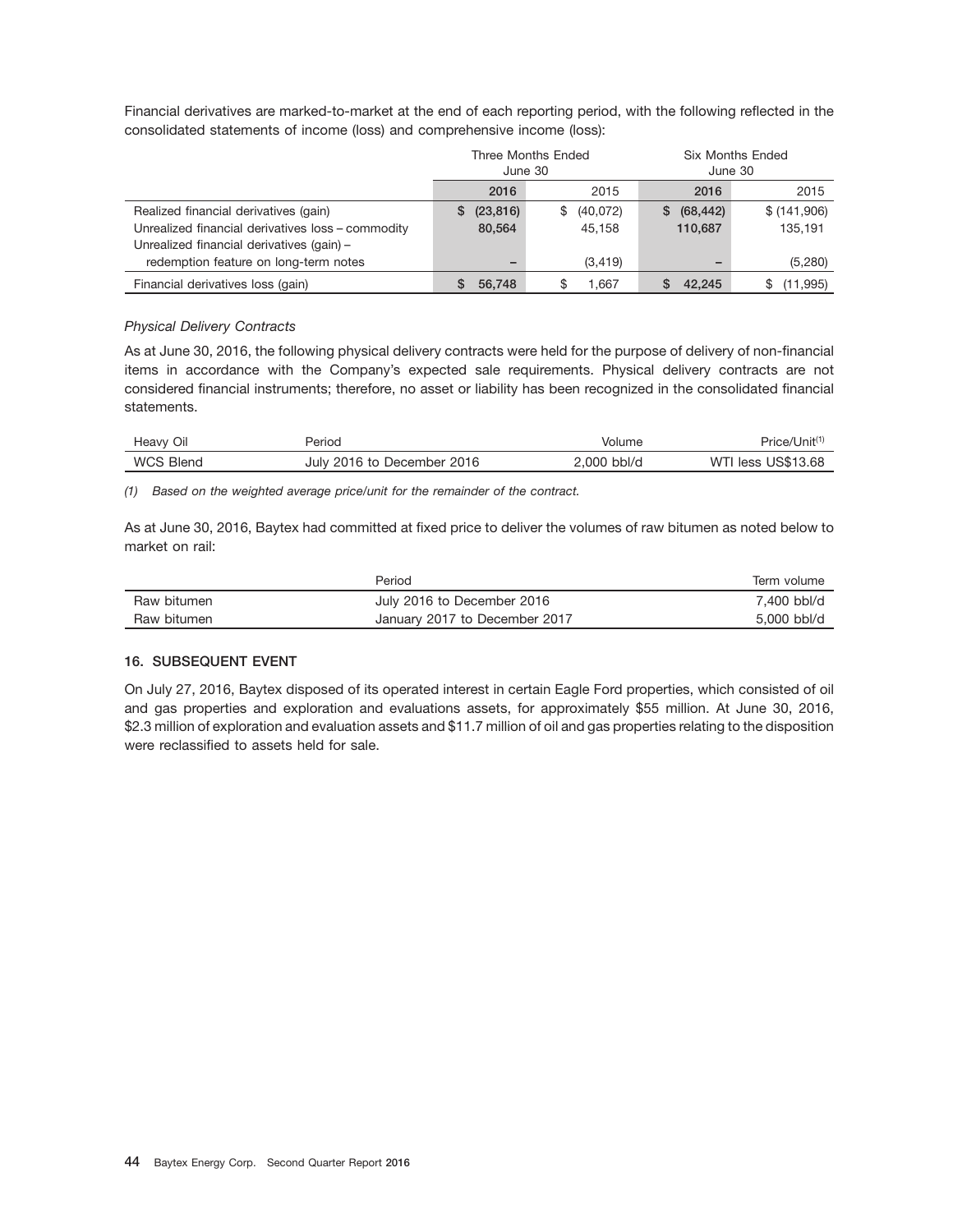## *ABBREVIATIONS*

| <b>AECO</b>  | the natural gas storage facility located              | $m$ boe $*$  | thousand barrels of oil equivalent    |
|--------------|-------------------------------------------------------|--------------|---------------------------------------|
|              | at Suffield, Alberta                                  | mcf          | thousand cubic feet                   |
| bbl          | barrel                                                | mcf/d        | thousand cubic feet per day           |
| bbl/d        | barrel per day                                        | mmbtu        | million British Thermal Units         |
| boe*         | barrels of oil equivalent                             |              |                                       |
| boe/d        | barrels of oil equivalent per day                     | mmbtu/d      | million British Thermal Units per day |
| GAAP         | Generally Accepted Accounting                         | mmcf         | million cubic feet                    |
|              | <b>Principles</b>                                     | mmcf/d       | million cubic feet per day            |
| GJ           | gigajoule                                             | NGL          | natural gas liquids                   |
| GJ/d         | gigajoule per day                                     | <b>NYMEX</b> | New York Mercantile Exchange          |
| <b>IFRS</b>  | International Financial Reporting<br><b>Standards</b> | <b>NYSE</b>  | New York Stock Exchange               |
| <b>LIBOR</b> | London Interbank Offered Rate                         | TSX          | Toronto Stock Exchange                |
| <b>LLS</b>   | Louisiana Light Sweet                                 | <b>WCS</b>   | Western Canadian Select               |
|              |                                                       | WTI          | West Texas Intermediate               |
| mbbl         | thousand barrels                                      |              |                                       |

*\* Oil equivalent amounts may be misleading, particularly if used in isolation. In accordance with NI 51-101, a boe conversion ratio for natural gas of 6 Mcf: 1 bbl has been used, which is based on an energy equivalency conversion method primarily applicable at the burner tip and does not represent a value equivalency at the wellhead.*